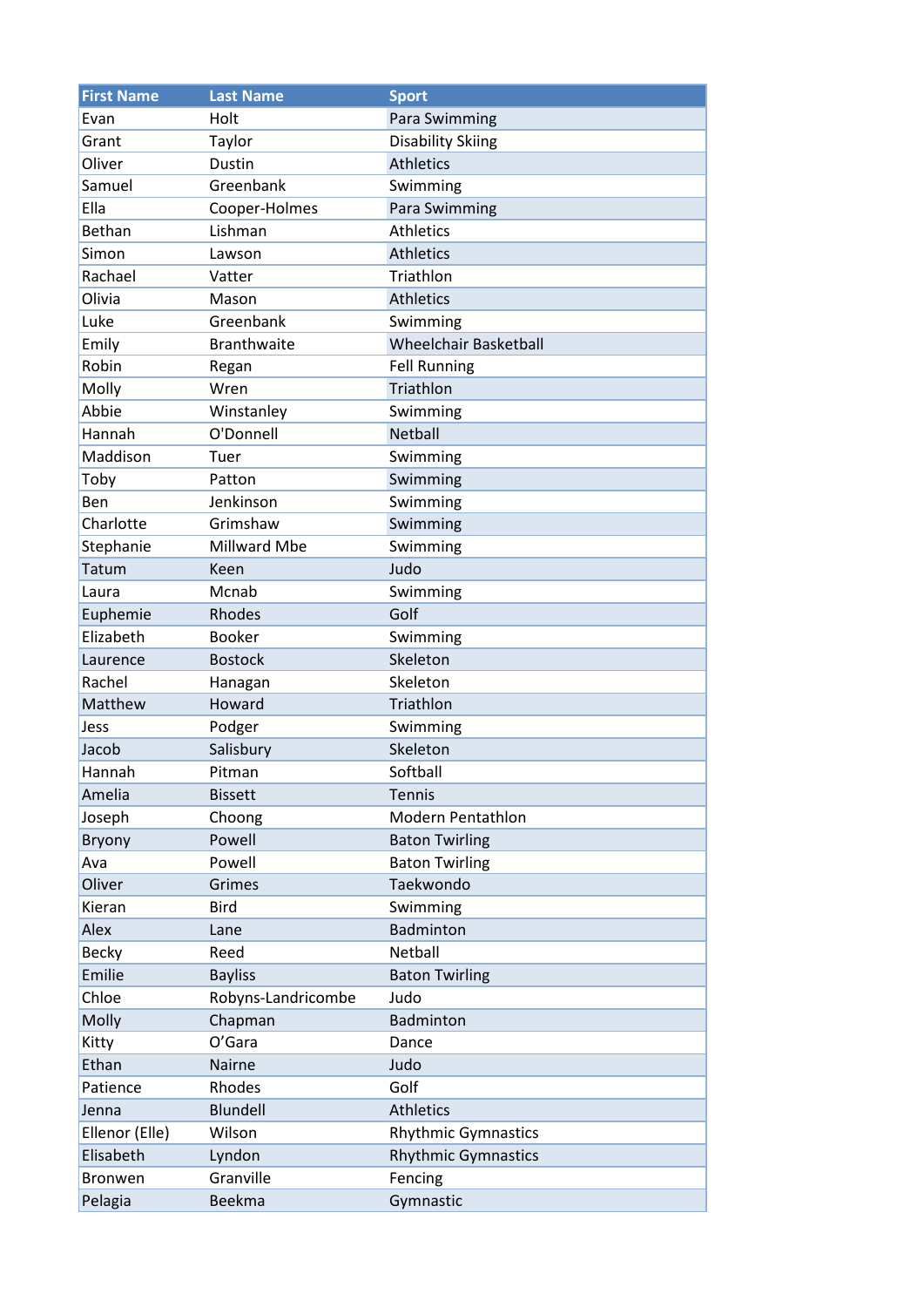| Dylan          | Hood               | Swimming                     |
|----------------|--------------------|------------------------------|
| Kashvi         | Cox                | Gymnastics                   |
| Ethan          | Mcneil             | Swimming                     |
| George         | Sawyer             | Handball                     |
| William        | Ryley              | Swimming                     |
| Giulio         | Sartorello         | <b>Water Polo</b>            |
| Emma           | Collins-Jones      | Weightlifting                |
| Joe            | Ashworth           | <b>Water Polo</b>            |
| Laura          | Whittingham        | <b>Athletics</b>             |
| Scott          | Joyner             | <b>Motocross</b>             |
| Louise         | Cattanach          | Pentathlon                   |
| Ellie          | Gussey             | Triathlon                    |
| Georgia        | Gussey             | Swimming                     |
| Taylor         | Hunt               | Cycling                      |
| Joshua         | Monaghan-Coombs    | Para-Swimming                |
| Lydia          | Green              | <b>Baton Twirling</b>        |
| Jayda          | Hibbert            | <b>Baton Twirling</b>        |
| Olivia         | Green              | <b>Modern Pentathlon</b>     |
| Adam           | Hames              | Bobsleigh                    |
| Ilaria         | <b>Brandimarte</b> | <b>Synchronised Swimming</b> |
| Rory           | Howorth            | <b>Athletics</b>             |
| Elena          | Gill               | <b>Rhythmic Gymnastics</b>   |
| Sophie Brooke  | Hookings           | <b>Rhythmic Gymnastics</b>   |
| Charlie        | Follett            | <b>Modern Pentathlon</b>     |
| Sarah          | Wilson             | Modern Pentathlon            |
| Sam            | Curry              | <b>Modern Pentathlon</b>     |
| Joanna         | Muir               | <b>Modern Pentathlon</b>     |
| <b>Marcus</b>  | Wyatt              | Skeleton                     |
| Benjamin       | Fletcher           | Judo                         |
| Tom            | Derbyshire         | Swimming                     |
| Calum          | Jarvis             | Swimming                     |
| Oliver         | Murray             | <b>Modern Pentathlon</b>     |
| <b>Bradley</b> | Hall               | Bobsleigh                    |
| Montgomery     | Podger             | <b>Modern Pentathlon</b>     |
| <b>Bradley</b> | Sutton             | Modern Pentathlon            |
| Harry          | Boby               | Judo                         |
| Lele           | Nairne             | Judo                         |
| Rhys           | Thompson           | Judo                         |
| Ellie          | Cumpsty            | Sailing                      |
| Jamie          | Harper             | <b>Modern Pentathlon</b>     |
| Anna           | <b>Burt</b>        | <b>Athletics</b>             |
| Lauren         | Mckenzie           | <b>Figure Skating</b>        |
| Emmie          | Blamey             | Netball                      |
| Theo           | Campbell           | <b>Athletics</b>             |
| Macauley       | Tomlinson          | <b>Wheelchair Basketball</b> |
| Allan          | Noble              | <b>Touch Rugby</b>           |
| Freddie        | Webb               | Triathlon                    |
| Scott          | Jones              | <b>Athletics</b>             |
| Fiona          | Madden             | Dragon Boat                  |
| Tina           | Curtis             | Dragon Boat Racing           |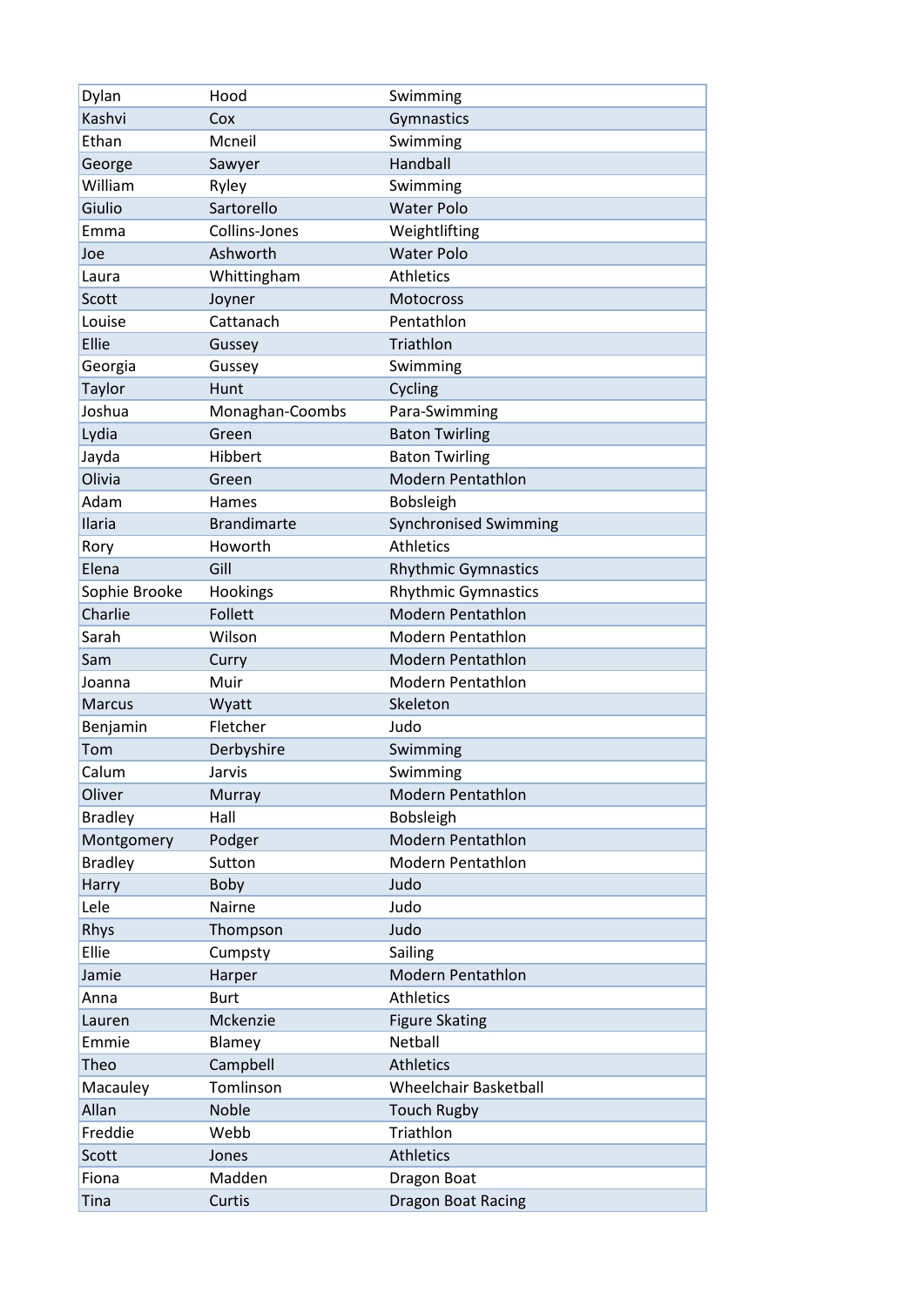| Emily          | Griffiths        | Triathlon / Long Distance Running       |
|----------------|------------------|-----------------------------------------|
| Anya           | Le Monnier       | Netball                                 |
| Jennifer       | Holden           | Cycling                                 |
| Benjamin       | Clarke           | Cricket                                 |
| Paul           | Ryman            | Triathlon                               |
| J'Quon         | Duvall-Richards  | <b>Tennis</b>                           |
| Dewi           | John             | Golf                                    |
| <b>Davis</b>   | Max              | <b>Athletics</b>                        |
| Rebecca        | Pierce           | Triathlon                               |
| Ella           | Riggall          | <b>Aquatics</b>                         |
| Amelie         | Green            | Hockey                                  |
| Hermione       | Plumptre         | <b>Athletics</b>                        |
| Amy            | Gordon           | Swimming                                |
| Euan           | Taylor           | Cycling                                 |
| Megan          | Fletcher         | Judo                                    |
| Rhiannon       | Bowen            | Swimming                                |
| Robyn          | Ashworth         | <b>Synchronised Swimming</b>            |
| Joshua         | Lang             | Hockey                                  |
| Charlotte      | Lang             | Swimming, Biathlon                      |
| Hannah         | Denny            | Swimming                                |
| Ben            | <b>Bates</b>     | Fencing                                 |
| Sophie         | Drakeford-Lewis  | Netball                                 |
| Cameron        | Michaud-Paterson | Football                                |
| <b>Brad</b>    | Pontin           | Triathlon                               |
| Louis          | Rolfe            | Para Cycling                            |
| <b>Derrick</b> | Chen             | Tennis                                  |
| Matthew        | Titman           | Swimming                                |
| Sarah          | Leiter           | Goalball                                |
| Maisey         | Snaith           | <b>Athletics</b>                        |
| Oliver         | Fox              | <b>Athletics</b>                        |
| Zach           | Goggin           | <b>British Gymnastics</b>               |
| Henry          | Choong           | <b>Modern Pentathlon</b>                |
| Noam           | Frechter         | Taekwondo                               |
| Winston        | Tan              | Taekwondo                               |
| Claire         | Connon           | <b>Wheelchair Racing</b>                |
| William        | Tan              | Taekwondo                               |
| Lizzie         | <b>Bennett</b>   | Para Equestrian Vaulting                |
| Tom            | Sharrock         | Rowing                                  |
| William        | <b>Buchanan</b>  | Rowing                                  |
| Rob            | Sargent          | Rowing                                  |
| Jessica-Jane   | Applegate        | Para Swimming                           |
| <b>Tess</b>    | Howard           | Hockey (Field)                          |
| Zachary        | Pywell           | Triathlon                               |
| Kathryn        | Gill             | Swimming                                |
| Jake           | Moxham           | Swimming                                |
| Anna Maria     | Fischer          | Outrigger Canoeing & Dragon Boat Racing |
| Emilie         | Eve              | <b>Touch Rugby</b>                      |
| Jonathan       | Lankfer          | Hockey                                  |
| Lucy           | Warne            | Equestrian                              |
| Ben            | <b>Bartram</b>   | <b>Wheelchair Tennis</b>                |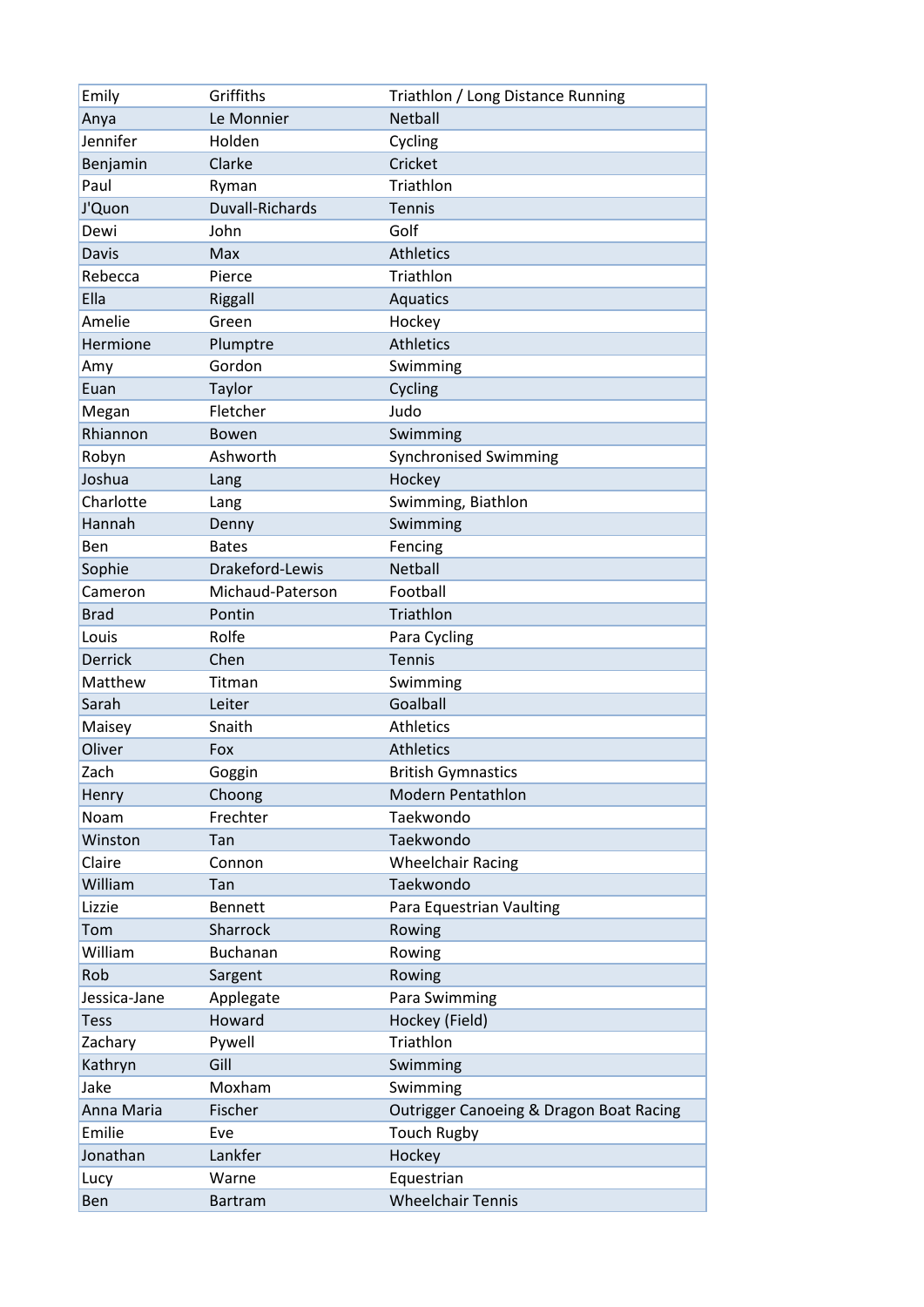| Liam           | <b>Barnett</b> | Swimming                              |
|----------------|----------------|---------------------------------------|
| <b>Tessa</b>   | Bertozzi       | <b>Ultimate Frisbee</b>               |
| Hayley         | Davis          | Swimming And Open Water Swimming      |
| Adam           | <b>Tapley</b>  | Triathlon                             |
| Winston        | Tan            | Taekwondo                             |
| Louise         | Kedge          | Triathlon                             |
| Catherine      | Lopez          | Diving                                |
| Manfred        | <b>Battle</b>  | Swimming                              |
| Glenn          | Williams       | Bowls (Indoor & Outdoor)              |
| Katrin         | Heider         | Swimming                              |
| Gracie         | Kay            | Swimming                              |
| Georgia        | <b>Maggs</b>   | Swimming                              |
| Hugo           | Bellamy        | Swimming                              |
| Charlotte      | Taylor         | <b>Athletics</b>                      |
| Louis          | Rawlings       | <b>Athletics</b>                      |
| Edward         | Williams       | Swimming                              |
| Jake           | <b>Borrett</b> | Triathlon / Athletics                 |
| <b>Thomas</b>  | White          | <b>Ultimate Frisbee</b>               |
| Joshua         | <b>Borrett</b> | Triathlon / Athletics                 |
| Kieran         | Wood           | <b>Track And Field</b>                |
| Jono           | Adam           | Swimming                              |
| Isabella       | Given          | Diving                                |
| Molly          | Ollington      | Swimming                              |
| <b>Nick</b>    | Miller         | Hammerthrow                           |
| Megan          | <b>Busby</b>   | <b>Athletics</b>                      |
| Olivia         | Bent           | Cycling                               |
| Jack           | Smith          | Swimming                              |
| Amber          | Mcintosh       | Running/Triathlon                     |
| Emily          | Trotter        | Trampoline                            |
| Ewan           | Waite          | <b>Para Athletics</b>                 |
| Adam           | Bent           | Cycling                               |
| Kira           | Holliday       | Trampolining                          |
| Adam           | Thompson       | <b>Athletics</b>                      |
| Luke           | Thompson       | <b>Athletics</b>                      |
| Abigail        | Thompson       | <b>Athletics</b>                      |
| Melissa        | Mcintosh       | Cross Country/Middle Distance Running |
| Ali            | Hassan         | <b>Tennis</b>                         |
| Damon          | <b>King</b>    | Athletics / Gymnastics                |
| Melissa        | <b>Bills</b>   | <b>Athletics</b>                      |
| Phil           | Whitehead      | Triathlon                             |
| Caitlin        | Whitehead      | Golf                                  |
| Lewis James    | Hand           | <b>Boxing</b>                         |
| Emie           | Seward         | <b>Bmx Racing</b>                     |
| Jacob          | Leach          | Para Swimming                         |
| Jayden         | Seward         | <b>Bmx Racing</b>                     |
| Andrew Lachlan | <b>Beattie</b> | Touch (Rugby)                         |
| Finley         | Quayle         | Swimming                              |
| Andrew         | <b>Stables</b> | Para Swimming                         |
| Lauren         | Cattell        | <b>Rugby Union</b>                    |
| Joe            | Long           | Rowing                                |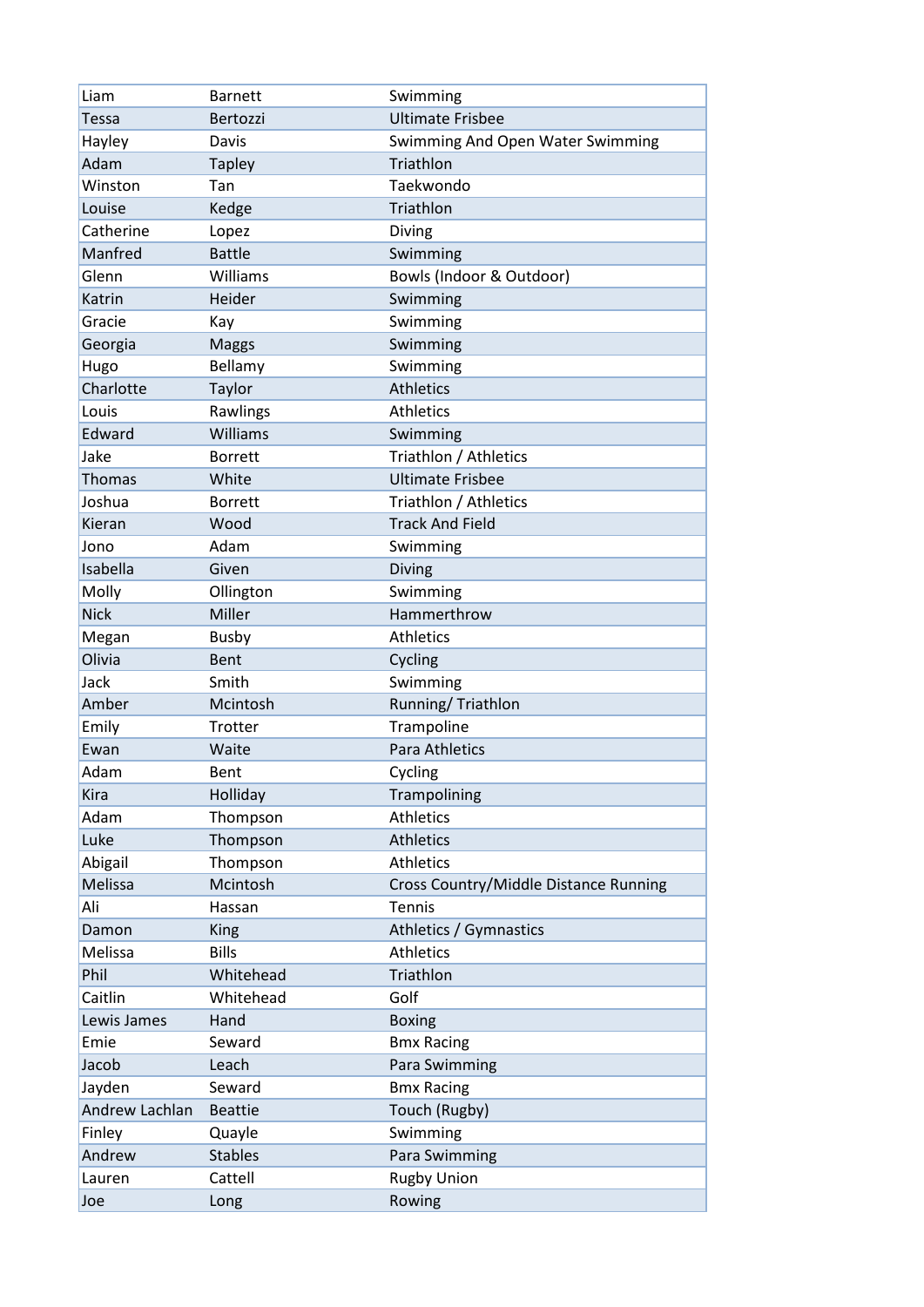| Katherine       | Merchant            | Rugby                            |
|-----------------|---------------------|----------------------------------|
| Rochelle        | Clark               | Rugby                            |
| Angus           | Williams            | Athletics/ Cross Country         |
| Mari            | Durward-Akhurst     | Equestrian                       |
| Billy           | Wood                | Golf                             |
| Orla            | Williams            | Running                          |
| Luke            | <b>Bouchier</b>     | Rugby                            |
| Charlotte-Ellen | Eales               | <b>Australian Rules Football</b> |
| Adel            | Zakrzewski          | Swimming                         |
| Jonah           | Alfert              | Judo                             |
| Jessica         | Pilgrim             | Golf                             |
| James           | Hernandez           | <b>Figure Skating</b>            |
| Rafael          | <b>Rhys Pollitt</b> | Fencing                          |
| <b>Brodie</b>   | Judge               | Swimming                         |
| Raven           | Chapman             | <b>Boxing</b>                    |
| Ilse            | Owen                | Equestrian                       |
| Abigail         | Goddard             | Kayaking                         |
| Lucy            | Allsop              | Cycling                          |
| Zoe             | Allsop              | Cycling                          |
| Benjamin        | Jackson             | Swimming                         |
| Michael         | <b>Burden</b>       | Handball                         |
| Jason           | Vaughan             | Swimming                         |
| Cameron         | Reid                | <b>Athletics</b>                 |
| Edem            | Adablah             | <b>Rugby Union</b>               |
| Anna            | Popescu             | <b>Tennis</b>                    |
| Lilli           | Deste               | <b>Water Skiing</b>              |
| Ethan           | Conlin              | Curling                          |
| Tash            | Pavelin             | Netball                          |
| Daisy           | <b>Bouchier</b>     | Hockey                           |
| Alfie           | <b>Bouchier</b>     | Rugby                            |
| Haniya          | Glazebrook          | Swimming                         |
| Max             | Mcgarvie            | Running                          |
| Luke            | Mcgarvie            | Swimming                         |
| Freddie         | Lucas               | Swimming                         |
| Ross            | Mcgarvie            | Swimming                         |
| Alex            | <b>Bower</b>        | Rugby                            |
| Olivia          | Lee                 | Swimming                         |
| Matthew         | Aldred              | Running/Swimming                 |
| Alexander       | Aldred              | Running                          |
| Lara            | Hill                | Hockey                           |
| Rebecca         | <b>Bushell</b>      | <b>Rugby Union</b>               |
| Ted             | Hamilton            | Triathlon, Aquathlon             |
| Tommy           | <b>Davies</b>       | Cross Country/Track And Hockey   |
| Matthew         | Harris              | <b>Rugby Union</b>               |
| William         | Smith               | Squash                           |
| Ellie           | Martin              | Swimming/Netball                 |
| Kitty           | Conlin              | Curling                          |
| Soraya          | Lockwood            | Athlete                          |
| Tom             | Strudwick           | Rowing                           |
| Charles         | Page                | Cycling                          |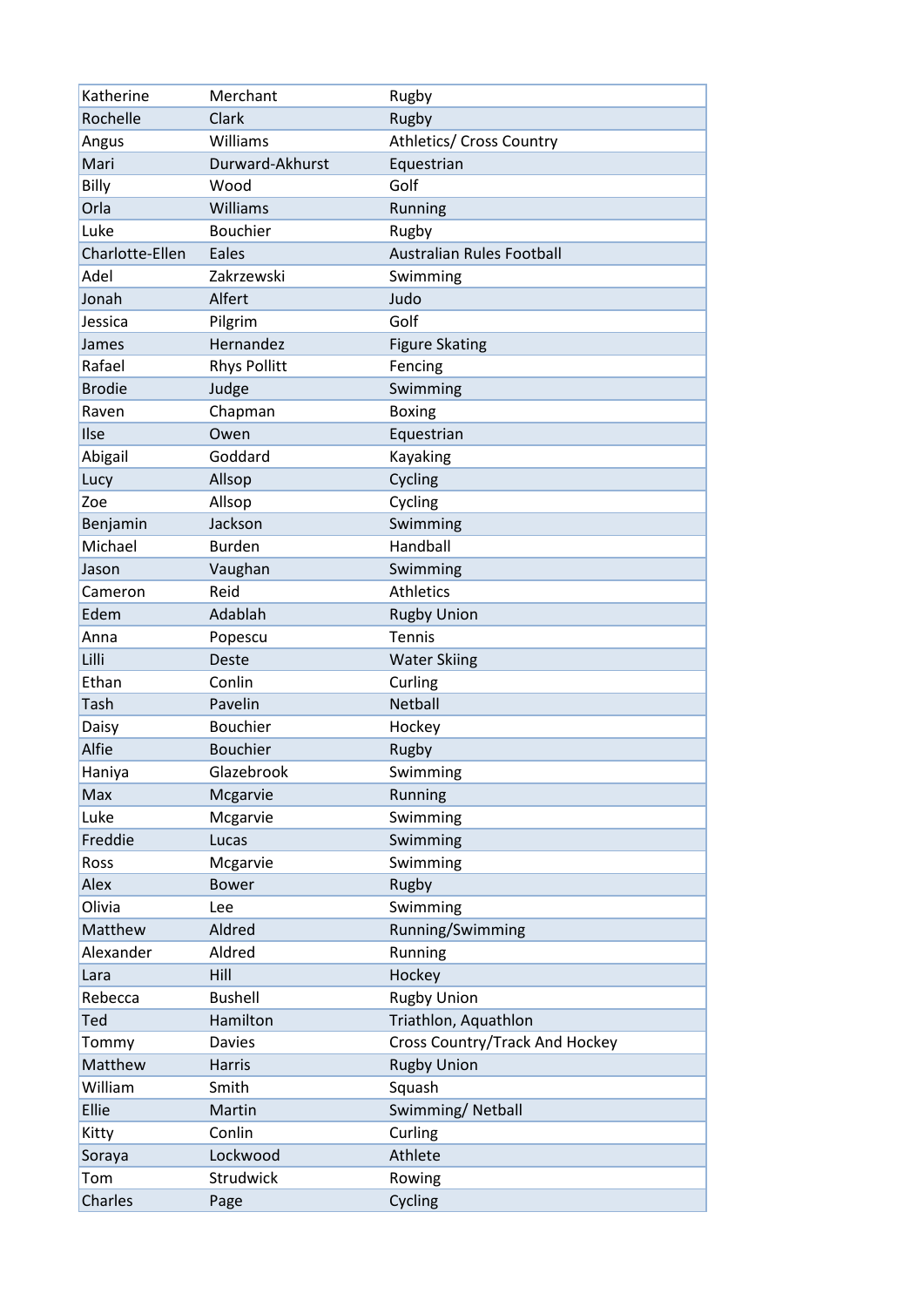| Lily            | <b>Barker</b>    | Swimming                 |
|-----------------|------------------|--------------------------|
| George          | Andrews          | Swimming                 |
| Charles         | Rollins          | Cycling                  |
| Emily           | Mann             | Hockey                   |
| <b>Nic</b>      | Nicolaou         | Basketball               |
| Jessica         | <b>Blackman</b>  | Swimming                 |
| Emilie          | Ratcliff         | Swimming                 |
| Lucy            | Newman           | <b>Mountain Biking</b>   |
| Sam             | Clark            | Triathlon                |
| Ellie           | Perkin           | Hockey                   |
| Melissa         | Reid             | Triathlon & Surfing      |
| David           | Wetherill        | Para Table Tennis        |
| James           | Honeybone        | Fencing                  |
| Rosie           | <b>Bartlett</b>  | <b>Netball</b>           |
| Jamie           | Craze            | Fencing                  |
| Finn            | <b>Hawkins</b>   | Sailing                  |
| Matthew         | Marsh            | Basketball               |
| Ellie           | Mitchell         | Cricket                  |
| Dylan           | Tynan            | Para Table Tennis        |
| Cameron         | Vearncombe       | Para Swimming            |
| Annabel         | Denton           | <b>Modern Pentathlon</b> |
| Freddy          | Rolls            | Rowing                   |
| Thomas          | Humphrey         | Judo                     |
| Stephen         | Jarvis           | <b>Athletics</b>         |
| Abigail         | <b>Birch</b>     | <b>Athletics</b>         |
|                 |                  |                          |
| Fay             | Dutfield-Horton  | <b>Wheelchair Tennis</b> |
| Georgina        | Miller           | <b>Free Diving</b>       |
| Jack            | Coop             | <b>Paddle Boarding</b>   |
| Caitlin         | Maxwell          | Fencing                  |
| Benjamin        | Cabrera          | Kayaking                 |
| George          | Haynes           | <b>Surf Life Saving</b>  |
| Samuel          | <b>Boorne</b>    | Fencing                  |
| Steven          | Lewis            | Surf Life Saving         |
| Jasmine         | Williams         | Sailing                  |
| Theo            | Williams         | Sailing                  |
| Archie          | Clarke           | <b>Surf Kayaking</b>     |
| Oliver          | Naylor           | Swimming                 |
| Samuel          | Jose             | <b>Athletics</b>         |
| Lucy            | Hancock          | Taekwondo                |
| Bo              | Rason            | <b>Athletics</b>         |
| Leah            | Powell           | Taekwondo                |
| Maddy           | Lee              | Fencing                  |
| Oscar           | Partridge        | Canoe                    |
| <b>Nicholas</b> | Howes            | Fencing                  |
| <b>Bonita</b>   | Whitelock        | Surfing                  |
| Leo             | Pellow           | Aquatics                 |
| Tegan           | <b>Blackford</b> | Surfing                  |
| Lyndon          | Beddow           | <b>Underwater Hockey</b> |
| Harry           | Polkinghorne     | Swimming                 |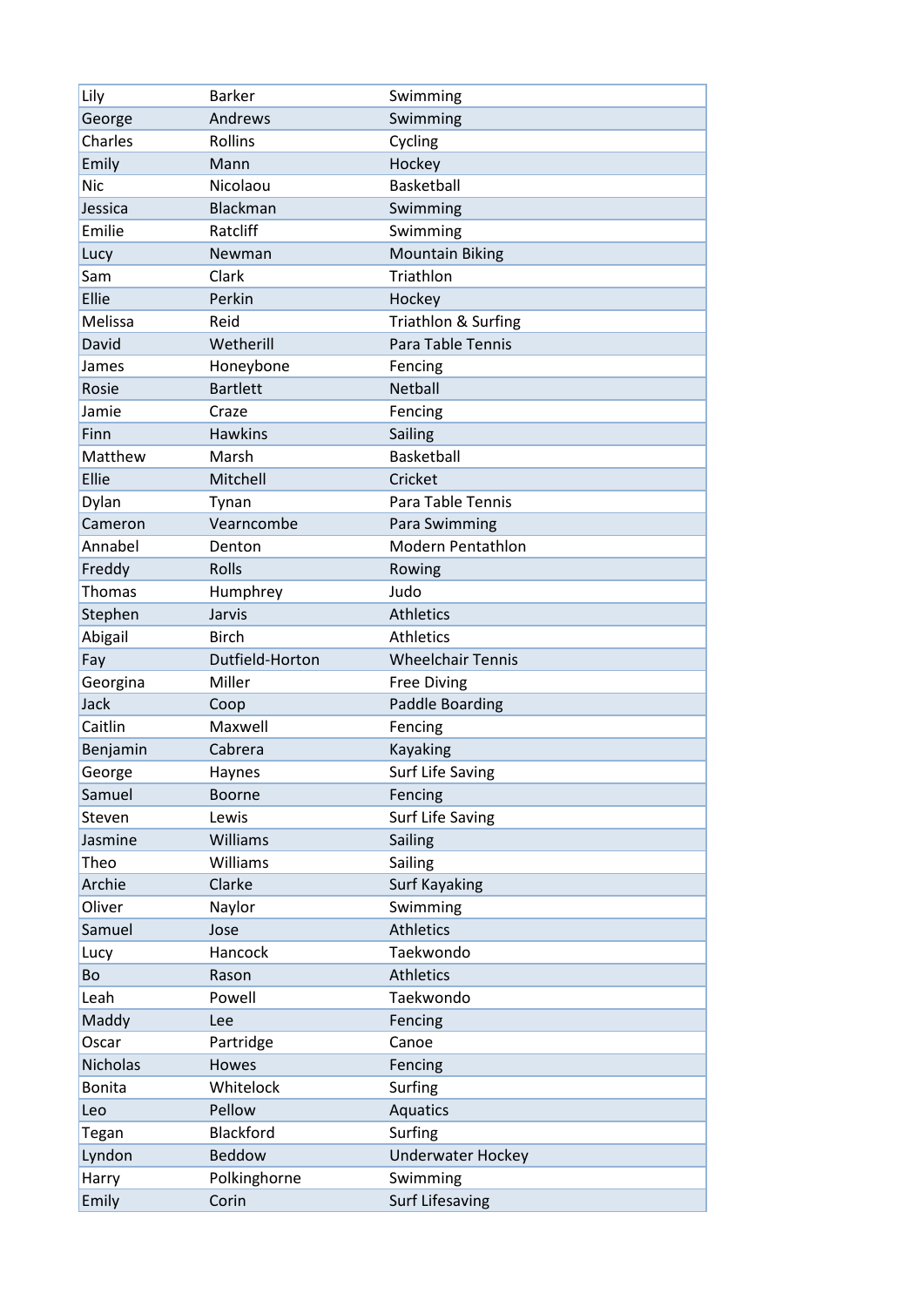| Felicity      | Marriott          | <b>Horse Riding</b>                  |
|---------------|-------------------|--------------------------------------|
| Oliver        | Waller            | Swimming                             |
| Emily         | Currie            | Surfing                              |
| Josephine     | Spencer           | Sailing                              |
| Austin        | <b>Brocklesby</b> | Surfing                              |
| Sam           | <b>Brereton</b>   | <b>Athletics</b>                     |
| Finn          | Collins           | Surfing                              |
| Nyla          | Evely             | Gymnastics                           |
| Adam          | Everett           | Taekwondo                            |
| <b>Neil</b>   | Eddy              | Triathlon                            |
| Barnaby       | Cox               | Surfing                              |
| Charlotte     | <b>Hicks</b>      | <b>Modern Pentathlon</b>             |
| Caitlin       | Keaney            | <b>Target Sprint</b>                 |
| Kieran        | Williams          | Para Swimming                        |
| Jennifer      | Pendlebury        | Surfing                              |
| Tony          | Wright            | Running                              |
| Melissa       | King              | Triathlon                            |
| Archie        | Rolls             | <b>Rugby And Rowing</b>              |
| David Allan   | Reid              | Triathlon                            |
| Jonathan      | Webb              | Aquathlon/Aquabike/Triathlon         |
| Oliver        | Rundle            | Hockey                               |
| Samuel        | Perkin            | <b>Surf Life Saving</b>              |
| Sian          | Temple            | Triathlon                            |
| David         | <b>Bartlett</b>   | Triathlon                            |
| Nikki         | Welch             | Badminton                            |
| Elle          | Veale             | <b>Paddle Boarding</b>               |
| Leigh         | Anderson          | <b>Surf Life Saving</b>              |
| Zak           | Clemens           | Running, Swimming & Triathlon        |
| Anna          | Cullen            | Triathlon / Aqua Bike                |
| Angus         | <b>Nile</b>       | <b>Swimming And Waterpolo</b>        |
| Merryn        | Doidge            | <b>Rugby Union</b>                   |
| Leon          | Smith             | <b>Athletics</b>                     |
| Neil          | Tunstall          | <b>Athletics</b>                     |
| Reef          | Slack             | <b>Biathlon And Surf Life Saving</b> |
| Joanna        | Vyvyan            | Badminton                            |
| Poppy         | Kirkman           | <b>Tennis</b>                        |
| Elowen        | Penfold           | Athletics                            |
| Cara          | Collins           | Badminton                            |
| Luke          | Haynes            | Fencing                              |
| Freya         | Prodger           | Hockey                               |
| Pegleg        | <b>Bennett</b>    | Surfing                              |
| Megan         | Vingoe            | Swimming, Pool And Open Water        |
| Andrew        | Houlder           | <b>Surf Life Saving</b>              |
| Michael       | <b>Birchmore</b>  | Triathlon                            |
| Jonas         | Gummesson         | Triathlon                            |
| Joshua        | Leigh             | Swimming                             |
| Isabelle      | Leigh             | Swimming                             |
| <b>Thomas</b> | Leigh             | Swimming                             |
| Michael       | Dugan             | <b>Athletics</b>                     |
| Jonathan      | Colaco            | Triathlon / Athletics                |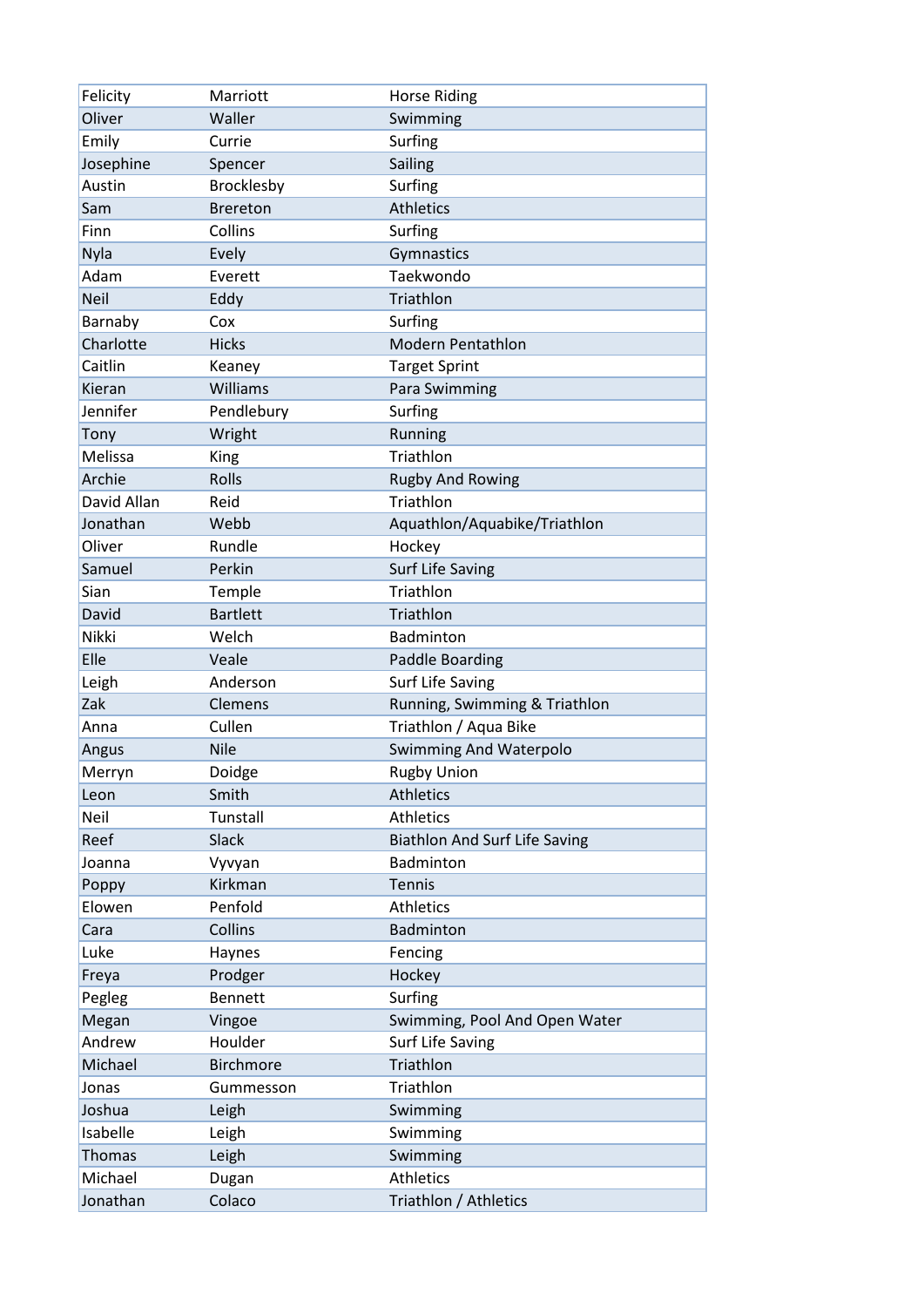| Turaya             | Evans            | Swimming.                                      |
|--------------------|------------------|------------------------------------------------|
| Ali                | Phesse           | Swimming                                       |
| Charlie            | Varker           | Swimming                                       |
| Olivia             | Shute            | Swimming                                       |
| Samuel             | Mills-Shute      | Modern Biathlon                                |
| Katharine          | Jackson          | Brazillian Jiujitsu & Mixed Martial Arts       |
| Kerensa            | Shaw             | Badminton                                      |
| Jessica            | Shaw             | Badminton                                      |
| Colette            | Clements         | Triathlon / Athletics                          |
| Jonathan           | Roodhouse        | Triathlon / Aquabike                           |
| Finian             | O'Donnell        | Judo                                           |
| Isaac              | Ketterer         | <b>Athletics</b>                               |
| Maisy              | Luke             | X-Country Running/Middle Distance Running      |
| Ellie              | Phesse           | Swimming                                       |
| Elizabeth          | Reed             | Badminton                                      |
| Sky                | Clemens          | Hockey, Rugby And Netball                      |
| <b>Abbie Grace</b> | Downing          | Swimming, Surf Life Saving, Triathlon, Cross C |
| Michael            | Pond             | Swimming                                       |
| Madison            | Vine             | Gymnastics                                     |
| Daniel             | Kemp             | <b>Badminton</b>                               |
| Katie              | Farley           | Canoeing                                       |
| Tara               | Simpson-Sullivan | <b>Athletics</b>                               |
| Charlie            | Harding          | Triathlon                                      |
| Joseph             | Connelly         | <b>Athletics</b>                               |
| Karen              | <b>Bridge</b>    | Triathlon                                      |
| Ella               | Dixon            | <b>Trampoline And Dmt</b>                      |
| Alfie              | Dixon            | Trampoline                                     |
| Jake               | Fabi             | Swimming                                       |
| Matti              | Egglestone       | Cycling                                        |
| Henrietta          | Colborne         | Cycling                                        |
| Harry              | <b>Miles</b>     | <b>Athletics</b>                               |
| Samantha           | Sugden           | Triathlon                                      |
| Francesca          | Lee              | Alpine Ski Racing                              |
| Alexandra          | Rickman          | Sailing                                        |
| Tania              | Nadarajah        | Para Archery                                   |
| Shaun              | Malazarte        | Judo                                           |
| Isabella           | Vaughan          | Swimming                                       |
| James              | Miller           | <b>Pistol Shooting</b>                         |
| Freya              | <b>Bennett</b>   | Swimmings                                      |
| Alice              | Lethbridge       | Cycling                                        |
| Tamash             | Raaj             | Karate                                         |
| Zoe                | Ottaway          | <b>Trampoline Gymnastics</b>                   |
| Isabella           | Fakkel           | Swimming                                       |
| Luke               | Moore            | Swimming                                       |
| Harry              | Scarlett         | Taekwondo                                      |
| Tyri               | Donovan          | <b>Athletics</b>                               |
| Sarah              | Jones            | Hockey                                         |
| Leyla              | Palser           | Taekwondo                                      |
| Jessie             | Knight           | <b>Athletics</b>                               |
| Sofia              | Vaughan          | Swimming                                       |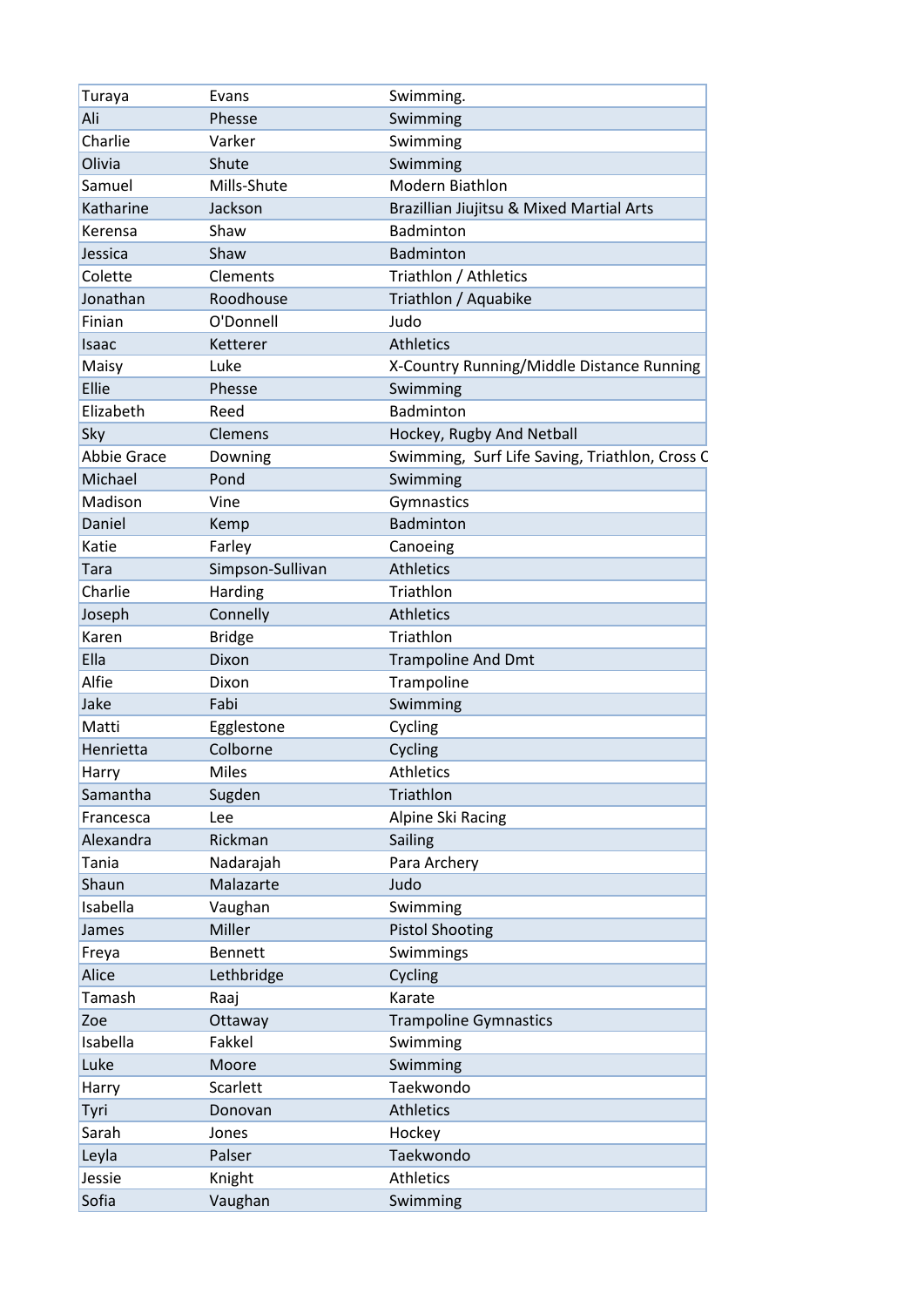| Spencer James | Gall            | Swimming                      |
|---------------|-----------------|-------------------------------|
| Hannah        | <b>Torres</b>   | Swimming                      |
| Sean          | Flynn           | Triathlon                     |
| <b>Nicole</b> | Kendall         | <b>Athletics</b>              |
| Lewis George  | Dimayuga        | <b>Golf Athlete</b>           |
| Edward        | Dimayuga        | <b>Golf Athlete</b>           |
| Josh          | Luff            | <b>Water Polo</b>             |
| Enrique       | Dimayuga        | <b>Golf Athlete</b>           |
| Shona         | <b>Richards</b> | <b>Athletics</b>              |
| Elliot        | Payne           | Squash                        |
| Tom           | Rothwell        | Swimming                      |
| Tanaya        | Dissanayake     | Cricket                       |
| Sonia         | Otieno          | <b>Women'S Basketball</b>     |
| Megan         | Snow            | Gymnastics                    |
| Noah          | Palmer          | Swimming                      |
| Sofia         | Harding         | Hockey And Karate             |
| Chris         | Green           | Swimming                      |
| Matthew       | Helps           | Swimming                      |
| Leana         | Greenstein      | Taekwondo                     |
| Charlotte     | Fakkel          | Swimming                      |
| Leila         | Flower          | Swimming                      |
| Matthew       | Moore           | Swimming                      |
| Sadie         | Flynn           | Swimming                      |
| Kate          | Ottaway         | Gymnastics                    |
| Olivia        | Howarth         | Swimming                      |
| Eloise        | Howarth         | Swimming                      |
| Megan         | Haines          | <b>Basketball</b>             |
| Jacob         | Fairhead        | <b>Martial Art</b>            |
| Rowan         | Halls           | Fencing                       |
| Dylan         | Gall            | Swimming                      |
| Erin          | Andrew          | <b>Water Polo</b>             |
| Lotte         | Clapp           | <b>Rugby Union</b>            |
| Thomas        | <b>Sharples</b> | Cycling                       |
| Nathan        | Hughes          | Swimming/ Open Water Swimming |
| Euan          | Woodliffe       | Cycling                       |
| Eden          | Davis           | <b>Athletics</b>              |
| Georgiana     | Mititelu        | <b>Tennis</b>                 |
| Olivia        | <b>Herries</b>  | Alpine Ski Racing             |
| Gobi          | Ranganathan     | <b>Badminton</b>              |
| Lucy          | Jordan-Caws     | Swimming                      |
| Anthony       | Bryan           | <b>Athletics</b>              |
| Lauren        | Thompson        | <b>Athletics</b>              |
| Katy          | Dunne           | Tennis                        |
| Sophie        | Payne           | Swimming                      |
| Hannah        | Williams        | <b>Athletics</b>              |
| Louise        | <b>Fiddes</b>   | Para Swimming                 |
| Given         | Roach           | <b>Tennis</b>                 |
| Indianna      | Spink           | <b>Tennis</b>                 |
| Oliver        | Stockwell       | Cycling                       |
| Isabella      | Wong            | Tennis                        |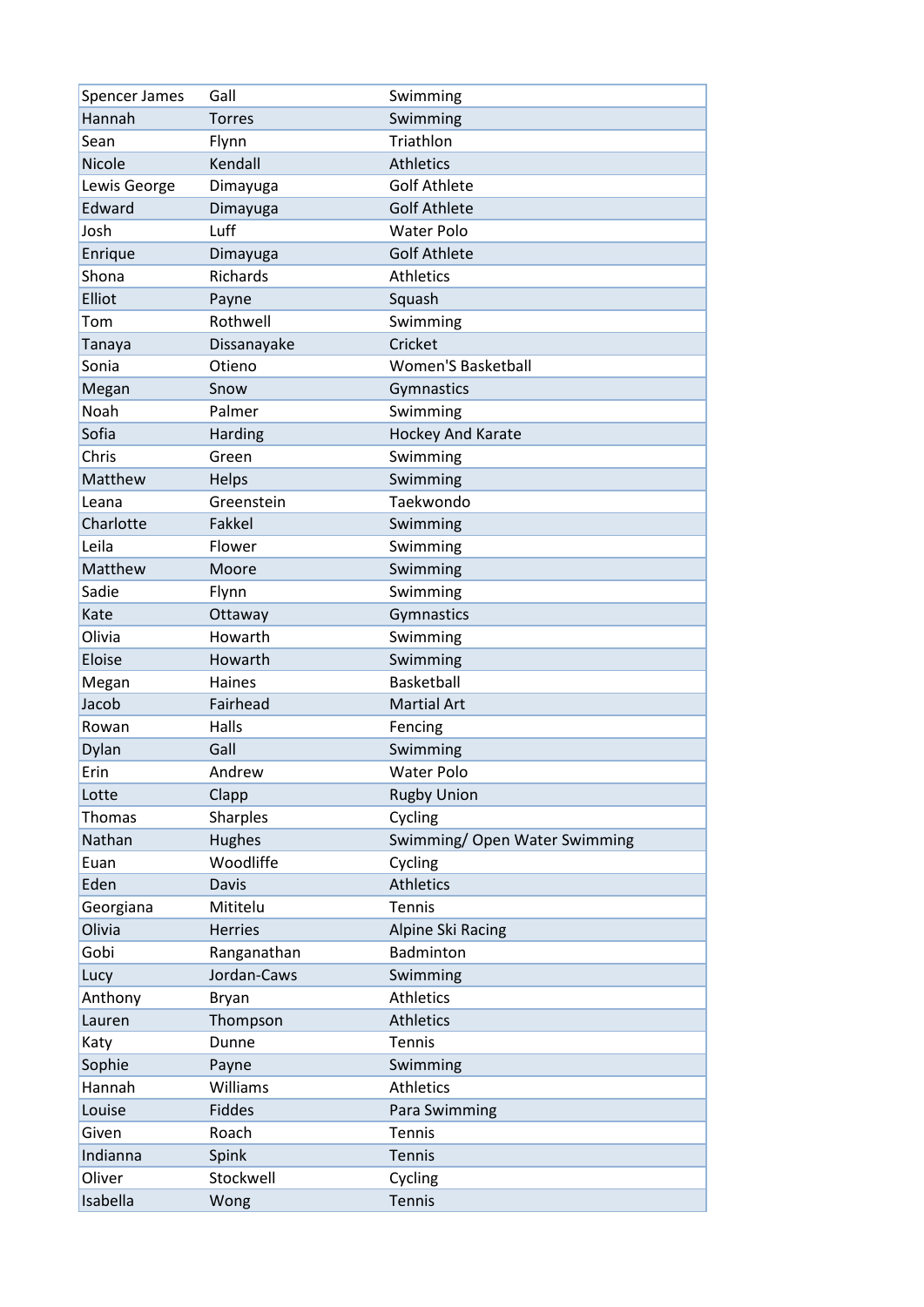| James        | Roberts           | <b>Wheelchair Rugby</b>          |
|--------------|-------------------|----------------------------------|
| Daniel       | Martin            | <b>Tennis</b>                    |
| Hannah       | Wootton           | Triathlon                        |
| Robin        | Bedford           | Basketball                       |
| Matt         | Hignett           | <b>Wheelchair Rugby</b>          |
| Nathan       | Blackmore         | Cycling                          |
| James        | Wilkinson         | Tennis                           |
| Sam          | <b>Bossem</b>     | <b>Tennis</b>                    |
| Ben          | Lloyd             | <b>Athletics</b>                 |
| Scarlett-May | Matthews          | Tennis                           |
| Lola-Juliet  | Omran             | Tennis                           |
| Imogen       | Walker            | Track & Field Athletics          |
| Ava          | Williamson        | Tennis                           |
| Jessica      | Matthews          | Tennis                           |
| Katie        | Foster            | Diving                           |
| Flynn        | Godfrey           | Tennis                           |
| Joshua       | Sharp             | <b>Rugby Union</b>               |
| David        | Stevenson         | Tennis                           |
| Owain        | Kimber            | Basketball                       |
| Cameron      | Isbel             | <b>Tennis</b>                    |
| Christina    | Durbin            | Triathlon                        |
| Robin        | Yildirim          | Tennis                           |
| Arabella     | Moen              | Tennis                           |
| Zak          | <b>Drake</b>      | <b>Tennis</b>                    |
| Isabelle     | Purser            | Tennis                           |
| Youka        | Togashi           | <b>Tennis And Fitnesses</b>      |
| Matthew      | Wilson            | Tennis                           |
| Max          | Parr-May          | Tennis                           |
| Joel         | Pietersen         | Swimming                         |
| Andre        | Rath              | <b>Tennis</b>                    |
| Lauren       | Higham            | Cycling                          |
| Ciprian      | Onufrei           | <b>Tennis</b>                    |
| Robert       | Green             | <b>Athletics</b>                 |
| Ivan         | Raath             | Tennis                           |
| Marelie      | Raath             | Tennis                           |
| Ben          | Feltham           | <b>Tennis</b>                    |
| Jessica      | Keogh             | Swimming                         |
| Annabel      | <b>Davis</b>      | <b>Tennis</b>                    |
| Joel         | Pierleoni         | <b>Tennis</b>                    |
| Theo         | Collins           | <b>Short-Track Speed Skating</b> |
| Philippa     | <b>Draper</b>     | <b>Short Track Speed Skating</b> |
| Alessio      | Surenkov-Gultchev | <b>Figure Skating</b>            |
| Caitlin      | Maytham           | Diving                           |
| Samantha     | Martyn            | Flatwater Kayaking               |
| Anna         | Litvinenko        | Ice Figure Skating               |
| Christopher  | Carson            | Flat Water Sprint Kayaking       |
| Adam         | <b>Bouaziz</b>    | <b>Figure Skating</b>            |
| Olivia       | Weedon            | Ice Skating                      |
| Vasilisa     | Ahramenka         | Ice Skating                      |
| Alexander    | <b>Bicknell</b>   | <b>Flatwater Kayaking</b>        |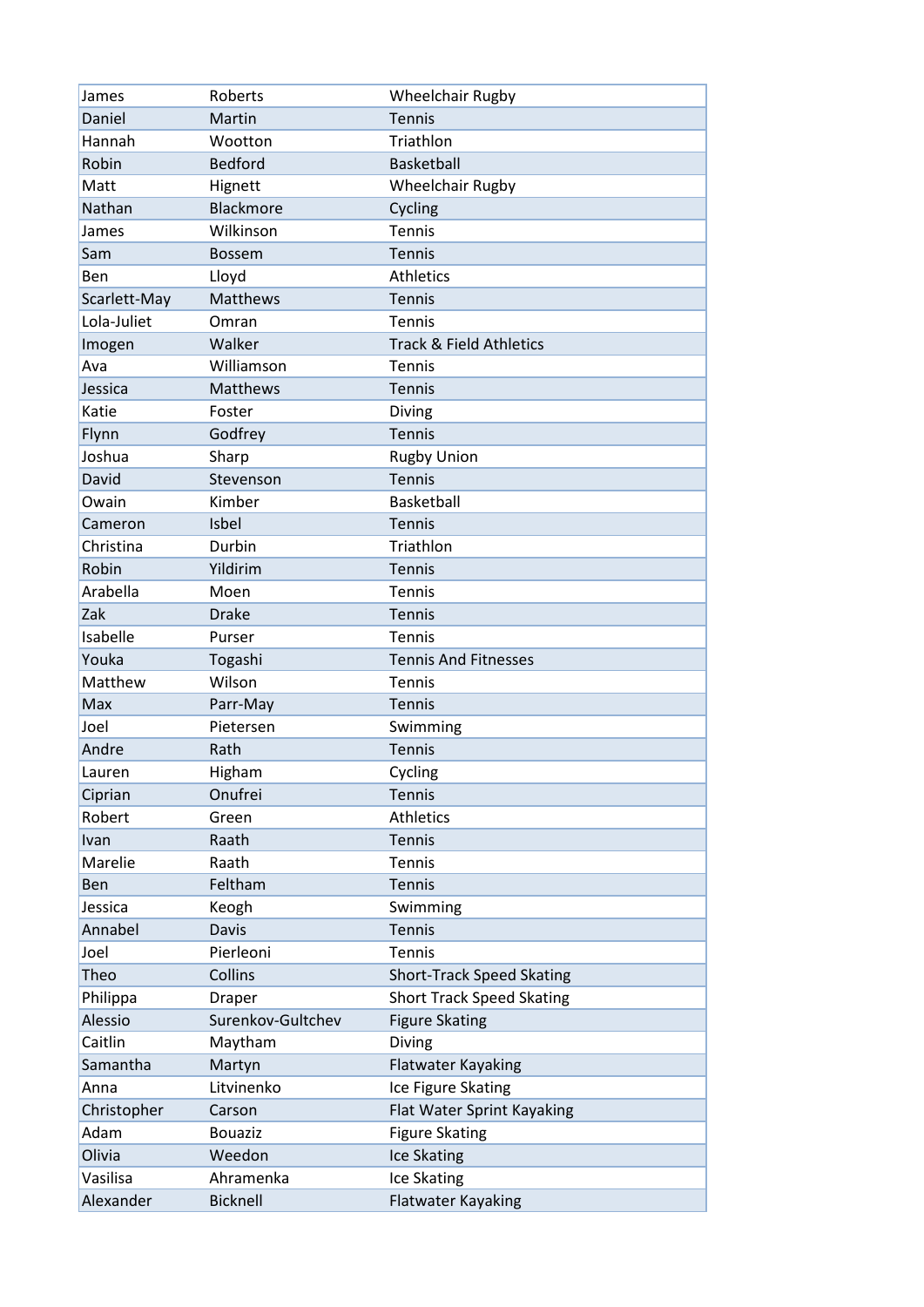| Tanith         | Turner              | <b>Speed Skating</b>             |
|----------------|---------------------|----------------------------------|
| Isabelle       | Adams               | Climbing                         |
| Finley         | Adams               | Climbing                         |
| Alice          | Masterman           | Sailing                          |
| Peter          | <b>Riches</b>       | <b>Short Track Speed Skating</b> |
| Hannah         | Kitchen             | Triathlon                        |
| Patrick        | <b>Barnes</b>       | Judo                             |
| Jordan         | Martyn              | <b>Kayaking</b>                  |
| Miki           | Marciniak           | Kayak                            |
| Katy           | Fielding            | <b>Touch Rugby</b>               |
| Raph           | Robeson             | Hockey                           |
| Rosanna        | Arnold              | Swimming                         |
| Jeremy         | Nanton-Hamel        | <b>Basketball</b>                |
| Ayla           | Darcy               | Football                         |
| Isabelle       | Petter              | Field Hockey                     |
| Jasmine        | <b>Burt</b>         | <b>Netball</b>                   |
| Jack           | <b>Barnes</b>       | Judo                             |
| <b>Risa</b>    | Darcy               | <b>Synchronised Swimming</b>     |
| Felicity       | Cronin              | <b>High Board Diving</b>         |
| <b>Brienne</b> | Reher               | Ice Skating                      |
| Wilfred        | Johnson             | Diving                           |
| Archibald      | Johnson             | <b>Diving</b>                    |
| Ollie          | Rowe                | Ice Speed Skating                |
| Georgia        | Newman              | Rugby                            |
| Daniel         | Wallis              | <b>Track And Field</b>           |
| Chris          | <b>Bland</b>        | <b>Figure Skating</b>            |
| Josh           | Holman              | Triathlon                        |
| Harry          | <b>Tapp</b>         | Archery                          |
| Owen           | Bainbridge          | <b>Disability Football</b>       |
| Daniel         | English             | <b>Disability Football</b>       |
| Joshua         | Sandman             | Cycling                          |
| Jonathan       | <b>Barnes</b>       | Running                          |
| Abbie          | Godsall             | Gymnastics                       |
| Emily          | Godsall             | Gymnastics                       |
| Robyn          | Preissler           | Gymnastics                       |
| David          | Mitchell            | Canoe Slalom                     |
| Liberty        | Miles               | Brazilian Jiu Jitsu              |
| Verity         | Corrick-Gough       | <b>Roller Derby</b>              |
| Marianne       | Corrick-Gough       | <b>Roller Derby</b>              |
| <b>Marcus</b>  | Powell              | <b>Trampoline And Dmt</b>        |
| Lilly          | Mills               | Trampolining                     |
| Lara           | <b>Banks-Martin</b> | Rowing                           |
| Ella           | Bardsley-Taylor     | Rowing                           |
| Heidi          | <b>Brodholt</b>     | Rowing                           |
| Rebecca        | Wreyford            | Pentathlon                       |
| Rowan          | Parry               | Junior Roller Derby              |
| Max            | Cotterrell          | Trampoline & Dmt                 |
| Jessica        | Morris              | <b>Roller Derby</b>              |
| Henry          | Richards            | Fencing                          |
| Daniel Edward  | Lafford             | Canoe Slalom                     |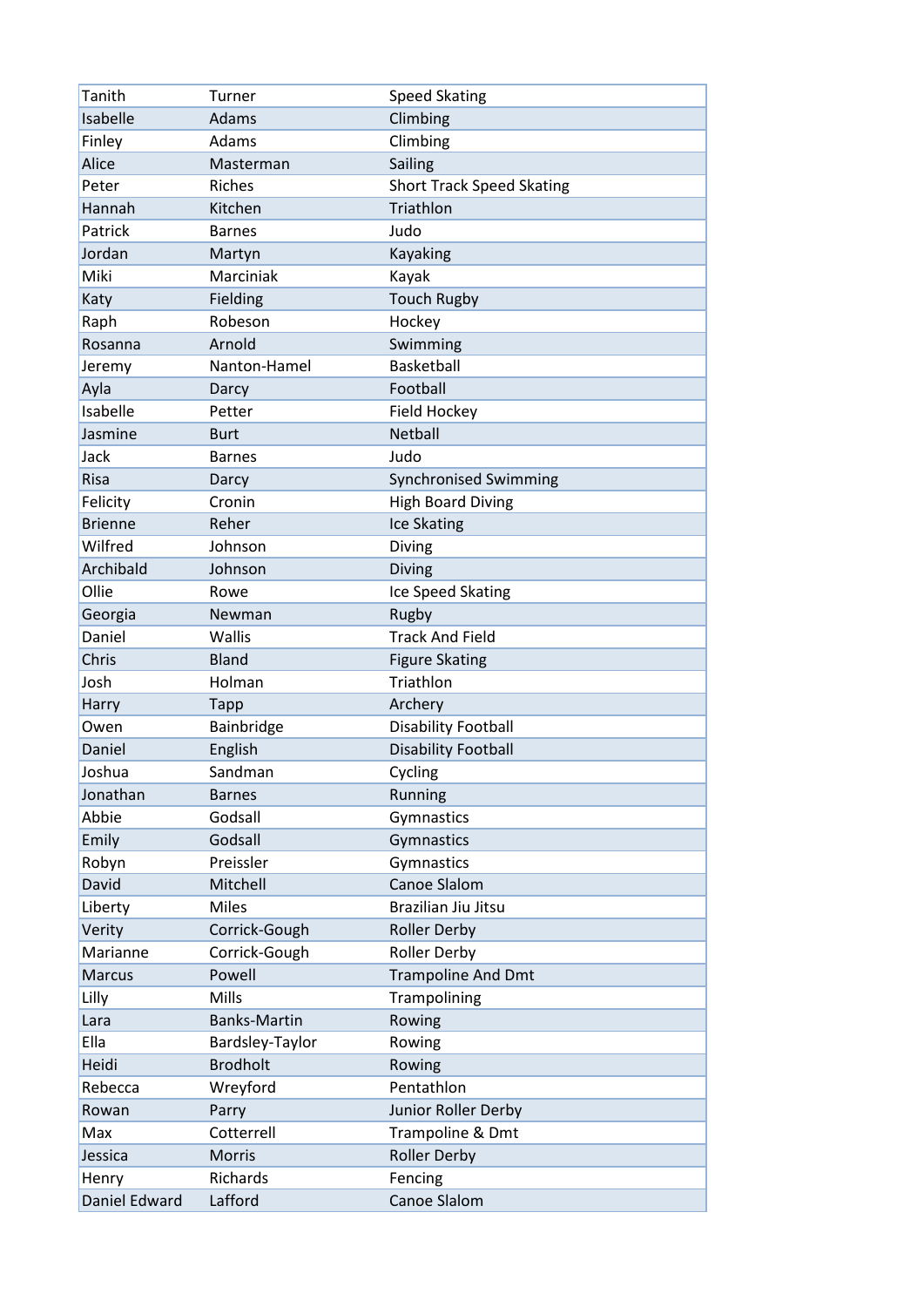| Lucy           | Austin         | <b>Modern Pentathlon</b>                 |
|----------------|----------------|------------------------------------------|
| James          | <b>Bulson</b>  | Windsurfing                              |
| Oliver         | Chilcott       | <b>Water Polo</b>                        |
| Erin           | Jones          | <b>Water Polo</b>                        |
| Megan          | Jones          | <b>Water Polo</b>                        |
| Zara           | Beaumont       | Swimming                                 |
| Millie         | <b>Boucher</b> | <b>Water Polo</b>                        |
| Matt           | <b>Beck</b>    | Sailing                                  |
| Martin         | Wrigley        | Sailing                                  |
| Lucy           | Pitt           | Clay Pigeon Shooting                     |
| Mary           | Mcateer        | Football                                 |
| Mathilda       | <b>Byrne</b>   | Rowing                                   |
| Jemima         | Cooper         | Triathlon                                |
| Janine         | White          | <b>Clay Target Shooting</b>              |
| Sylvia         | Misztal        | <b>Track Cycling</b>                     |
| Freya          | Phelps         | Swimming                                 |
| Ellie          | Lown           | <b>Sculling</b>                          |
| <b>Myles</b>   | James          | <b>Mountain Biking</b>                   |
| Oliver         | Jones          | Swimming                                 |
| Ruby-May       | <b>Gullis</b>  | Gymnastics                               |
| Donald         | Leatherbarrow  | Swimming                                 |
| Kyle           | Drew           | Hockey                                   |
| Nicola         |                | Triathlon                                |
| <b>Bethan</b>  | Turvey         | <b>Roller Derby</b>                      |
| Robert         | Parry          |                                          |
|                | Corrick        | <b>Roller Derby</b>                      |
| <b>Barb</b>    | Corrick        | <b>Roller Derby</b>                      |
| Roxane         | Woodfield      | Triathlon                                |
| Jacob          | <b>Burton</b>  | Kayaking                                 |
| Simon          | Norwood        | Triathlon                                |
| Nicola         | Goodwin        | <b>Triathlon And Open Water Swimming</b> |
| Liz            | Davies-Ward    | Triathlon                                |
| Emily          | Hermon         | Rowing                                   |
| <b>Steve</b>   | King           | Quadrathlon                              |
| Peter          | Carwardine     | Triathlon                                |
| Stan           | Cantrill       | Judo                                     |
| Alison         | Turner         | Triathlon                                |
| Neil           | Turner         | Triathlon                                |
| Lucy           | <b>Burden</b>  | Rowing                                   |
| Andy           | Turner         | Cycling                                  |
| Gary           | Preece         | <b>Wheelchair Rugby League</b>           |
| Rhiannon       | Barry          | Swimming                                 |
| Danni          | Hartland       | Fencing                                  |
| <b>Brandon</b> | Adams          | Badminton                                |
| Andrew         | White          | Clay Target Shooting                     |
| Charlie        | Cox            | Tae Kwondo                               |
| George         | Jones          | <b>Water Polo</b>                        |
| Sandy          | Anning         | Triathlon                                |
| Elijah         | Lovell         | <b>Horse Riding</b>                      |
| Tim            | Taylor         | <b>Duathlon And Triathlon</b>            |
| Chad           | Warren         | Badminton                                |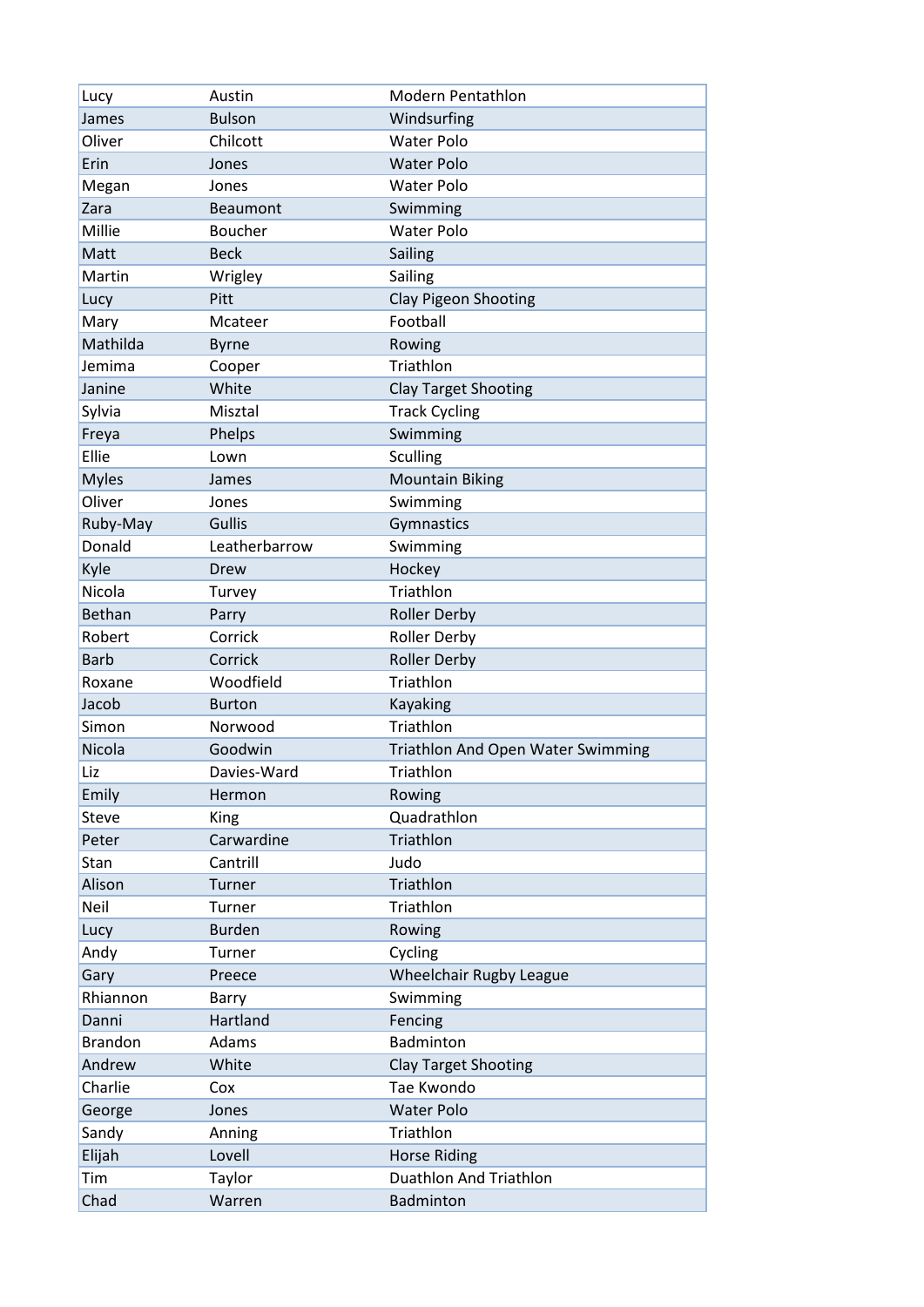| Jessica        | Darke                     | <b>Roller Derby</b>                |
|----------------|---------------------------|------------------------------------|
| <b>Nikki</b>   | Wild                      | <b>Roller Derby</b>                |
| Charlotte      | Colbert                   | <b>Athletics</b>                   |
| Nicola         | Gray                      | <b>Roller Derby</b>                |
| Jake           | Portis                    | Swimming                           |
| Mark           | James                     | Cycling                            |
| Rose           | Goodfellow                | Swimming                           |
| Paul           | Mammatt                   | Triathlon / Duathlon               |
| Cj             | Pilcher-Morris            | <b>Roller Derby</b>                |
| Charlie        | Kelly                     | Taekwondo                          |
| Luke           | Jones                     | Motorsport                         |
| Bethany        | Maitland                  | <b>Women'S Artistic Gymnastics</b> |
| <b>Marcus</b>  | Richards                  | Fencing                            |
| Joe            | <b>Howells</b>            | <b>Badminton</b>                   |
| Adam           | Nixon                     | Swimming/ Wheelchair Basketball    |
| Emily          | Hinton                    | Triathlon/Duathlon                 |
| Ella           | Williams                  | Fencing                            |
| Ashley         | Robinson                  | Duathlon                           |
| Ben            | Clatworthy                | Rowing                             |
| Jacob          | Thorley                   | Taekwondo                          |
| Joyce          | Warburton                 | Triathlon                          |
| Lydia          | Lafford                   | Canoe Slalom                       |
| Mark           | Lamonby                   | Triathlon                          |
| William        | Lafford                   | Canoe Slalom                       |
| Ella           | Gibbs                     | Gymnastics                         |
| Leslie         | <b>Dalley</b>             | <b>Off Road Triathlon</b>          |
| <b>Frances</b> | Williams                  | Rollerderby Flat Track             |
| Eliot          | Taylor                    | Running                            |
| <b>Tobias</b>  | Chilcott                  | <b>Water Polo</b>                  |
| Kylie          | Mansfield                 | Triathlon                          |
| Alun           | <b>Chesworth Rickards</b> | Waterpolo                          |
| Morgan         | Wells                     | Waterpolo                          |
| Katie          | Smith                     | Rowing                             |
| Joanna         | <b>Chesworth Rickards</b> | Waterpolo                          |
| Eden           | Mcgarvie                  | Gymnastics                         |
| Ella           | <b>Bradley</b>            | Gymnastics                         |
| Grzegorz       | Wisniowski                | Triathlon                          |
| Hannah         | Russell                   | <b>Paralympic Swimming</b>         |
| Stephen        | Allen                     | <b>Sitting Volleyball</b>          |
| Maria Edwards  | Edwards                   | Football                           |
| Khia           | Lee                       | Basketball                         |
| Jade           | Mbam                      | Basketball                         |
| Aimee          | Pratt                     | <b>Athletics</b>                   |
| <b>Stacey</b>  | Tankoua                   | Netball                            |
| Tully          | Kearney                   | Para Swimming                      |
| Chiara         | Tommasello                | Swimming                           |
| Elias          | Asef                      | Taekwondo                          |
| Amy            | Home                      | Fencing                            |
| <b>Success</b> | Eduan                     | <b>Athletics</b>                   |
| Chloe          | Golding                   | Swimming                           |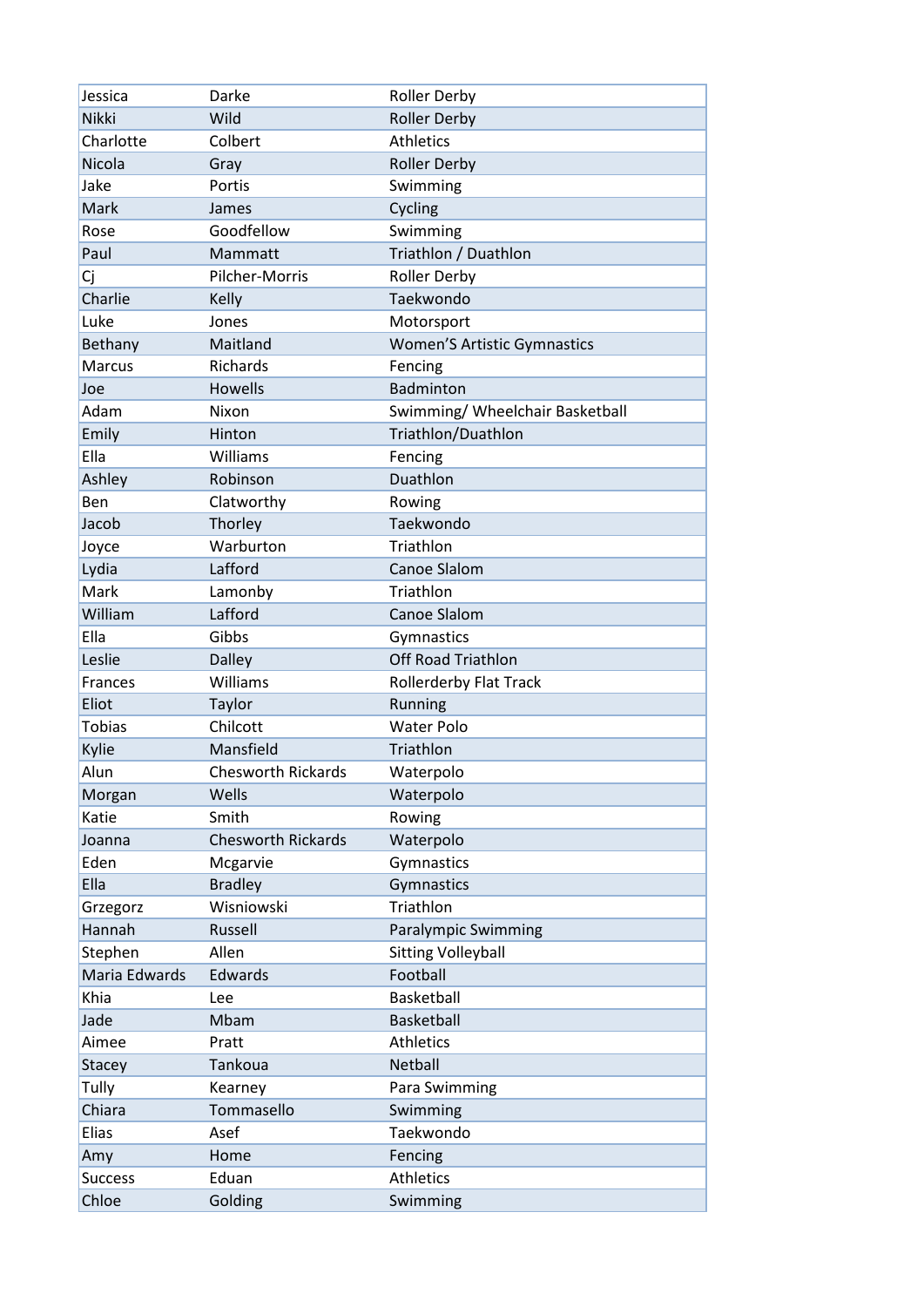| Sebastian     | Hesk                | Handball                |
|---------------|---------------------|-------------------------|
| <b>Thomas</b> | Paine               | Swimming                |
| Xandon        | Williams            | Gymnastics              |
| <b>Bailey</b> | Hairsine            | Swimming                |
| Trezeguet     | Taylor              | <b>Athletics</b>        |
| Jess          | Taylor-Jemmett      | <b>Athletics</b>        |
| Seren         | <b>Bundy-Davies</b> | <b>Athletics</b>        |
| Osarumen      | Odemwengie          | <b>Athletics</b>        |
| Seun          | Okome               | <b>Athletics</b>        |
| Trinity       | Perruzza- Powell    | <b>Athletics</b>        |
| Grace         | Harvey              | Para-Swimming           |
| Michael       | Jones               | Para-Swimming           |
| Claire        | Cashmore            | Triathlon               |
| <b>Steffi</b> | Berndt De La O      | Triathle                |
| Abigail       | Irozuru             | <b>Athletics</b>        |
| Eleanor       | Blackledge          | Fencing                 |
| Emmie-Rose    | Eastwood            | Swimming                |
| Bethany       | <b>Brierley</b>     | Fencing                 |
| Melanie       | Hayes               | Triathlon               |
| Niamha        | Albones             | Cycling                 |
| Megan         | Lasseter            | <b>Athletics</b>        |
| Amelia        | Blackledge          | Fencing                 |
| Maria         | Asef                | Taekwondo               |
| Jacob         | Chambers            | Swimming                |
| Madison       | Owen                | Basketball              |
| Jamall        | Walters             | <b>Athletics</b>        |
| Marialena     | lacovides           | Squash                  |
| <b>Tessa</b>  | Hunt                | <b>Ultimate Frisbee</b> |
| Joel          | Partington          | <b>Track Cycling</b>    |
| Jonathan      | Ferryman            | <b>Athletics</b>        |
| Hafeez        | Ahmad               | Long Jumper             |
| Daanish       | Vine                | Squash                  |
| Miranda       | <b>Bate</b>         | Lacrosse                |
| <b>Haaris</b> | Vine                | Squash                  |
| Ella          | Fernando            | Tennis                  |
| Hima          | Fernando            | Tennis                  |
| Abigail       | Pawlett             | Athletics               |
| Robert        | Donaldson           | Cycling                 |
| Natachi       | Nwosu               | Athletics               |
| Aiden         | Lawler              | Roller Hockey           |
| Connor        | Tudsbury            | <b>Boxing</b>           |
| Amy           | Gordon              | Cricket                 |
| Pippa         | Roessler            | Running                 |
| Simon         | <b>Baldwin</b>      | Triathlon               |
| Josh          | Constable           | Gymnastics              |
| Jacob         | Paul                | Athletics               |
| Heidi         | Harrison            | Trampolining            |
| Niamh         | <b>Brown</b>        | <b>Athletics</b>        |
| Ellena        | Lobley              | Taekwon-Do              |
| Emily         | Whiting             | Taekwondo               |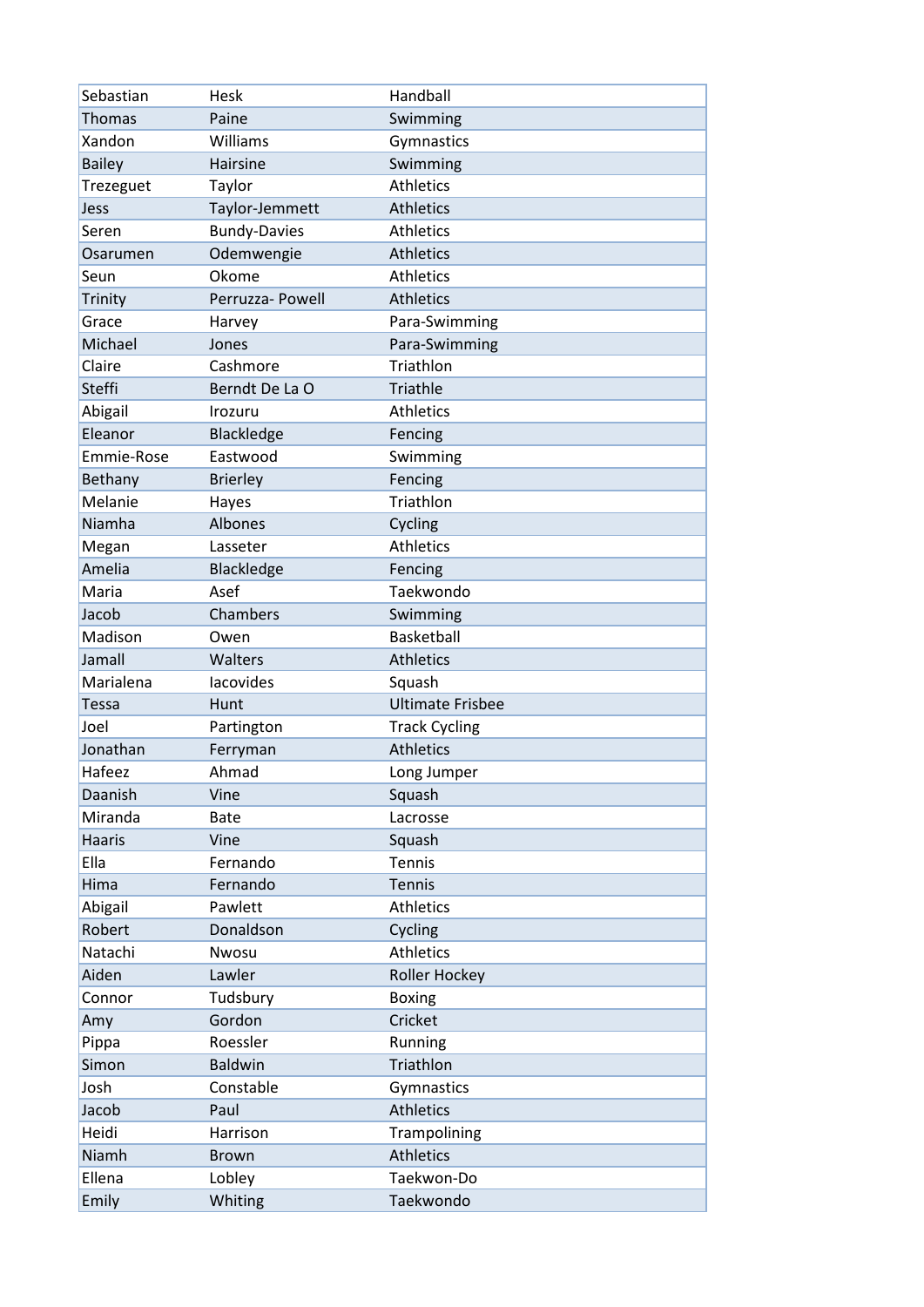| Morgan         | Musgrove       | Gymnastics                     |
|----------------|----------------|--------------------------------|
| Anne-Marie     | Cobb           | Gymnastics                     |
| Ethan          | <b>Kew</b>     | Fencing                        |
| Liam           | <b>Kew</b>     | Fencing                        |
| Jacob          | Foulsham       | Fencing                        |
| Sam            | Murray         | Competitive Lifesaving         |
| Zara           | Williams       | <b>Swimming And Lifesaving</b> |
| Benjamin       | Preston        | Climbing                       |
| Joseph         | Armstrong      | <b>Speed Skating</b>           |
| Anton          | Adewale        | Gymnastics                     |
| Lottie         | Drawbridge     | Gymnastics                     |
| Holly          | Dunford        | Rowing                         |
| Megan          | Hunt           | Trampolining                   |
| <b>Steve</b>   | Rigby          | Triathlon                      |
| Lucy           | Hoad           | Athletics (Sprinter)           |
| Gary           | Cann           | Triathlon                      |
| Luke           | Worthington    | Triathlon                      |
| Sophie         | Dorrington     | Sailing                        |
| Jennifer       | Millett        | Triathlon                      |
| Tom            | Edwards        | Fencing                        |
| Andy           | Cowen          | Triathlon                      |
| Paul           | Mwanza         | Triathlon                      |
| Jennifer       | Millett        | Triathlon                      |
| Andrew         | <b>Bracey</b>  | Badminton                      |
| Marco          | Russo          | Fencing                        |
| Lia            | Hutchinson     | <b>Weight Lifting</b>          |
| Patrick        | Hanlon         | Diving                         |
| Alexander      | Edwards        | Fencing                        |
| Alys           | Edwards        | Fencing                        |
| Dani           | Christmas      | Cycling                        |
| Katriona       | Brown          | <b>Athletics</b>               |
| Louis          | Mcleod         | Rowing                         |
| Lily Elizabeth | Edwards        | <b>Trampolining And Dmt</b>    |
| Joseph         | Massimo        | <b>Athletics</b>               |
| Ellen          | Loft           | Badminton                      |
| Francesca      | Taylor         | Taekwondo                      |
| Alex           | Hill           | <b>Athletics</b>               |
| Piero          | Steiner        | Fencing                        |
| Rosa           | Clark          | Trampoline                     |
| Rachel         | Dunford        | Rowing                         |
| Amelia         | Watson         | Athletics                      |
| Kim            | Usher          | Triathlon                      |
| Nicholas       | <b>Barratt</b> | Triathlon                      |
| Mae            | <b>Bostock</b> | Golf (Women)                   |
| Jack           | Dryden         | Judo                           |
| Ciaran         | Mcgovern       | Boxing (Men)                   |
| Jessica        | <b>Baker</b>   | Taekwondo                      |
| Jack           | Bell           | Fencing                        |
| Christa        | Wilson         | Swimming                       |
| Dominic        | Jackson        | Rowing                         |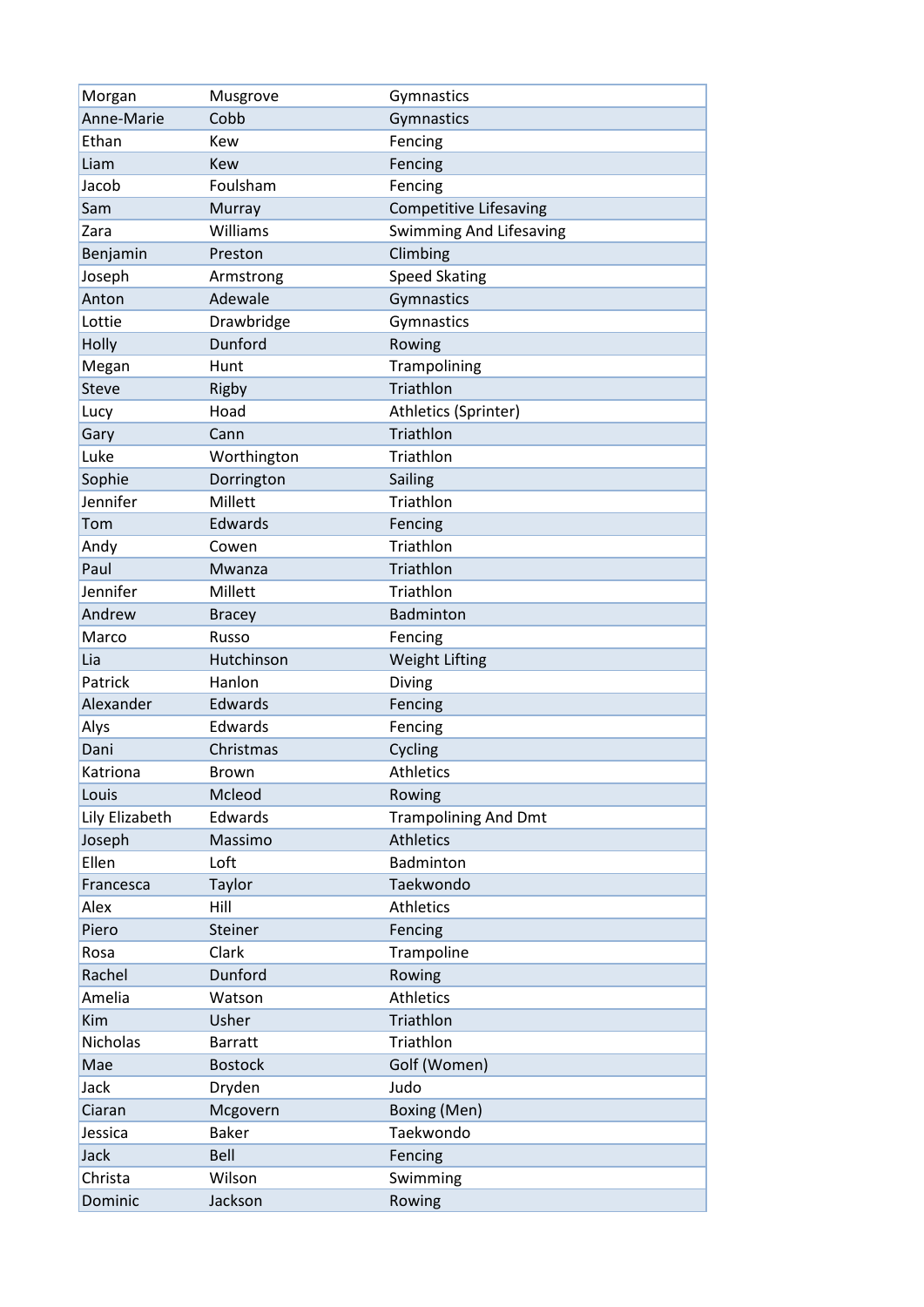| Matthew                     | Garfitt                        | <b>Roller Derby</b>                                |
|-----------------------------|--------------------------------|----------------------------------------------------|
| Katelyn                     | Little                         | Gymnastics                                         |
| Lola                        | Davison                        | Swimming                                           |
| Laura                       | Hodgson                        | Swimming                                           |
| Jessica                     | Ross                           | Gymnastics                                         |
| Liam                        | Jenkinson                      | Volleyball                                         |
| Ciaran                      | Thomas                         | Swimming                                           |
| Frederick                   | Nelson                         | Gymnastics                                         |
| Adam                        | Wilson                         | Swimming                                           |
| James                       | <b>Stewart</b>                 | Gymnastics                                         |
| Hannah                      | Slater                         | Swimming                                           |
| Martin                      | <b>Bland</b>                   | <b>Gymnastics Trampolining</b>                     |
| Jane                        | <b>Brown</b>                   | Swimming                                           |
| Emily                       | Large                          | Swimming                                           |
| <b>Nicholas</b>             | Pyle                           | Swimming                                           |
| Hollie                      | Johnson                        | Powerlifting                                       |
| Rachel                      | Taylor                         | Swimming                                           |
| Seren                       | Tallantyre                     | Swimming                                           |
| Ellen                       | Stephenson                     | Para-Swimming/Down Syndrome Swimming               |
| Laura                       | Cook                           | Swimming                                           |
| Alfie                       | Kelly                          | Swimming                                           |
| Courtney                    | Scott                          | <b>Boxing</b>                                      |
| Megan                       | Bainbridge                     | <b>Boxing</b>                                      |
| <b>Thomas</b>               | Storer                         | Swimming                                           |
| Sidney                      | Tambin                         | <b>Sound Tennis</b>                                |
| Abigail                     | White                          | <b>Competative Swimming With Nst</b>               |
| <b>Belinda</b>              | Carr                           | <b>Roller Derby</b>                                |
| Muhammad Azha Mohd Fauzi    |                                | <b>Boccia</b>                                      |
| Siobhan                     | Samuel                         | Rowing                                             |
| Laura                       | <b>Dickinson</b>               | Swimming                                           |
| Kieran                      | Tscherniawsky                  | Shotput                                            |
| Thomas                      | Talbot                         | Para Athletics                                     |
| Helen                       | Faulkner                       | Archery                                            |
| Ethan                       | Grace-Riches                   | Swimming                                           |
| Lee                         | Croker                         | <b>Boccia</b>                                      |
| Jasper                      | Kettle                         | Squash                                             |
| Ethan                       | Nairne                         | Judo                                               |
| Will                        | Lupton                         | Rugby                                              |
| Zoe                         | Dimond                         | Swimming                                           |
| Luke                        | Pool                           | <b>Masters Swimming</b>                            |
| Alexander                   | Spratt                         | <b>Track Cycling</b>                               |
| Jack                        | Durcan                         | Taekwondo                                          |
| Millie                      | Forrest                        | Para Athletics                                     |
| Rhea                        | Howard                         | <b>Synchronised Swimming</b>                       |
| Libby                       | Taylor                         | <b>Synchronised Swimming</b>                       |
|                             |                                |                                                    |
|                             |                                |                                                    |
|                             |                                |                                                    |
| Dean                        |                                |                                                    |
|                             | Heaps                          | Swimming                                           |
| Benjamin<br>Will<br>Kathryn | Riding<br>Howard<br>Greenslade | <b>Water Polo</b><br>Modern Pentathlon<br>Swimming |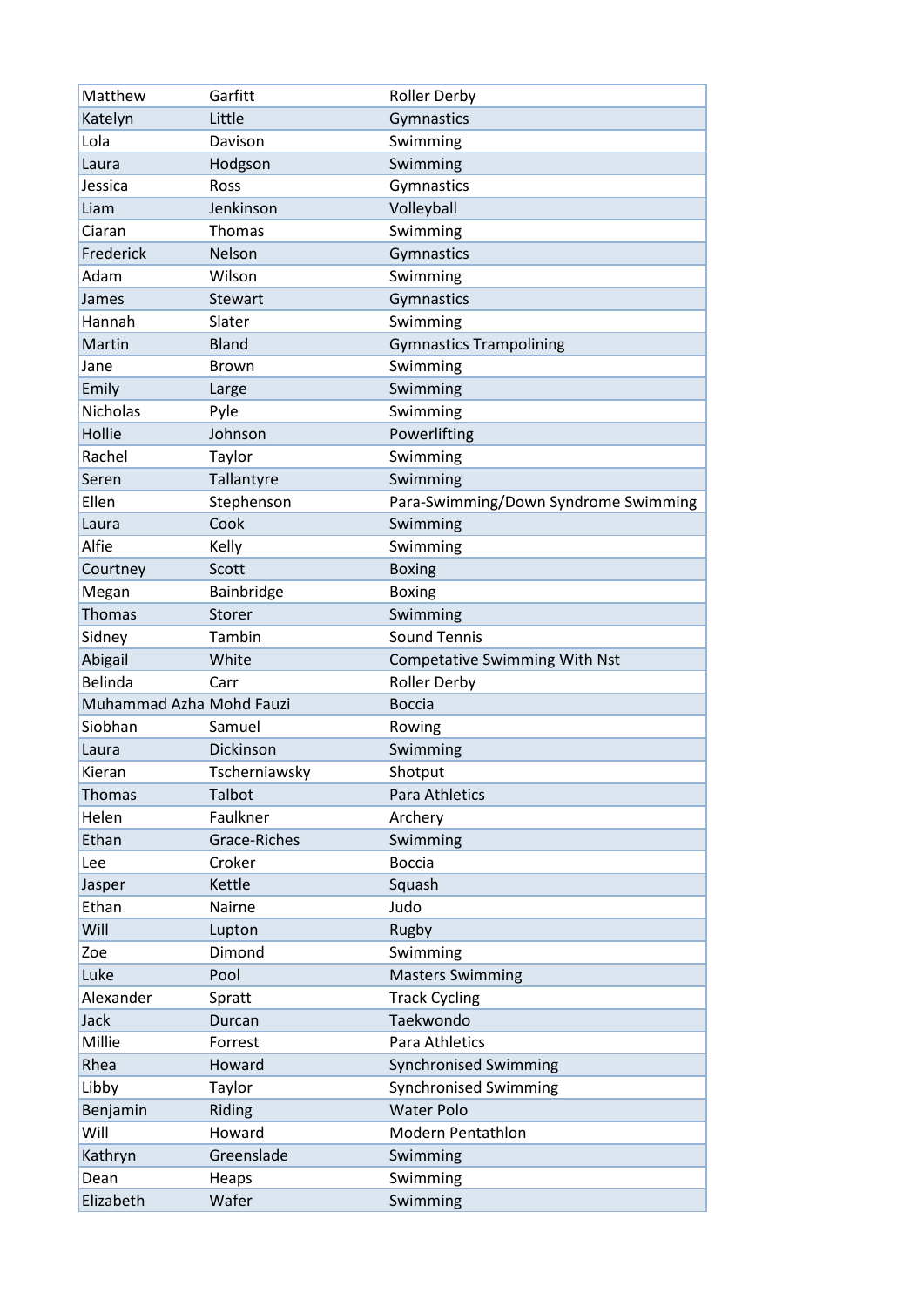| Ethan           | <b>Tibbs</b>    | <b>Athletics</b>                                |
|-----------------|-----------------|-------------------------------------------------|
| Sophie          | Warden          | <b>Track And Field Athletics</b>                |
| Katie           | Hands           | Swimming                                        |
| Jemma           | <b>Davies</b>   | Netball                                         |
| Ben             | <b>Davies</b>   | <b>Tennis</b>                                   |
| Nathan          | Holmes          | Swimming                                        |
| Nathan          | Crowther        | Karate                                          |
| Katie           | Rodda           | Triathlon                                       |
| Kathryn         | Martin          | Swimming                                        |
| Ethan           | Jones           | <b>Diving</b>                                   |
| Arinze          | Emeka-Anyakwo   | Basketball                                      |
| Alyssa          | <b>Basinger</b> | Synchronised Swimming                           |
| Caroline        | Faithfull       | Swimming                                        |
| Amy             | Holder          | <b>Athletics</b>                                |
| Fred            | Newbold         | Hockey                                          |
| Cerys           | Larsen          | <b>Synchronised Swimming</b>                    |
| Charlotte       | West            | 2 National Sports: Athletic Javelin Throw & Div |
| <b>Jack</b>     | O'Donnell       | Itf Taekwon-Do                                  |
| Felix           | Thomis          | <b>Table Tennis</b>                             |
| Chey            | Blatchford-Kemp | <b>Athletics</b>                                |
| James           | West            | Diving                                          |
| <b>Silas</b>    | Mendez          | Swimming                                        |
| Rebecca         | Mcmenemy        | Swimming                                        |
| Joseph          | <b>Buxton</b>   | Swimming                                        |
| Mimi            | Gray            | <b>Synchronised Swimming</b>                    |
| Abigail         | Taylor          | Swimming                                        |
| Freddie         | Kemp            | Kayak Sprint                                    |
| Callum          | Macleod         | Cycling                                         |
| Finlay          | Cook            | Diving                                          |
| Tom             | Wright          | Hockey                                          |
| Megan           | Douglas         | Rowing                                          |
| Euan            | Macleod         | Cycling                                         |
| Jedd            | Paine           | Rugby                                           |
| Katie           | Lane            |                                                 |
| <b>Beatrice</b> |                 | <b>Boxing</b><br><b>Synchronised Swimming</b>   |
| Sarah           | Crass<br>Rodda  |                                                 |
| Arlo            |                 | <b>Athletics And Cross Country</b><br>Cycling   |
|                 | Carey           |                                                 |
| Daisy           | Lovegrove       | Swimming                                        |
| Megan           | Phillipps       | Swimming                                        |
| Naomi           | <b>Harris</b>   | Running (Xc And Track)                          |
| Nikolai         | Khutoryanskiy   | Swimming                                        |
| Jack            | Endersby        | Swimming                                        |
| Alexandra       | Thickett        | <b>Synchronised Swimming</b>                    |
| Mimi            | Gray            | Synchronised Swimming                           |
| Morgan          | Ansell          | <b>Boxing</b>                                   |
| Joshua          | Kelly           | Ice Hockey And Roller Hockey                    |
| Jack            | Lewis           | Sailing                                         |
| Sophie          | Otter           | Sailing                                         |
| Craig           | Murch           | <b>Athletics</b>                                |
| Josh            | Faulds          | <b>Athletics</b>                                |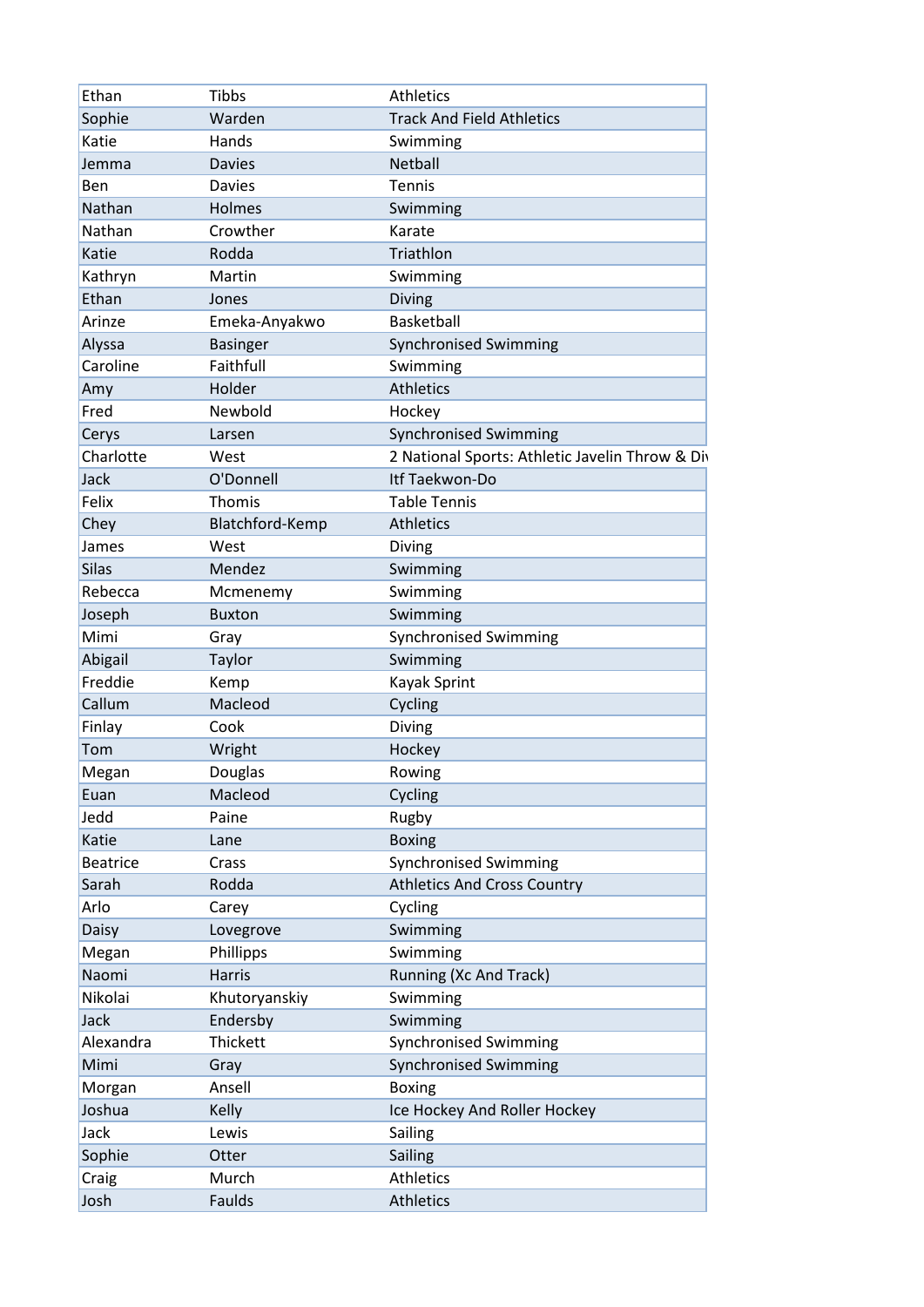| Aidan           | Leeson         | <b>Athletics</b>             |
|-----------------|----------------|------------------------------|
| Anjali          | Neelakantan    | Taekwondo                    |
| Clayton         | Bell           | Gymnastics                   |
| <b>Danielle</b> | Medgett        | <b>Synchronised Swimming</b> |
| Rhia            | Perks          | <b>Synchronised Swimming</b> |
| David (Dave)    | Cowley         | <b>Athletics</b>             |
| Lucy            | Marshall       | <b>Athletics</b>             |
| Deborah         | Murch          | <b>Athletics</b>             |
| Tom             | Tyler          | Triathlon                    |
| Jack            | Carey          | Swimming                     |
| Daniel          | Carey          | Swimming                     |
| <b>Bethany</b>  | <b>Masters</b> | <b>Synchronised Swimming</b> |
| Sarah           | Davis          | <b>Athletics</b>             |
| Matthew         | Seaton         | Swimming                     |
| Lola            | Dudkowsky      | <b>Synchronised Swimming</b> |
| Luke            | Anspoks        | Swimming                     |
| Lucy            | Laight         | <b>Athletics</b>             |
| Kevin           | Murch          | <b>Athletics</b>             |
| Iris            | Bingham        | Archery/Crossbow             |
| Adam            | Wright         | <b>Athletics</b>             |
| Julie           | Bowler-Smith   | <b>Synchronised Swimming</b> |
| Zoe             | Medgett        | <b>Synchronised Swimming</b> |
| Alison          | Richardson     | <b>Synchronised Swimming</b> |
| <b>Elise</b>    | Richardon      | <b>Synchronised Swimming</b> |
| India           | Townsend       | <b>Synchronised Swimming</b> |
| Lily-May        | Pursey         | <b>Athletics</b>             |
| Jaime           | <b>Nalus</b>   | <b>Athletics</b>             |
| Josephine       | Mozley         | <b>Synchronised Swimming</b> |
| James           | Wright         | <b>Athletics</b>             |
| Adam            | Walker         | Duathlon & Triathlon         |
| Sophie          | Kirk           | Triathlon                    |
| Emilia          | Walker         | <b>Synchronised Swimming</b> |
| Nayana          | Walker         | <b>Synchronised Swimming</b> |
| Eve             | Howard         | <b>Synchronised Swimming</b> |
| Jennifer        | Warren         | Paracanoe                    |
| Molly           | <b>Barnett</b> | <b>Athletics</b>             |
| Abby            | Huett          | <b>Synchronised Swimming</b> |
| Cassandra       | Reed           | Swimming                     |
| Chris           | Taylor         | Sailing                      |
| Georgia         | Carmichael     | Canoeing                     |
| Maximilian      | Tulloch        | Para Swimming                |
| Jake            | Valentine      | Golf                         |
| Oakley          | Norbron        | Golf                         |
| Alicia          | Boyer          | <b>Figure Skating</b>        |
| Luke            | Ibbeson        | Swimming                     |
| Tom             | Dean           | Swimming                     |
| Gemma           | Dryburgh       | Golf                         |
| Jessie          | Taylor         | Ice Hockey                   |
| Rachel          | Bell           | Triathlon                    |
| Ben             | Pierleoni      | Golf                         |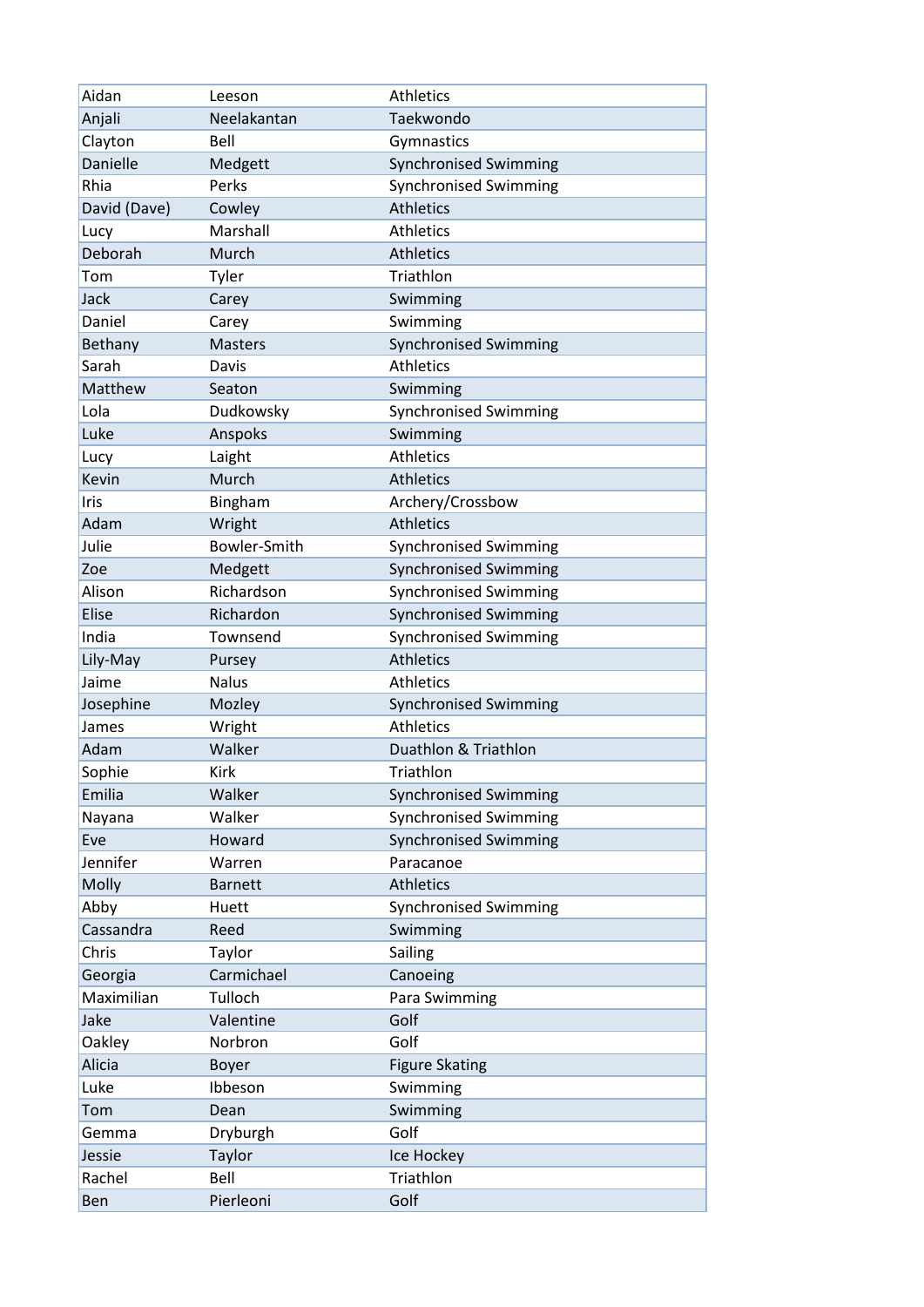| Isabelle      | <b>Nicholls</b> | Swimming                            |
|---------------|-----------------|-------------------------------------|
| Dominic       | Mcdougall       | <b>Athletics</b>                    |
| Emily         | Sharpe          | Swimming                            |
| <b>Thomas</b> | Worsfold        | Swimming                            |
| Maddy         | Peacock         | Hockey                              |
| Ceara         | <b>Barber</b>   | Swimming                            |
| Will          | Perkin          | <b>Athletics</b>                    |
| William       | Mannering       | Golf                                |
| Sadie         | Lucas           | Swimming                            |
| Alexandra     | Macallister     | Swimming                            |
| Jo            | Lewis           | Triathlon                           |
| Charlotte     | Leone           | Netball                             |
| Charlotte     | Ibbeson         | Swimming                            |
| Kofi          | Cripps          | Rugby                               |
| Georgina      | Vane            | Swimming                            |
| Abbie         | Henderson       | Running - Cross Country & Athletics |
| Holly         | Henderson       | Running - Cross Country & Athletics |
| Izzy          | <b>Bach</b>     | Swimming                            |
| Alex          | Hutchison       | <b>Athletics</b>                    |
| Daniella      | Hoyland         | Swimming                            |
| Hugo          | Lane            | Rugby                               |
| <b>Thomas</b> | Job             | Running                             |
| Ben           | Hunter          | Rugby                               |
| Jay           | Hebblethwaite   | <b>Skiing</b>                       |
| Caitlin       | Whitehead       | Golf (Women)                        |
| Alexander     | <b>Birkett</b>  | <b>Athletics</b>                    |
| Steph         | Driscoll        | <b>Athletics</b>                    |
| Olivia        | Rawlinson       | Sailing                             |
| Lucy          | Sargeant        | Swimming                            |
| Max           | Rawlinson       | Sailing                             |
| Jacob         | Klijn           | Swimming                            |
| Tommy         | Klijn           | Swimming                            |
| Harriet       | Bramwell        | <b>Target Rifle Shooting</b>        |
| Ollie         | Sargeant        | Swimming / Waterpolo                |
| Renell        | <b>Brennan</b>  | Triathlon                           |
| Chris         | <b>Stirling</b> | Triathlon                           |
| Graeme        | Thomas          | Rowing                              |
| Rowena        | Hearn           | Hockey                              |
| Alice         | Hopkins         | <b>Athletics</b>                    |
| Olivia        | Mahony          | <b>Modern Pentathlon</b>            |
| Zephyr        | Goriely         | Volleyball                          |
| Jessica       | Mcconkey        | Equestrian                          |
| Daniel        | <b>Jenkins</b>  | Aquatics                            |
| Morgan        | Smith           | <b>Biathlon</b>                     |
| Emily         | Coulcherporter  | Squash                              |
| Joshua        | Williams        | Swimming                            |
| Alicia        | Robinson        | Motorcycle Trials                   |
| Isabella      | Bowater         | Lacrosse                            |
| Edward        | Roy             | Rowing                              |
| Isabel        | Jonsson         | Rowing                              |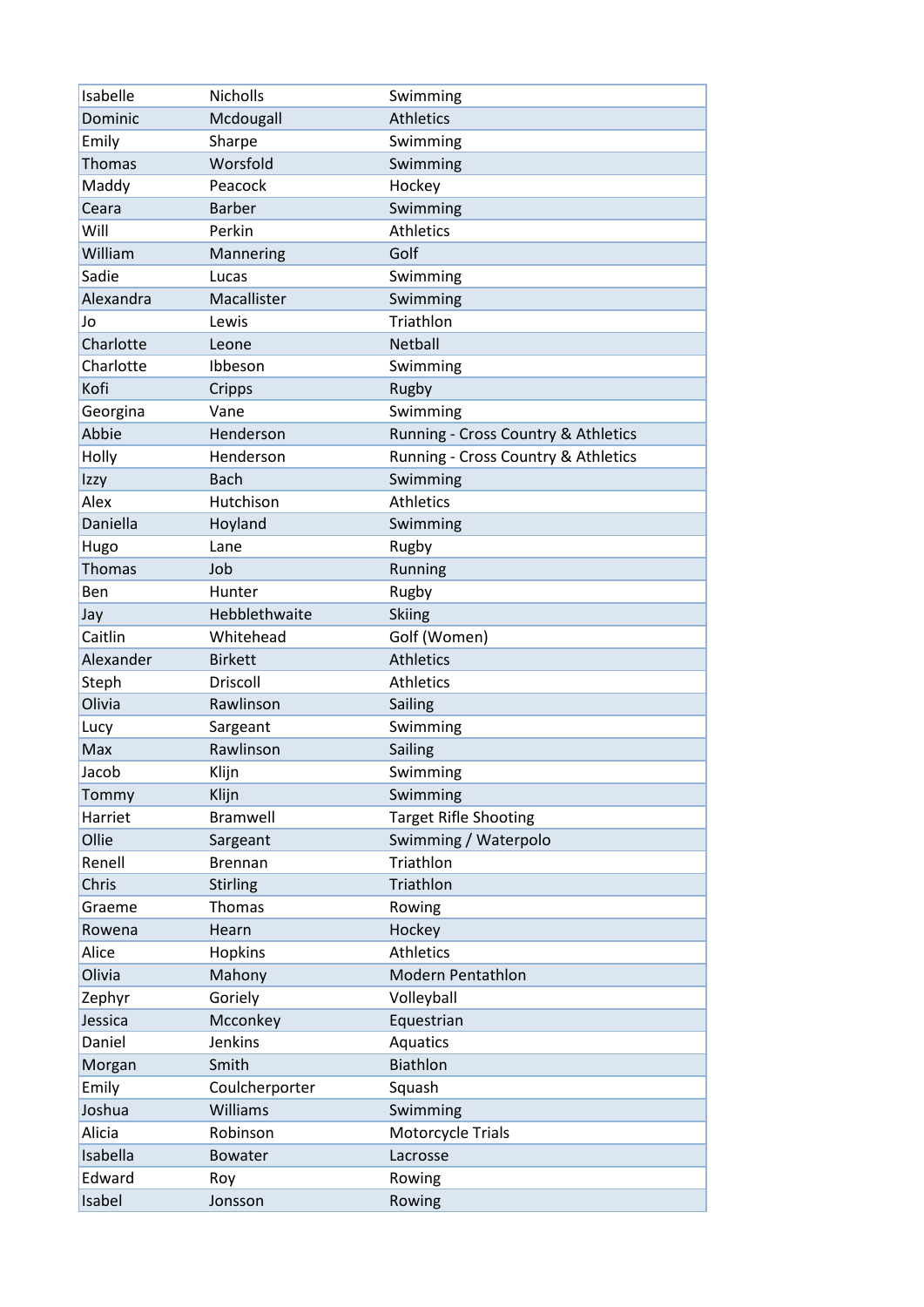| Rose                    | Hugh Smith      | Equestrian                   |
|-------------------------|-----------------|------------------------------|
| Samantha                | Amend           | Running/Athletics            |
| Lily May                | Titley          | Gymnastics                   |
| Elisha                  | Lewis           | Rowing                       |
| Lucy                    | <b>Block</b>    | Swimming                     |
| Connor                  | <b>Bryan</b>    | Aquatics                     |
| Amy                     | Herrington      | <b>Athletics</b>             |
| Elizabeth               | Ryan            | <b>Modern Pentathlon</b>     |
| Rowena                  | Hearn           | Hockey                       |
| <b>Ben</b>              | <b>Newell</b>   | Swimming                     |
| Gemma                   | <b>Bridge</b>   | Athletics                    |
| Logan                   | <b>Bryan</b>    | Swimming                     |
| Emily                   | Ashford         | Rowing                       |
| Annabelle               | Denly           | Hockey                       |
| Melissa                 | Wilson          | Rowing                       |
| Jasmine                 | Conway          | <b>Tennis Player</b>         |
| Emily                   | Craig           | Rowing                       |
| Linsey                  | Smith           | Cricket                      |
| Magnsu                  | Gregory         | Canoe                        |
| Harry                   | Leask           | Rowing                       |
| Sophie                  | Whitworth       | Triathlon                    |
| <b>Myles</b>            | Canderton       | Basketball - Nbl             |
| Annie                   | Skaanild        | <b>Synchronised Swimming</b> |
| Ruby                    | <b>Bishop</b>   | <b>Wheelchair Tennis</b>     |
| lan                     | Carter          | Kickboxing/Sport Karate      |
| Samuel                  | Hart            | <b>Basketball</b>            |
| Samuel                  | Crowley         | Squash                       |
| Sam                     | Cheshire        | <b>Basketball</b>            |
| Emma                    | Douglas         | Para Equestrian              |
| Stephen                 | Shipston        | <b>Basketball</b>            |
| Sean                    | Paton           | Inline Skater Hockey         |
| Rowan                   | Paton           | Inline Skater Hockey         |
| Poppy                   | <b>Butler</b>   | <b>Synchronised Swimming</b> |
| Samuel Benjamin Spencer |                 | <b>Basketball</b>            |
| Oliver                  | Warren          | <b>Synchronised Swimming</b> |
| Oliver                  | Coulcher-Porter | Squash                       |
| Samuel                  | Cherry          | Basketball                   |
| Anais Sophie            | Arnould         | Ice Skating                  |
| Sophie                  | Vernon          | Gymnastics                   |
| Alex                    | <b>Noakes</b>   | Squash                       |
| Nathan                  | <b>Tree</b>     | <b>Blind Ice Hockey</b>      |
| <b>Marcus</b>           | Birmingham      | Swimming                     |
| Ethan                   | Rose            | Badminton                    |
| Kenji                   | Mcdade          | Swimming                     |
| Lottie                  | Moghul          | <b>Synchronised Swimming</b> |
| Jenny                   | Dorney-Savage   | Basketball                   |
| Oliver                  | Walker          | Hockey                       |
| James                   | Leigh           | Triathlon                    |
| Cameron                 | Price           | Tennis                       |
| Timmy                   | Lawrence        | Ultimate                     |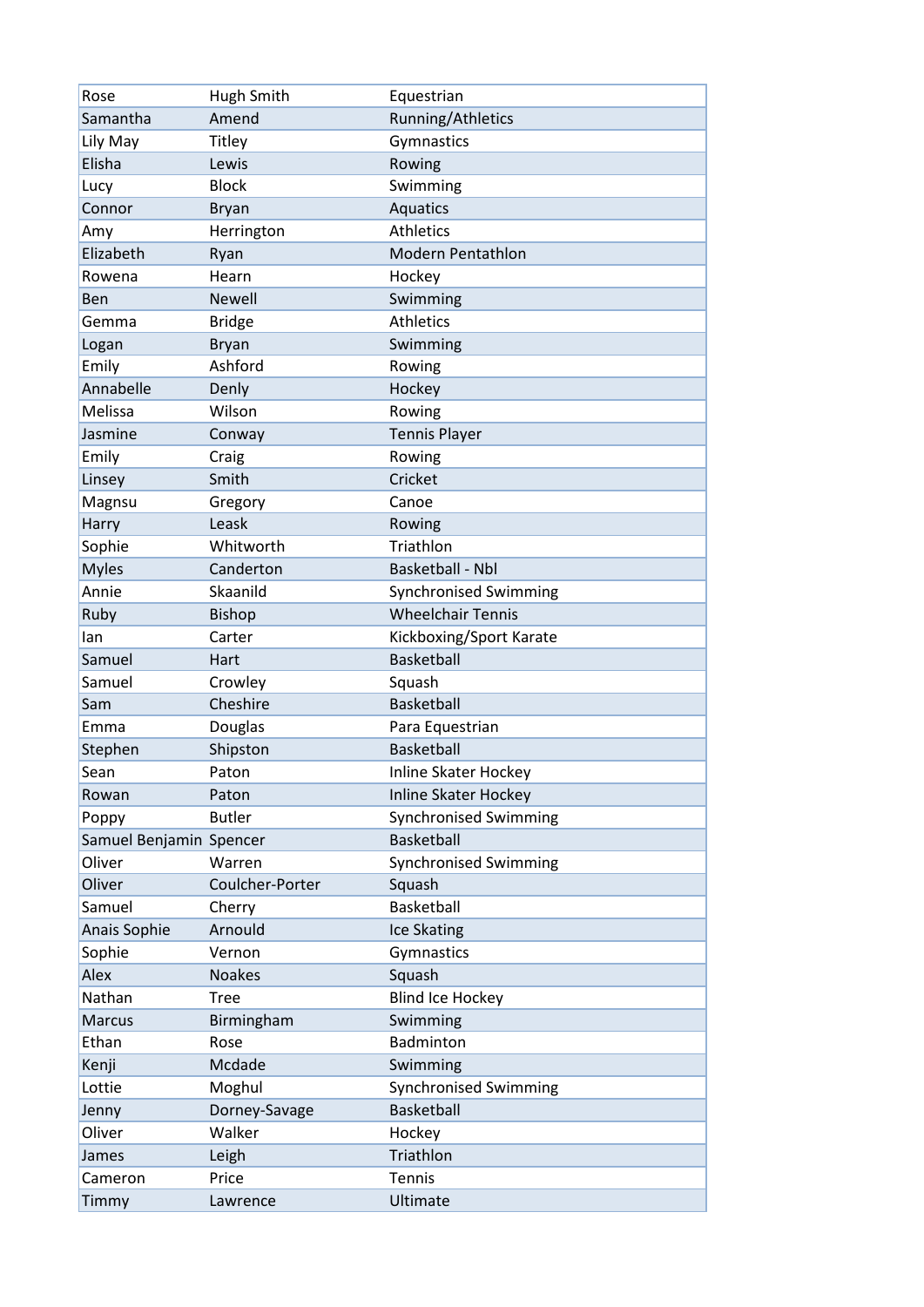| Cullen         | Scott               | Motocross                              |
|----------------|---------------------|----------------------------------------|
| Lauren         | Herrington          | <b>Athletics</b>                       |
| Loick          | Bazzi               | <b>Athletics</b>                       |
| Samuel         | Cheshire            | Basketball                             |
| Eleanor        | <b>Butler</b>       | Badminton                              |
| James          | Ashcroft            | Cycling                                |
| Eva            | Narewska            | <b>Synchronised Swimming</b>           |
| Madeleine      | Pike                | Swimming                               |
| Carla          | Russell             | Rowing                                 |
| Harry          | Lovett              | <b>Basketball</b>                      |
| <b>Neil</b>    | Dighton             | Triathlon                              |
| Nancie         | <b>Bowley</b>       | <b>Athletics</b>                       |
| Beth           | <b>Bryan</b>        | Rowing                                 |
| Jacob          | Dearman             | <b>Basketball</b>                      |
| Alex           | Cook                | Badminton                              |
| Dan            | <b>Batty</b>        | Sailing                                |
| Matthew        | Evans               | Swimming                               |
| Emma           | Grant               | Cycling                                |
| Dominic        | Crowley             | Squash                                 |
| Zara           | Warren              | <b>Synchronised Swimming</b>           |
| Alfie          | <b>Baum</b>         | Swimming                               |
| Yasmin         | <b>Tredell</b>      | Rowing                                 |
| Timmy          | Lawrence            | <b>Ultimate Frisbee</b>                |
| Lucy           | Shuker              | <b>Wheelchair Tennis</b>               |
| Jack           | <b>Harris</b>       | <b>Athletics</b>                       |
| Suzanne        | Edwards             | Adaptive Surfing And Wheelchair Tennis |
| Nana           | Gyedu               | <b>Athletics</b>                       |
| Liam           | Channon             | <b>Tennis</b>                          |
| Daniel         | Ajuka               | Basketball                             |
| Kessi          | Hodgins-Peka        | <b>Athletics</b>                       |
|                |                     |                                        |
|                |                     |                                        |
| Zoe            | Grabowska           | Tennis                                 |
| Viktor         | Naydenov            | <b>Tennis</b>                          |
| Gemma          | Heath               | <b>Tennis</b>                          |
| Raga           | Ram                 | <b>Tennis</b>                          |
| Olivia         | Maietta             | Tennis                                 |
| Kent           | Toha                | <b>Olympic Weightlifting</b>           |
| Shiv           | Kashyap             | <b>Tennis</b>                          |
| Zoe            | Jones               | <b>Figure Skating</b>                  |
| Christopher    | Boyadji             | <b>Figure Skating</b>                  |
| Christopher    | Rothwell            | Cycling                                |
| <b>Stuart</b>  | Jackman             | Judo                                   |
| Max            | Cook                | Motorcycle Racer                       |
| Arabella       | Sear-Watkins        | <b>Figure Skating</b>                  |
| Luke           | Reid                | Roller Hockey                          |
| Denice         | Gardo               | Aquatics                               |
| Bill           | <b>Bickley</b>      | <b>Artistic Roller Skating</b>         |
| Lucy           | Adamson             | Swimming                               |
| Abby           | <b>Miles</b>        | Netball                                |
| Holly<br>Shona | Sullivan<br>O'Dwyer | Swimming<br>Netball                    |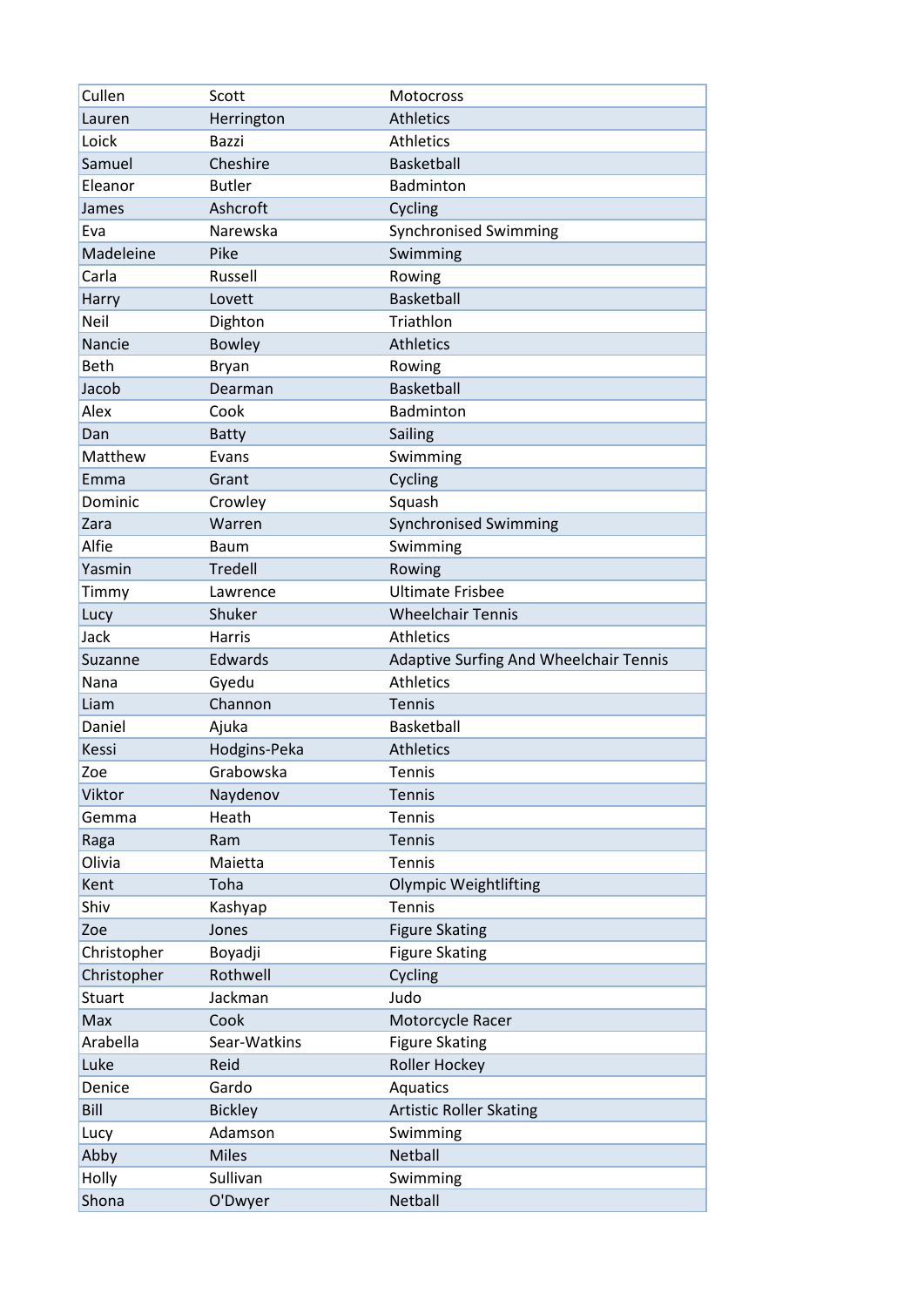| Jessica        | Sprules        | Ice Hockey                             |
|----------------|----------------|----------------------------------------|
| Stephanie      | Walker         | Judo                                   |
| Samuel         | Munson         | Motorcycle Racing                      |
| Emily-Jane     | Sheppard       | Powerlifting                           |
| Louise         | Hunt           | <b>Wheelchair Tennis</b>               |
| Alisa          | Wellfair       | Gymnastics                             |
| Heather        | Evans          | <b>Figure Skating</b>                  |
| Katie          | Reid           | Ice Hockey                             |
| Peter          | Harper         | Swimming                               |
| Fearne         | Maine          | Netball                                |
| Elliot         | Pinson         | <b>Motorcycle Racing</b>               |
| Samuel         | Rai            | <b>Athletics</b>                       |
| Georgia 'Gigi' | Ifil           | Tennis                                 |
| Shannon        | Reynolds       | Gymnastics                             |
| Paula          | Marshall       | <b>Figure Skating</b>                  |
| Benjamin       | Clarke-Leach   | Ice Hockey                             |
| Megan          | Adamson        | Swimming                               |
| Tyler          | Johnson        | Football                               |
| Mathieu        | Avent          | <b>Freestyle Skiing</b>                |
| Lavinia        | Rai            | <b>Athletics</b>                       |
| Ryan           | Lawrence       | Swimming & Football                    |
| Chloe          | Lewis          | Hockey                                 |
| Kirsty         | Harris         | Netball                                |
| Elisha         | <b>New</b>     | Netball                                |
| Darren         | Smith          | Swimming                               |
| <b>Bailey</b>  | Perre          | Ice Hockey                             |
| Tye            | Stroud         | <b>Track Athlete</b>                   |
| Charlie        | Shotton-Gale   | Powerlifting                           |
| Tye            | Stroud         | <b>Track Athlete</b>                   |
| Libby          | O'Dwyer        | Netball                                |
| Nathaniel      | O'Dywer        | Hockey                                 |
| Dina           | Nejkic         | Swimming                               |
| Charlotte      | Jordan         | Fencing                                |
| Heather        | Evans          | <b>Figure Skating</b>                  |
| Leilo          | Bellamy        | Ice Hockey                             |
| Felicity       | <b>Tilley</b>  | Netball                                |
| Sofia          | Dauzhenka      | <b>Figure Skating</b>                  |
| Alex           | Lacy-Hulbert   | Ice Skating                            |
| Lane           | Stow           | <b>Tennis</b>                          |
| Delleah        | Belgrave       | <b>Athlectics</b>                      |
| Niamh          | Murphy         | Cycling                                |
| Craig          | Harris         | Para Swimming                          |
| Zinia          | Wood           | <b>Figure Skating</b>                  |
| Zarah          | Wood           | <b>Figure Skating</b>                  |
| Joseph         | Knibb          | <b>Athletics</b>                       |
| Dara           | Kelly          | <b>Track And Cross Country Running</b> |
| Samuel         | Clague         | Tennis                                 |
| Thashania      | <b>Nulliah</b> | Tennis                                 |
|                |                |                                        |
| Frederick      | Logan          | Swimming                               |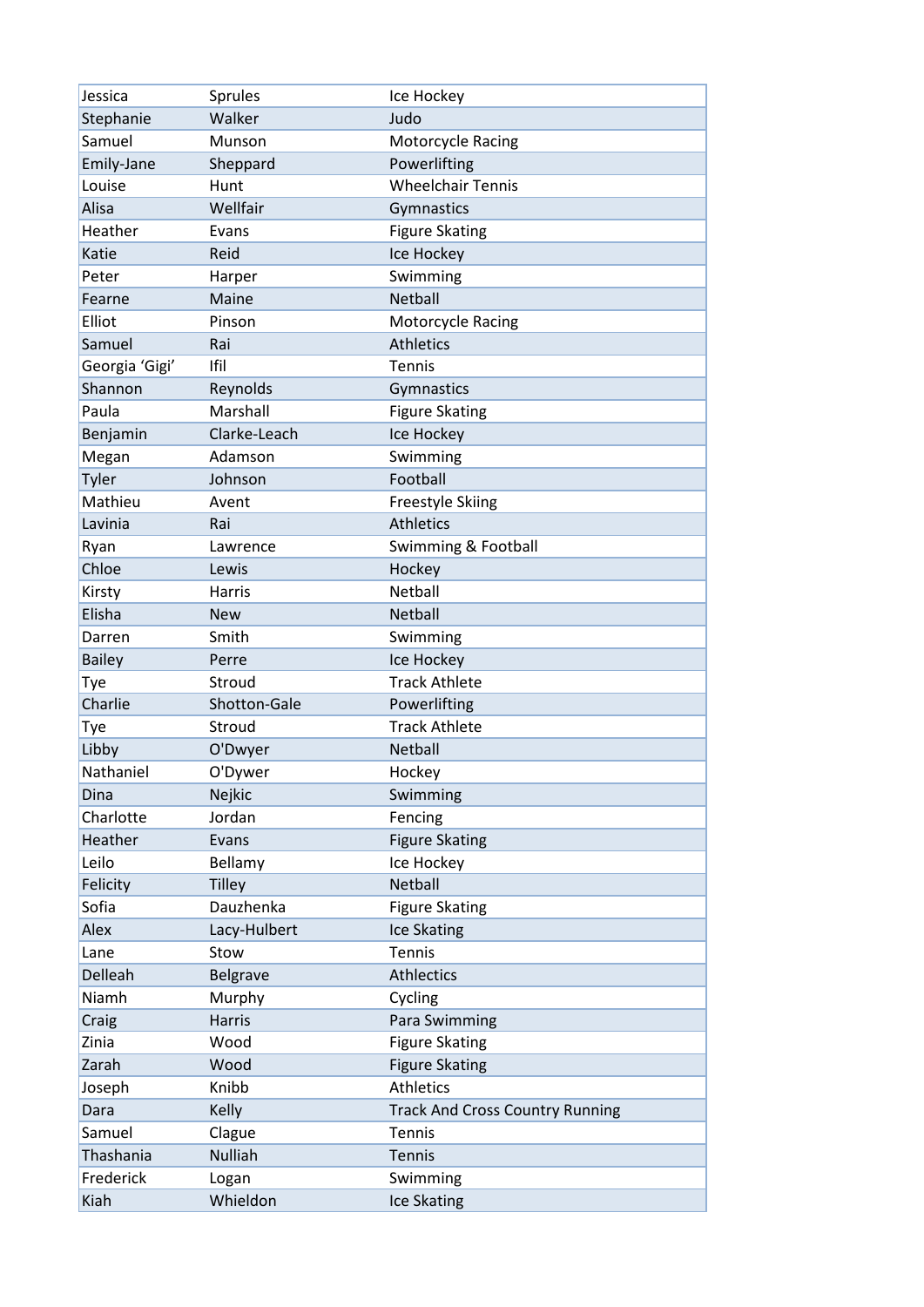| Isabella        | Thomson        | Swimming                                 |
|-----------------|----------------|------------------------------------------|
| Bethany         | Lester         | Swimming                                 |
| <b>Beatrice</b> | Long           | Swimming                                 |
| Jordan          | <b>Bonello</b> | <b>Figure Skating</b>                    |
| Rebecca         | Heaps          | Lawn Tennis                              |
| Jamie           | Smith          | Ice Hockey                               |
| Oliver          | Smart          | Hockey                                   |
| Harry           | Cunningham     | <b>Athletics</b>                         |
| Sam             | Cobb           | <b>Modern Pentathlon</b>                 |
| Ellen           | <b>Barber</b>  | <b>Athletics</b>                         |
| Georgia         | Mcgovern       | Volleyball                               |
| Kamile          | Mickeviciute   | <b>Figure Skating</b>                    |
| Andrew          | Martin         | Para-Badminton                           |
| Maisie          | Everett        | Fencing                                  |
| Grace           | Fielder        | <b>Athletics</b>                         |
| Jamie           | Edwards        | <b>Wheelchair Racing</b>                 |
| <b>Bertie</b>   | Kelly          | <b>Table Tennis</b>                      |
| David           | Follett        | <b>Wheelchair Badminton</b>              |
| Kaja            | Jankowska      | Volleyball                               |
| Tom             | Stevenson      | <b>Field Hockey</b>                      |
| Tom             | Dollery        | <b>Athletics</b>                         |
| Georgia         | Mcgovern       | Volleyball                               |
| Jacob           | Greenow        | Swimming                                 |
| Thomas          | Tooze          | <b>Water Ski Racing</b>                  |
| Amelia          | Tooze          | Waterskiing                              |
| Katie           | Stone          | Taekwondo                                |
| Emily           | Miller         | Gb Pentathlon/Swimming/Running/Shooting/ |
| Archie          | Walton         | <b>Athletics</b>                         |
| Rebecca         | Wilde          | Rowing                                   |
| James           | <b>Bray</b>    | Duathlon/Triathlon                       |
| Holly           | Lovell-Fox     | Volleyball                               |
| Robyn           | Laing          | Running                                  |
| Natalie         | Grinczer       | Uci Road Cycling                         |
| Alistair        | Adams          | Handball                                 |
| Ellie           | Mason          | Football                                 |
| Archie          | Foster         | Waterpolo                                |
| Amelia          | Foster         | Handball                                 |
| Ebony           | Court          | <b>Wheelchair Tennis</b>                 |
| Ryan            | Whitworth      | Swimming                                 |
| <b>Beth</b>     | French         | Swimming                                 |
| Samuel          | Arrowsmith     | Swimming                                 |
| Natalie         | Grinczer       | Uci Elite Womens Road Cycling            |
| Lexie           | Wallace        | Cross Country / Modern Biathlon          |
| Cameron         | Wallace        | Modern Biathlon / Cross Country          |
| Tom             | Heal           | <b>Athletics</b>                         |
| Joshua          | Cobb           | Pentathlon                               |
|                 |                |                                          |
| Sam             | Cobb           | Pentathlon                               |
| Maya            | Jones          | <b>Athletics</b>                         |
| Dominic         | Taylor         | <b>Road Running</b>                      |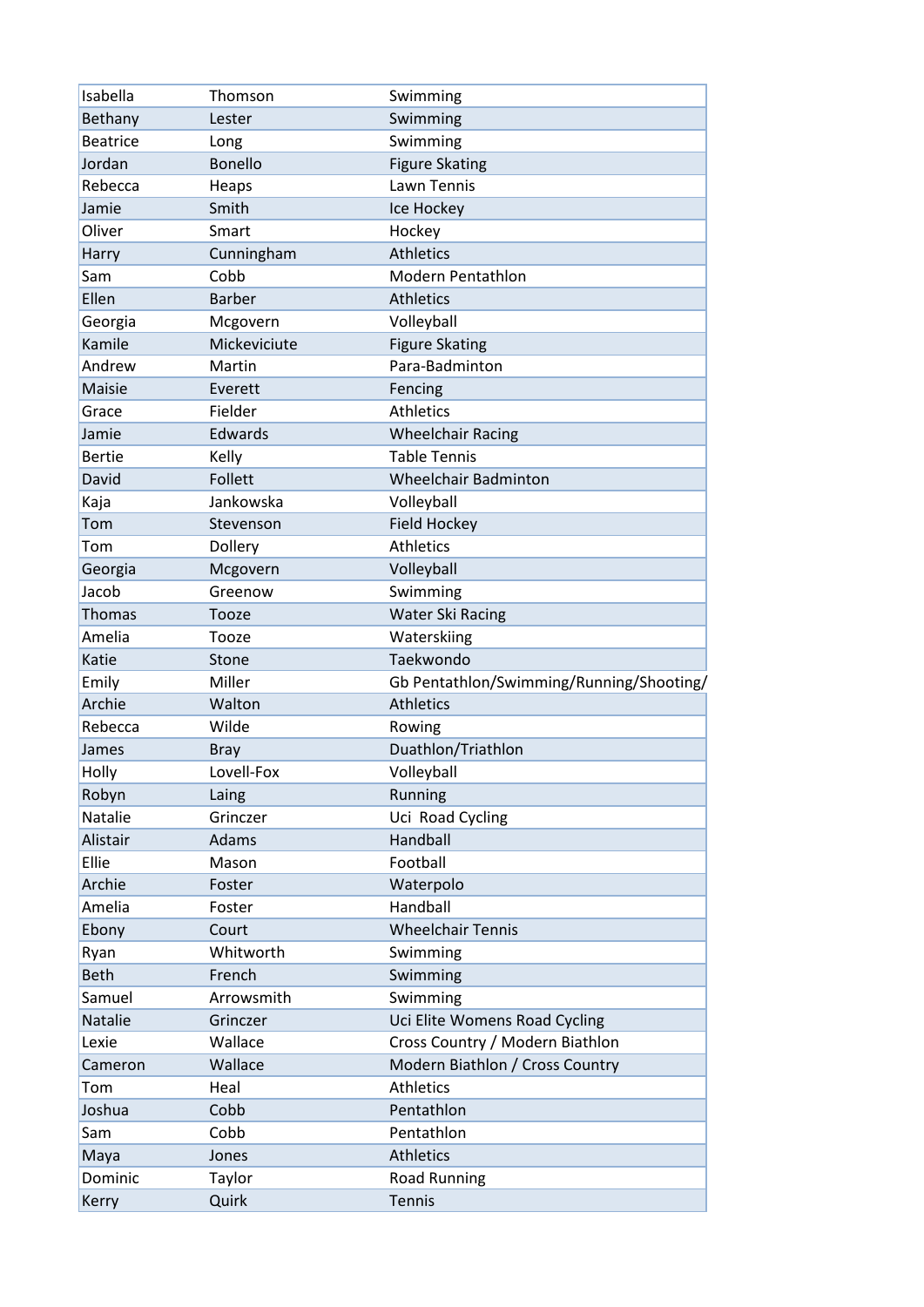| Joanna        | Carritt             | Triathlon, Swim-Run                   |
|---------------|---------------------|---------------------------------------|
| Amelia        | <b>Struel</b>       | Equestrian                            |
| Connor        | Bentley             | Triathlon                             |
| Eve           | Leleux              | Swimming                              |
| Zara          | Leleux              | Swimming                              |
| Sophie        | Johnson             | Golf                                  |
| Daniel        | Johnson             | Swimming                              |
| Gemma         | Howell              | Judo                                  |
| Harriet       | Cook                | Hockey                                |
| Jordanne      | Whiley              | <b>Wheelchair Tennis</b>              |
| Rebecca       | Bell                | Equestrian                            |
| Molly         | <b>Bowen-Morris</b> | Para Equestrian                       |
| Katie         | Scott               | Cycling                               |
| <b>Thomas</b> | Wadsworth           | Cycling                               |
| Anna          | Wadsworth           | Cycling                               |
| Halah         | Thomas              | Ice Skating                           |
| Connor        | Kearney             | Motorsport                            |
| Sonia         | Chiorean            | <b>Tennis</b>                         |
| Maddie        | Wadsworth           | Cycling                               |
| Okan          | Onay                | <b>Modern Pentathlon</b>              |
| Eda           | Onay                | <b>Modern Pentathlon</b>              |
| Ireland       | <b>Beth</b>         | Nordic Skiing                         |
| Rafferty      | Read                | Windsurfing                           |
| Ben           | Claridge            | <b>Athletics</b>                      |
| Ben           | Goodall             | Gymnastics                            |
| David         | <b>Bunn</b>         | Orienteering                          |
| Emily         | Thirkell            | Judo                                  |
| Robert        | Maclennan           | Fencing                               |
| Kathryn       | Woodcock            | <b>Athletics</b>                      |
| Fiona         | <b>Bunn</b>         | <b>Orienteering And Cross Country</b> |
| Oliver        | Cox                 | <b>Wheelchair Tennis</b>              |
| Dillon        | <b>Bose</b>         | Basketball                            |
| Emily         | Wadsworth           | Cycling                               |
| Joseph        | Hartley             | <b>Touch Rugby</b>                    |
| Janice        | Ellacott            | <b>Athletics</b>                      |
| Oliver        | Claringbould        | Basketball                            |
| Joseph        | Claringbould        | Basketball                            |
| Chloe         | Elliott             | <b>Tennis</b>                         |
| Luke          | Cheshire            | Cricket                               |
| Jack          | Shayler             | Triathlon                             |
| Christopher   | Castle              | Football                              |
| Megan         | Horwoood            | Rugby                                 |
| Emma          | Johns               | <b>Synchronised Swimming</b>          |
| Katharine     | Harris              | <b>Athletics/Cross Country</b>        |
| Angus         | <b>Hawkins</b>      | Cycling                               |
| Leo           | Goodall             | Basketball                            |
| Lily          | <b>Bunting</b>      | Taekwondo                             |
| Sunni         | Johnson             | Swimming                              |
| Ben           | Dowsett             | Basketball                            |
| Carine        | Muir                | <b>Athletics</b>                      |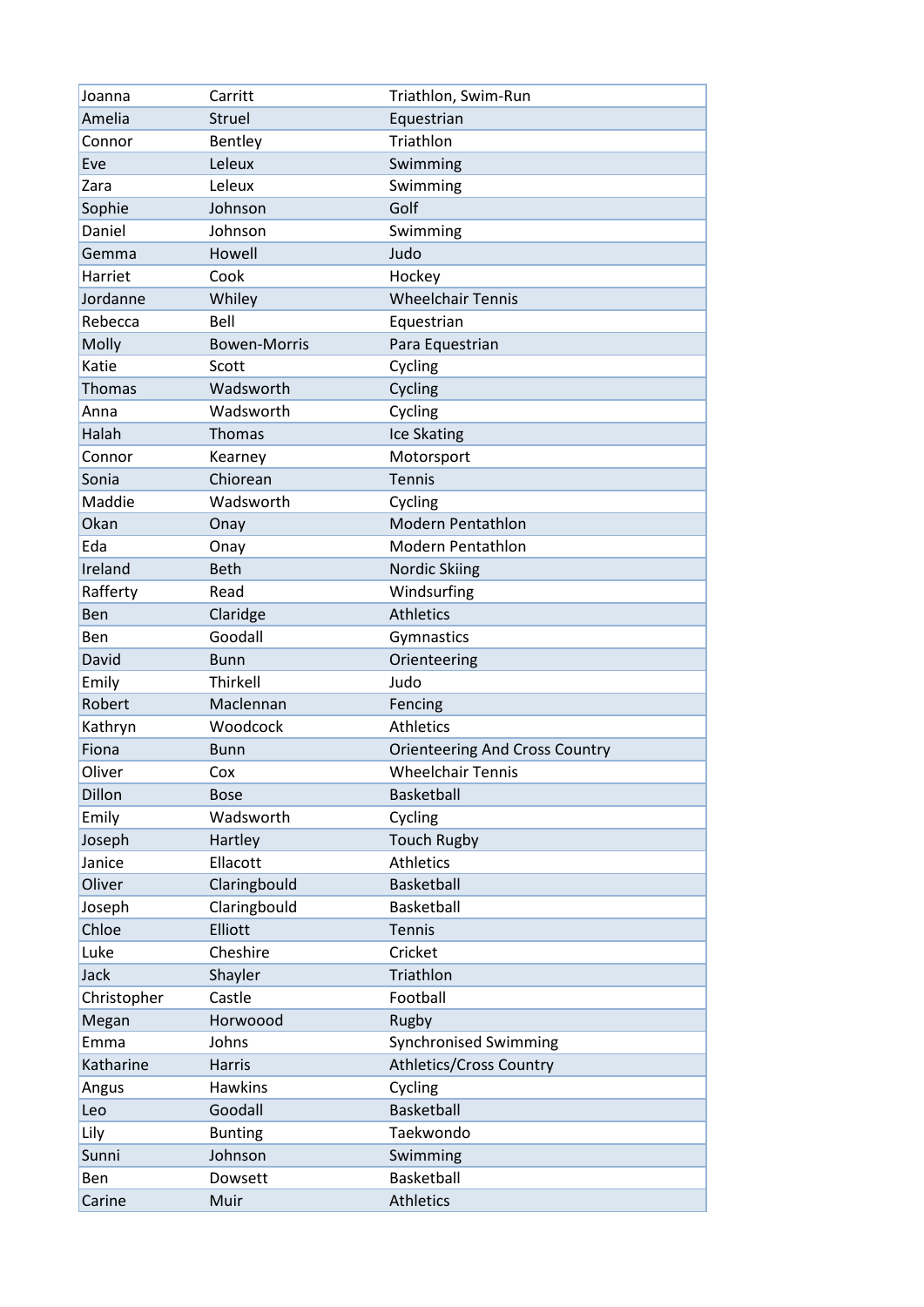| Izzie        | Jones             | Athletics/ Cross Country         |
|--------------|-------------------|----------------------------------|
| Lorenzo      | Elliott           | Basketball                       |
| Galit        | Goldshmid         | Powerlifting                     |
| Benjamin     | Cumberland        | <b>Triathlon &amp; Athletics</b> |
| Gabriella    | Rhodes            | Taekwondo                        |
| Lexie-Mae    | <b>Neal</b>       | Gymnastics                       |
| Carl         | Davis             | Taekwondo                        |
| Patience     | Kakitie           | Karate                           |
| Alice        | Kupce             | Karate                           |
| Frankie      | <b>Kupce</b>      | Karate                           |
| Zack         | Smith             | Athletics                        |
| French       | <b>Biltcliffe</b> | Basketball                       |
| Natalia      | Mitchell          | Badminton                        |
| Emily        | lons              | Windsurfing                      |
| Laura        | Turberville       | <b>Synchronised Swimming</b>     |
| Jed          | Smithson          | Cycling                          |
| Sophie       | Harris            | Football                         |
| Megan        | <b>Kealy</b>      | Gymnastics                       |
| India        | Thompson          | <b>Martial Arts</b>              |
| Lucy         | Kavanagh          | Gymnastics                       |
| Katie        | <b>Nutt</b>       | Water-Skiing                     |
| Liana        | Perry             | Archery                          |
| Jason        | Ou                | Badminton                        |
| Manon        | <b>Bradley</b>    | Powerlifting                     |
| Lois         | Moseley           | Gymnastics                       |
|              | Shadbolt          | Inline Roller Hockey (Bipha)     |
| Devon        |                   |                                  |
| Faye         | Godfrey           | Karate                           |
| Alysha-Paris | Godfrey           | Karate                           |
| Billy        | Wotton            | Swimming                         |
| Libby        | Gotta             | Swimming And Modern Biathlon     |
| Lucy         | Millington        | Hockey                           |
| Max          | Warburton         | Equestrian                       |
| Lucy         | Howarth           | Swimming                         |
| Maddie       | Good              | Swimming                         |
| Eleanor      | <b>Browne</b>     | Swimming                         |
| Madison      | Squire            | <b>Synchronised Swimming</b>     |
| Georgia      | Duff              | Swimming                         |
| Amelia       | Guida             | Rowing                           |
| Eleanor      | Perks             | Swimming                         |
| Jessica      | Miller            | Swimming                         |
| Rowan        | <b>Bisp</b>       | <b>Synchronised Swimming</b>     |
| Ella         | Edwards           | Swimming                         |
| Mela         | Moseley           | Gymnastics                       |
| Charlie      | <b>Driver</b>     | Badminton                        |
| Milly        | Pittaway          | Netball                          |
| Lauren       | <b>Mellings</b>   | Swimming                         |
| Christian    | Mitchell          | Badminton                        |
| Oliver       | Stacey            | <b>Athletics</b>                 |
| Alexandra    | Scrivener         | <b>Athletics</b>                 |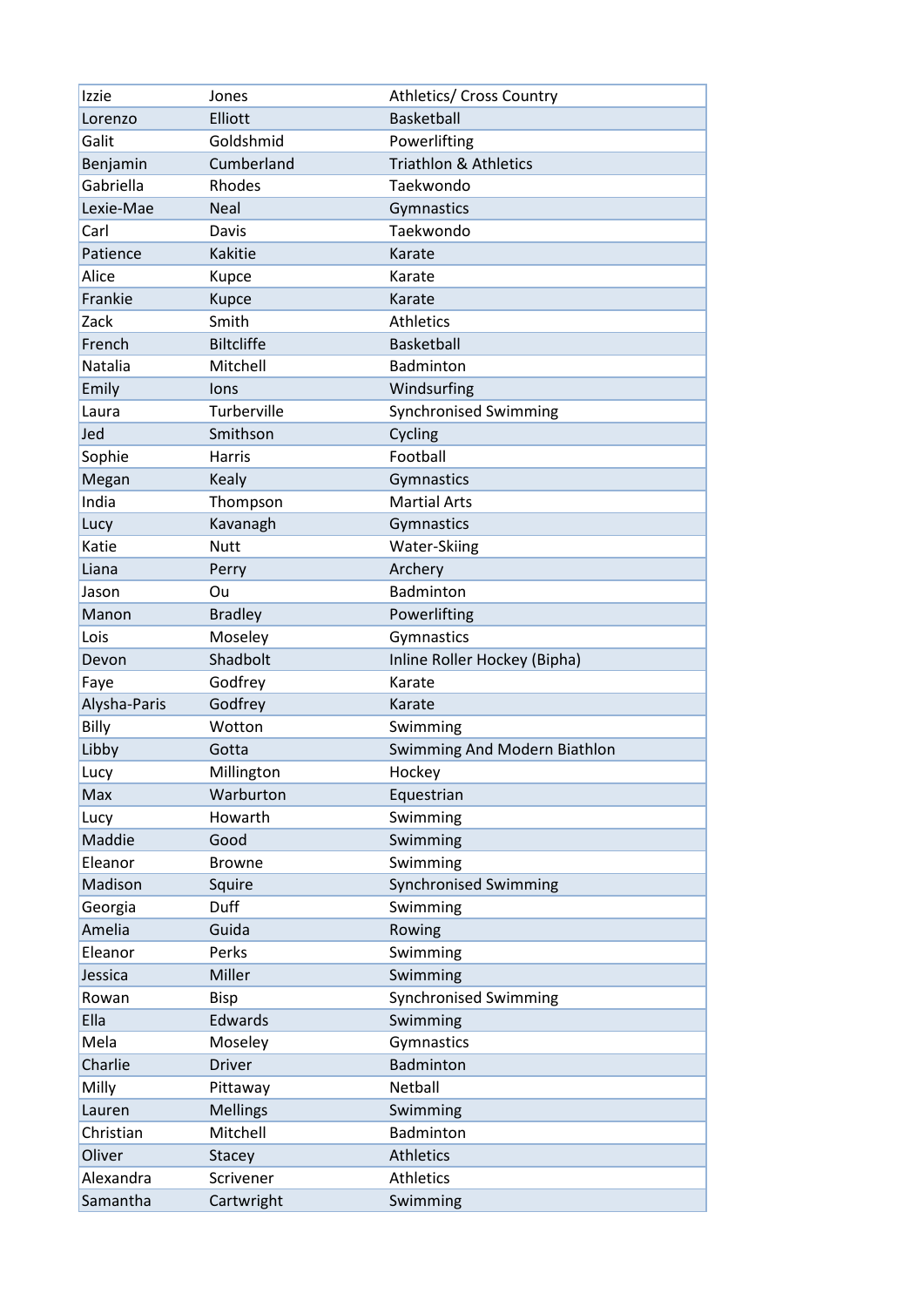| Woody          | Casciaro            | Football                          |
|----------------|---------------------|-----------------------------------|
| Mieke          | Bedlington          | <b>Athletics</b>                  |
| Erin           | Stewart             | Swimming                          |
| Eleanor        | <b>Bisp</b>         | <b>Synchronised Swimming</b>      |
| Thomas         | Miller              | <b>Athletics</b>                  |
| Cameron        | Davidson-Wright     | Ice Hockey, Roller Hockey Gbw3    |
| Reuben         | Wertheim            | Basketball                        |
| Aidan          | Wilkinson           | Cricket                           |
| Janette        | Cardy               | Open Water Swimming And Triathlon |
| Phoebe         | Muir                | <b>Synchronised Swimming</b>      |
| James          | <b>Birnie</b>       | Judo                              |
| Chris          | Goodfellow          | Swim/Run & Time Trialing          |
| Graham         | Le Good             | Triathlon                         |
| Dan            | <b>Blake</b>        | Triathlon                         |
| Maddy          | Cook                | Badminton                         |
| Paisley        | Hillier             | Taekwon-Do                        |
| Camille        | Duff                | Swimming                          |
| Luke           | <b>Butler</b>       | <b>Martial Arts</b>               |
| Jake           | Williams            | Ice Hockey                        |
| Joshua         | Wilks-Hanley        | Golf                              |
| Freddie        | Holford             | <b>Rugby Union</b>                |
| David          | Pittaway            | <b>Kick Boxing</b>                |
| Janka          | Penther             | Swimming                          |
| Alex           | Green               | Badminton                         |
| Anna           | Maine               | Swimming                          |
| <b>Hendrik</b> | Van Der Leest       | Swimming                          |
| Matthew        | Ferguson            | Swimming                          |
| Henry          | <b>Blois-Brooke</b> | Rowing                            |
| Kristen        | Spours              | <b>Figure Skating</b>             |
| Evan           | Kimber              | Hockey                            |
| Edward         | Way                 | Hockey                            |
| Mia            | Lansdell            | <b>Baton Twirling</b>             |
| Alex           | Smith               | Swimming                          |
| Samuel         | Gbajobi             | Swimming                          |
| Alex           | O'Callaghan-Brown   | <b>Athletics</b>                  |
| Emily          | Mckeown             | <b>Underwater Hockey</b>          |
| Samodani       | Wijetunge           | Badminton                         |
| Spencer        | <b>Brooks</b>       | Itf Tae Kwon Do                   |
| Emma           | Adams               | Lacrosse                          |
| <b>Brinley</b> | Dorrell             | Swimming                          |
| Christina      | <b>Nick</b>         | Athletics                         |
| Nathan         | Smith               | Triathlon                         |
| Hamish         | Mcarthur            | <b>Sport Climbing</b>             |
| Scott          | Lincoln             | <b>Athletics</b>                  |
| Jess           | Thompson            | Athletics                         |
| Lucy           | Hadaway             | Athletics                         |
| Daniel         | Thompson            | Volleyball                        |
| Lily           | Dowdy               | Hockey                            |
| Antonia        | Bunyan              | Goalball                          |
| Mark           | Harney              | Duathlon/Triathlon                |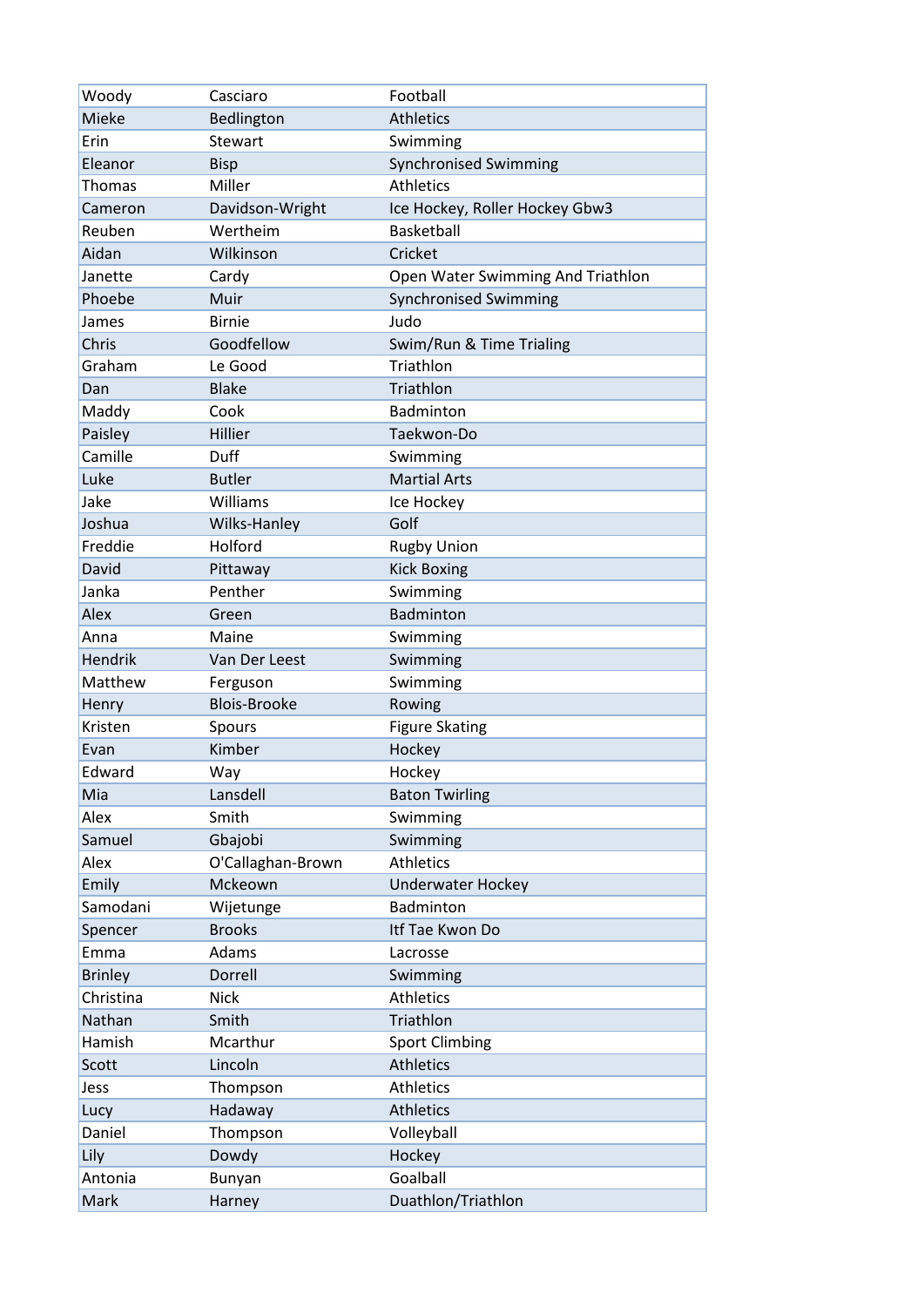| Greta         | Hampson        | <b>Synchronised Swimming</b> |
|---------------|----------------|------------------------------|
| <b>Becky</b>  | Penty          | Duathlon                     |
| Edward        | Clarkson       | Triathlon                    |
| Lauren        | Jones          | <b>England Volleyball</b>    |
| Alice         | Mchaffie       | <b>Wheelchair Basketball</b> |
| Ella          | Stabler        | Swimming                     |
| Toby          | Mayfield       | Swimming                     |
| Maria         | Schofield      | <b>Athletics</b>             |
| Mollie        | Garratt        | Swimming                     |
| Pauline       | Foot           | Triathlon                    |
| Sarah         | Parsons        | <b>Athletics</b>             |
| Matthew       | Graves         | <b>Water Polo</b>            |
| Mia           | Cutler-Rooke   | Taekwondo                    |
| Ade           | Adebayo        | Basketball                   |
| Jasmine       | Abdullaeva     | Judo                         |
| Khai          | Riley-La Borde | <b>Athletics</b>             |
| Nathaniel     | Powell         | Basketball                   |
| Stephen       | Akpan          | Basketball                   |
| <b>Thonas</b> | Sowoolu        | Basketball                   |
| Shanice       | Porter         | Karate                       |
| Tyrique       | Porter         | Karate                       |
| Jonathan      | <b>Brown</b>   | Basketball                   |
| Anna          | Okeefe         | Netball                      |
| <b>Bonne</b>  | Buwembo        | <b>Athletics</b>             |
| Conrad        | Williams       | <b>Athletics</b>             |
| Jake          | Sheaf          | <b>Beach Volleyball</b>      |
| Jade          | Johnson        | Athletics                    |
| Chris         | Gregory        | <b>Beach Volleyball</b>      |
| Eden          | Cheng          | Diving                       |
| Dwayne        | Cowan          | <b>Athlectics</b>            |
| Issa          | <b>Batrane</b> | Volleyball                   |
| Tiegan        | Child          | Swimming                     |
| Daniel        | Atkinson       | Water Polo                   |
| Jamelle       | Davis          | Basketball                   |
| Frances       | Newe           | Swimming                     |
| Marcia        | Sey            | <b>Athletics</b>             |
| Jack          | Jefford        | Diving                       |
| Theodore      | Thompson       | Swimming                     |
| Mercy         | <b>Brown</b>   | Weightlifting                |
| Edmond        | Amaning        | <b>Athletics</b>             |
| Anashe        | Chisadza       | Aquatics                     |
| Chloe         | Cassar         | Weightlifting                |
| Amber         | Sheppard       | <b>Olympic Weightlifting</b> |
| Imogen        | Smith          | <b>Water Polo</b>            |
| Jamal         | Isaac-Shah     | <b>Olympic Weightlifting</b> |
| Evelyn        | Davis          | Swimming                     |
| Cecily        | Turner         | Water Polo                   |
| Mark          | Garcia-Kidd    | Volleyball                   |
| Christo       | Chilton        | Triathlon                    |
| Sarah         | Ellis-Keeler   | Waterpolo                    |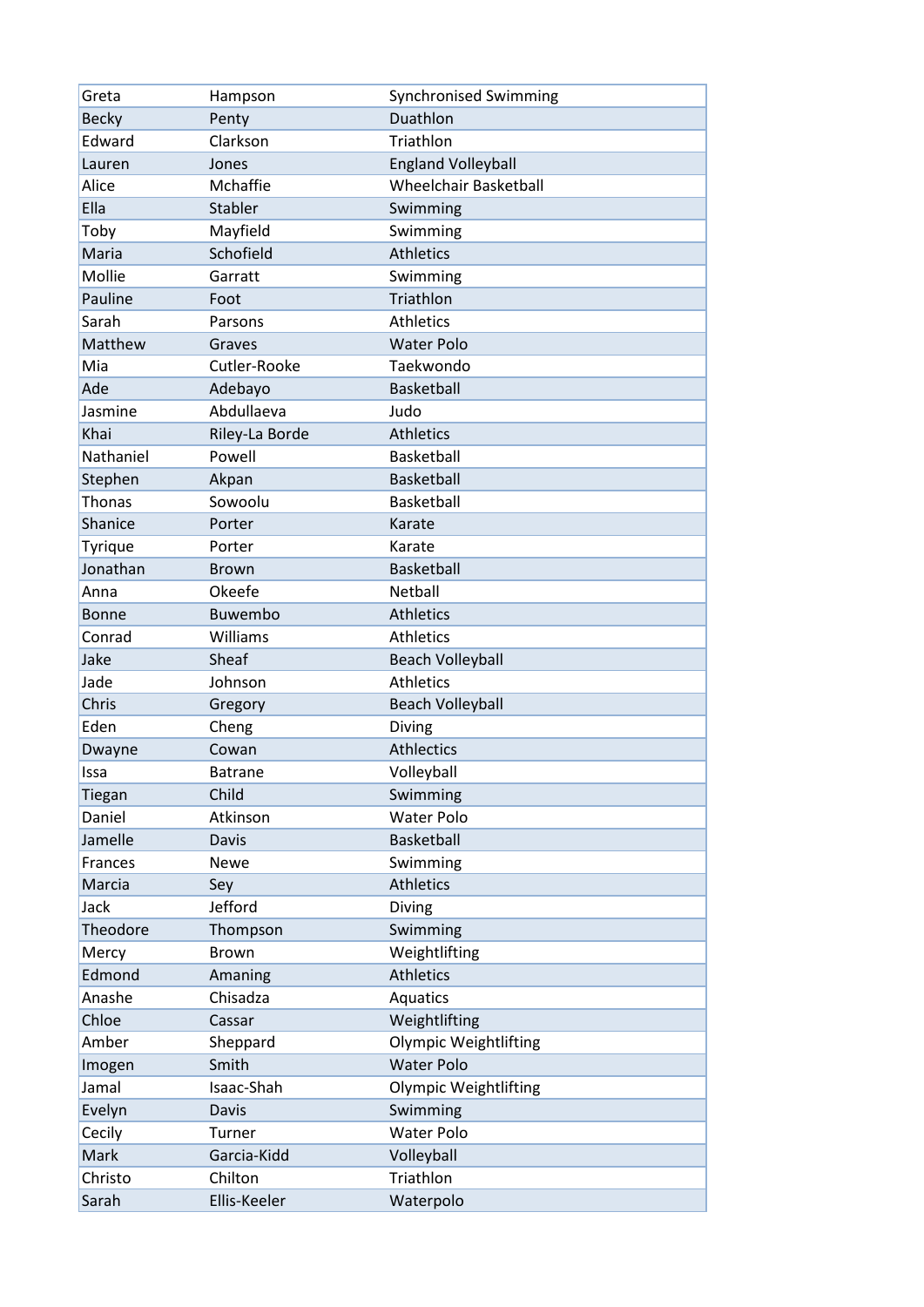| Sarah                 | Rogers                 | Water-Polo                     |
|-----------------------|------------------------|--------------------------------|
| <b>Brooke</b>         | Tafazolli              | <b>Water Polo</b>              |
| Michael               | Gunning                | Swimming                       |
| Florence              | Smith                  | Diving                         |
| Lucas                 | Clayton                | Diving                         |
| Evie                  | Smith                  | <b>Diving</b>                  |
| Luke                  | Gunning                | Swimming                       |
| Seain                 | Cook                   | Volleyball                     |
| Josephine             | Zillig                 | Diving                         |
| Dejean                | <b>Brown-Marshall</b>  | <b>Athletics</b>               |
| Chaka                 | Maillet                | Sprinter                       |
| Hannah                | Ewens                  | Triathlon                      |
| Ishmael               | Smith-John             | <b>Athletics</b>               |
| Isaiah                | Vidal                  | <b>Athletics</b>               |
| Andrea                | Spendolini Sirieix     | Diving                         |
| Joe                   | Appiah                 | <b>Athletics</b>               |
| Patrick               | Amon                   | Athletics (100M H & High Jump) |
| Lesley                | Brown                  | <b>Olympic Weightlifting</b>   |
| Jonathan              | <b>Browne</b>          | <b>Athletics</b>               |
| Eve                   | Luhmann                | Swimming                       |
| Florence              | <b>Summers</b>         | Diving                         |
| Evie                  | <b>Summers</b>         | Diving                         |
| Kishen                | Patel                  | <b>Water Polo</b>              |
| Joseph                | Yee                    | <b>Triathlon And Running</b>   |
| Nell                  | Kinch                  | Swimming                       |
| Chira                 | Hussey                 | <b>Athletics</b>               |
| Kieran                | Daly                   | <b>Athletics</b>               |
| <b>Thomas</b>         | <b>Bullen</b>          | <b>Athletics</b>               |
| Zanson                | Plummer                | <b>Athletics</b>               |
| Niyah                 | Costley                | 100M 200M Long Jump            |
| <b>Kerstin Sabine</b> | Pohlmann               | <b>Athletics</b>               |
| Nathan                | Kadibu                 | Basketball                     |
| Paula                 | Holguin                | <b>Athletics</b>               |
| Finlay                | Maxwell                | Swimming                       |
| <b>Niclas</b>         | <b>Baker</b>           | <b>Athletics</b>               |
| Corin                 | <b>Burrows Mackley</b> | Diving                         |
| Daryl                 | Thomas                 | Track & Field                  |
| Emma                  | Cogni                  | Waterpolo                      |
| Jed                   | Casco                  | <b>Olympic Weightlifting</b>   |
| Byron                 | Robinson               | <b>Athletics</b>               |
| Gavin                 | Johnson Assoon         | <b>Athletics</b>               |
| Clare                 | Elms                   | <b>Athletics</b>               |
| Emily                 | Campbell-Lamerton      | <b>Water Polon</b>             |
| Imogen                | <b>Meers</b>           | Swimming                       |
| Tamryn                | Van Selm               | Swimming                       |
| Patrick               | Amon                   | <b>Athletics</b>               |
| Vivien                | Olatunji               | <b>Athletics</b>               |
| Rohan                 | Penney                 | Aquatics                       |
| Kim                   | Pham                   | Weightlifting                  |
| Andrew                | Clayton                | Volleyball/Beach Volleyball    |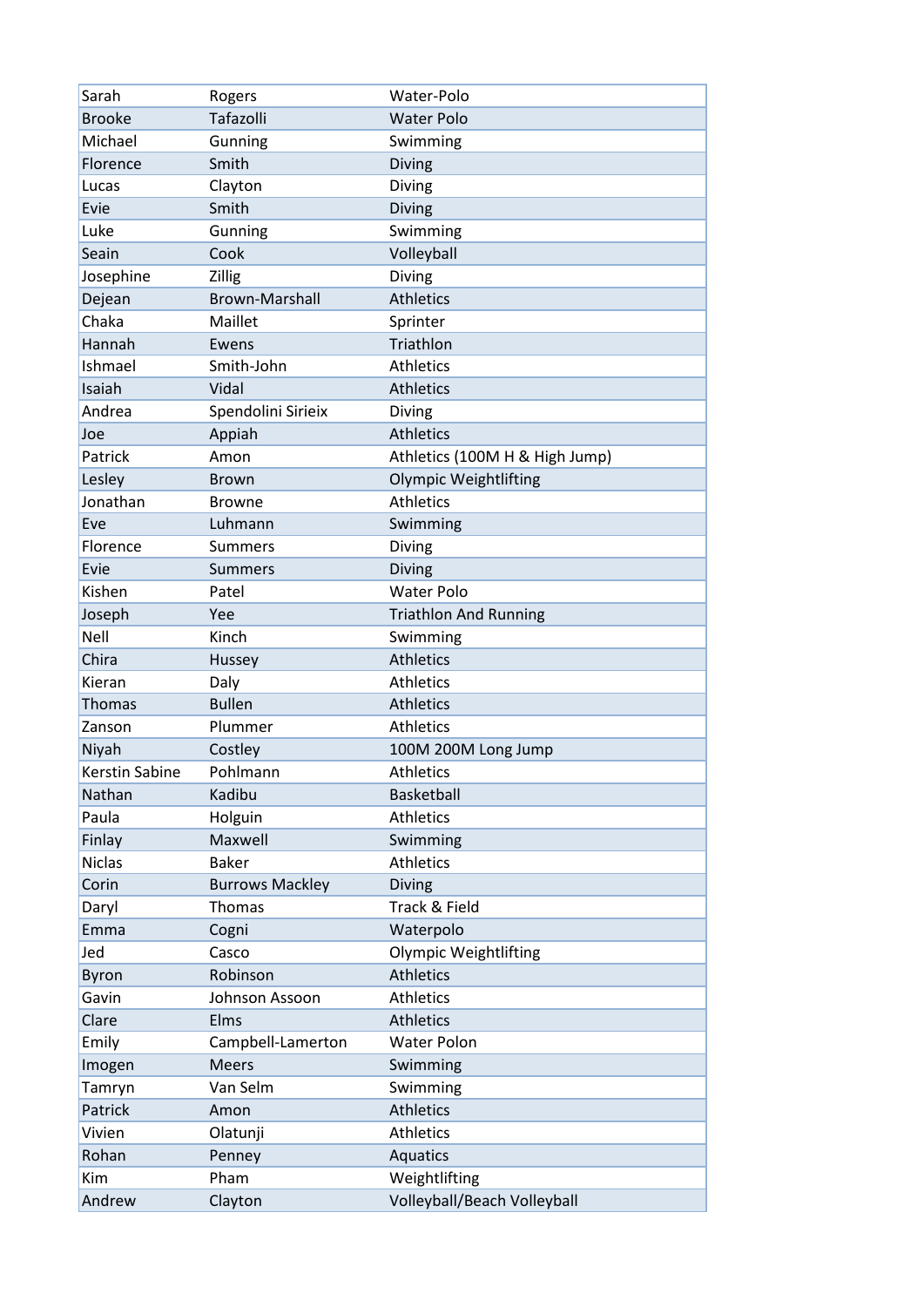| David                 | <b>Bolarinwa</b> | <b>Athletics</b>                                  |
|-----------------------|------------------|---------------------------------------------------|
| Kyron                 | Morgan           | <b>Athletics</b>                                  |
| Reece                 | Dimech           | <b>Athletics</b>                                  |
| Lucas                 | Clayton          | Diving                                            |
| Erasmus               | Dwemoh           | <b>Athletics</b>                                  |
| Rhys                  | Francis          | <b>Athletic</b>                                   |
| Toby                  | Murrison-Waller  | Diving                                            |
| Lottie                | Hull             | Triathlon                                         |
| Jazz                  | Crawford         | <b>Athletics</b>                                  |
| Vanessa               | Grant            | <b>Athletics</b>                                  |
| Joshua                | Wood             | <b>Athletics</b>                                  |
| Eliza                 | Powell           | Swimming                                          |
| Eleanor               | Smith-Hahn       | <b>Track And Field</b>                            |
| Abdul-Rahaman         | Jolaoso          | <b>Athletics</b>                                  |
| Morgan                | Penney           | Swimming                                          |
| Daniel                | Chambers         | Cheerleading                                      |
| Kathy                 | Rogers           | Water-Polo                                        |
| Mhairi                | Nurthen          | <b>Water Polo</b>                                 |
| Dumeri                | Onichabor        | Netball                                           |
| Mark                  | Garcia-Kidd      | <b>Beach Volleyball</b>                           |
| Justin                | Levene           | Wheelchair Racing, Handcycling, Brazillianjiujits |
| <b>Thomas</b>         | Flynn            | Swimming                                          |
| Yusuf                 | Karim            | Karate                                            |
| Kate                  | Wootton          | Cycling                                           |
| Peter                 | Soczewka         | Volleyball/ Swimming                              |
| <b>Bartosz</b>        | Soczewka         | Volleyball                                        |
| James                 | Kaye             | Swimming                                          |
| Laura                 | Hirai            | Softball                                          |
| Jessica               | Arundale         | Swimming                                          |
| Rachel                | Cartwright       | Ice Hockey                                        |
| Casey                 | Jones            | Fencing                                           |
| Josie                 | Griffin          | Cycling                                           |
| Oliver                | Strange          | Fencing                                           |
| Maayan                | Radus            | <b>Athletics</b>                                  |
| Lia                   | Radus            | <b>Athletics</b>                                  |
| Jake                  | <b>Tomkins</b>   | Swimming                                          |
| Showgo                | Kimura           | Judo                                              |
| Tom                   | Dean             | <b>Water Polo</b>                                 |
| Isabelle              | Dean             | Water Polo                                        |
| <b>Brandon</b>        | <b>Biss</b>      | Swimming                                          |
| Jo                    | Hobsley          | Swimming                                          |
| Angie                 | <b>Barrett</b>   | <b>Athletics</b>                                  |
| Sohrab                | Alipour          | Taekwondo                                         |
| Fleur                 | Lewis            | Swimming                                          |
| <b>Elizabeth Anne</b> | Pineda           | Gymnastics                                        |
| Alexandra             |                  | Gymnastics                                        |
|                       | Krokhmal         |                                                   |
| Elinor                | Chadwick         | Swimming                                          |
| John                  | Otugade          | <b>Athletics</b>                                  |
| Tohgo                 | Kimura           | Judo                                              |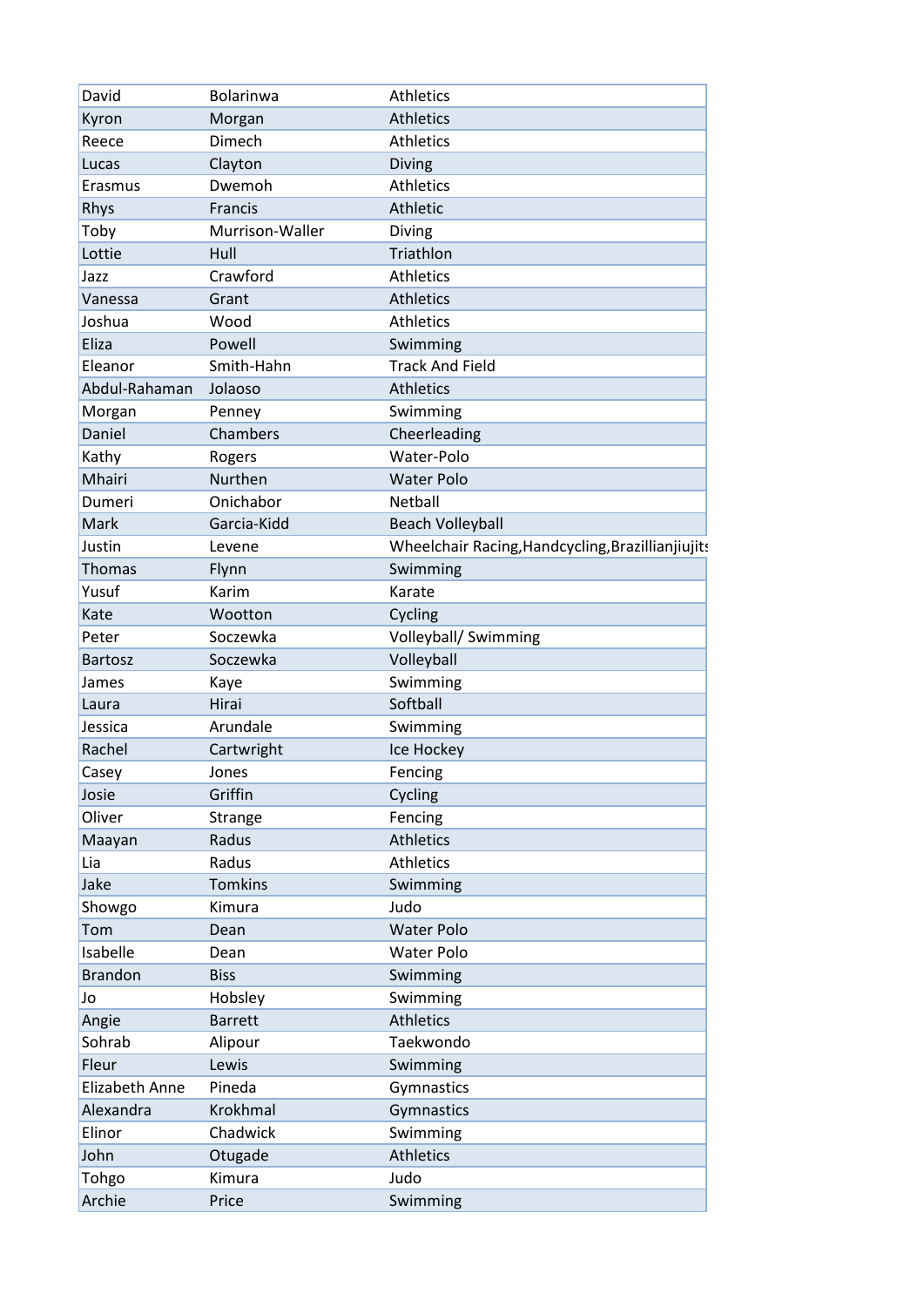| Ella          | Mcever          | Swimming                                   |
|---------------|-----------------|--------------------------------------------|
| <b>Marcus</b> | Mepstead        | Fencing                                    |
| James         | Kaye            | Swimming                                   |
| Michael       | <b>Nicholls</b> | <b>Athletics</b>                           |
| Meghan        | <b>Byrne</b>    | Swimming                                   |
| Nathan        | Fox             | <b>Athletics</b>                           |
| Jasprit       | Marr            | Badminton                                  |
| Esah          | Hayat           | <b>Tennis</b>                              |
| James         | Kadziak         | Triathlon                                  |
| Ashvita       | Marr            | <b>Badminton</b>                           |
| Naveh         | <b>Kraus</b>    | Tae Kwon Do                                |
| Yassin        | Selmani         | Swimming                                   |
| Lottie        | Bell            | Climbing                                   |
| Alice         | Bell            | Rowing                                     |
| Yiannis       | Christodoulou   | Aquathlon                                  |
| Olive         | Coles           | <b>Athletics</b>                           |
| Keith         | Dunleavy        | <b>Touch Rugby</b>                         |
| Rosie         | Galligan        | Rugby                                      |
| Sean          | Lodovica        | <b>Athletics- Sprints</b>                  |
| Gerald        | Matthew         | <b>Athletics</b>                           |
| Rayan         | Kheradmandi     | Swimming                                   |
| Lanre         | Pratt           | Swimming                                   |
| Tulsi         | Bevil           | Elite Cheerleading And Artistic Gymnastics |
| Sabrina       | Radzik-Rahman   | <b>Water Polo</b>                          |
| Harvey        | Quiddington     | Swimming                                   |
| Sebastian     | Williams        | Para Swimming                              |
| Charlotte     | Holden          | Swimming                                   |
| Charlotte     | Matthews        | Football                                   |
| Liri          | Gonen           | Iceskating                                 |
| Natalia       | lanau           | <b>Table Tennis</b>                        |
| Yaron         | Gerber          | Swimming                                   |
| Sara          | Kalawska        | Swimming                                   |
| Patricia      | lanau           | <b>Table Tennis</b>                        |
| Gemma         | <b>Bennett</b>  | <b>Athletics</b>                           |
| Olivia        | Lava            | Athletics / Football                       |
| Matej         | <b>Bartos</b>   | Swimming                                   |
| Priya         | Marr            | Badminton                                  |
| Emily         | Bell            | Swimming                                   |
| Yang-Ciao     | Chen            | Badminton                                  |
| <b>Tsala</b>  | <b>Bernholt</b> | Swimming                                   |
| Leah          | O'Connell       | Para Swimming                              |
| Charlotte     | Hyde            | Para Swimming                              |
| Leah          | O'Connell       | Paraswimming                               |
| Benjamin      | Stezaker        | Fencing                                    |
| Kajetan       | Mcdonnell       | Fencing                                    |
| Dominic       | Ogbechie        | <b>Athletics</b>                           |
| Oscar         | Nilsson-Julien  | Cycling                                    |
| Fraser        | Peh             | Swimming                                   |
| Andrew        | Oakey           | Triathlon                                  |
| Rosanna       | <b>Barrett</b>  | Para Swimming                              |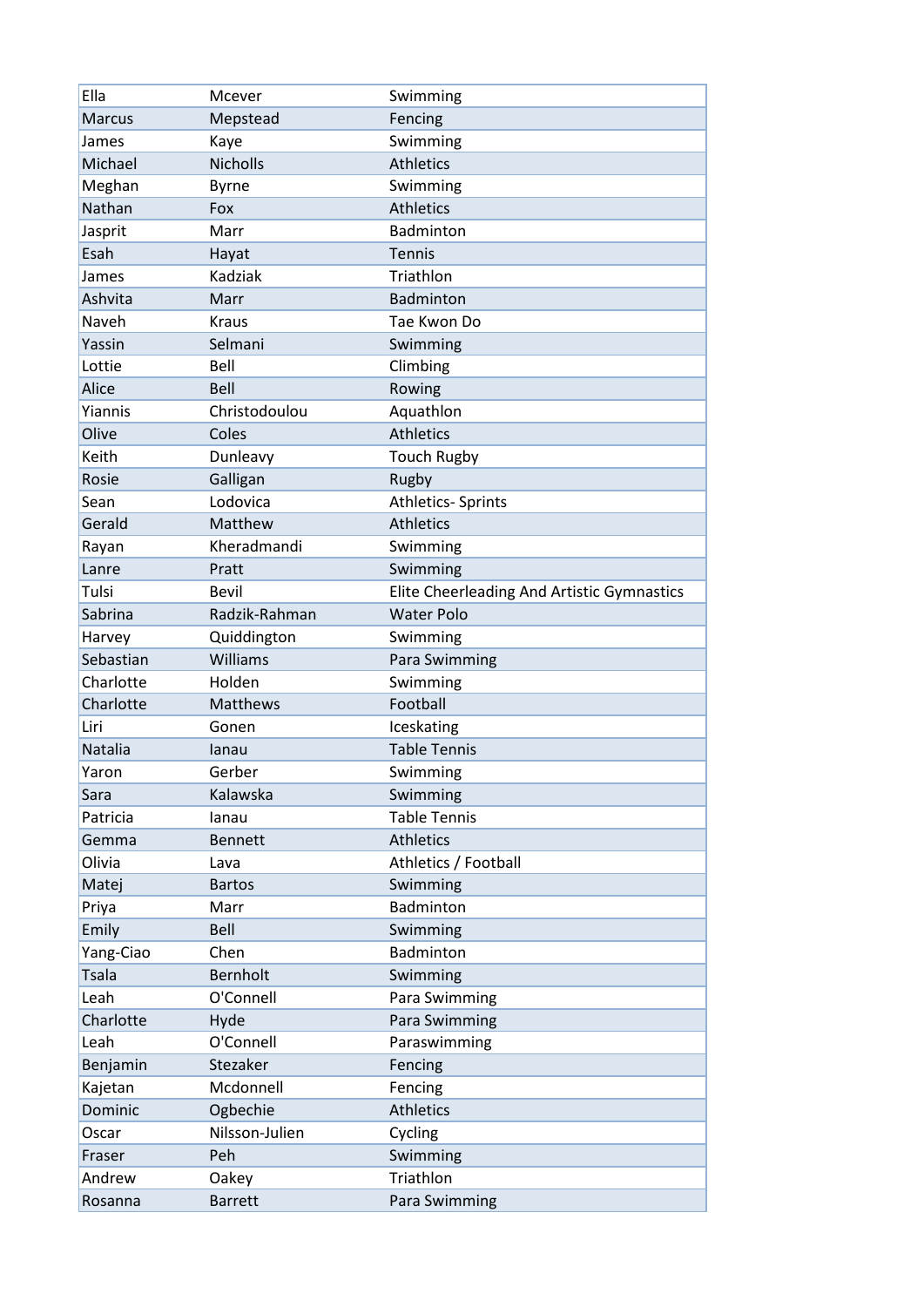| Antoine      | Divet           | <b>Competitive Swimming</b> |
|--------------|-----------------|-----------------------------|
| David        | Sosnov          | Fencing                     |
| Amir         | Castronovo      | Swimming                    |
| Sarah        | Cakebread       | Triathlon                   |
| Paul         | Sanchez Lethem  | Fencing                     |
| Adam         | <b>Bailey</b>   | Triathlon                   |
| Edward       | Graham          | Swimming                    |
| Louise       | Fitzpatrick     | <b>Tennis</b>               |
| Ben          | Jones           | Tennis                      |
| Charlie      | Hyman           | Futsal                      |
| Cat          | Pope            | <b>Ultimate Frisbee</b>     |
| Pavle        | Stamenkovic     | Swimming                    |
| Philip       | Paterson        | Triathlon                   |
| Harry        | <b>Bird</b>     | Fencing                     |
| Robbie       | Chapman         | <b>Boxing</b>               |
| Steven       | <b>Diffey</b>   | Running / Triathlon         |
| Jesse        | Chuku           | Basketball                  |
| Jean-Jacques | Choron          | Swimming                    |
| Laura        | Weis            | <b>Boxing</b>               |
| Seth         | <b>Burkett</b>  | Futsal                      |
| Joshua       | <b>Brown</b>    | <b>Water Polo</b>           |
| Alexander    | <b>Borisov</b>  | Swimming                    |
| Isabell      | Whiteley        | Women'S Ice Hockey          |
| Isaiah       | Lynn            | <b>Basketball</b>           |
| Yann         | Divet           | <b>Competitive Swimming</b> |
| Steven       | Madden          | <b>Touch Rugby</b>          |
| Eil          | Lim             | <b>Touch Rugby</b>          |
| Florence     | Greatrix        | Triathlon                   |
| Syerus       | Eslami          | <b>Olympic Wrestling</b>    |
| Rayen        | Cupid           | Weightlifting               |
| Maya         | <b>Bruney</b>   | <b>Athletics</b>            |
| Kayla        | <b>Bowley</b>   | <b>Athletics</b>            |
| Rebecca      | Clarke          | Ice Skating/Ice Dancing     |
| Prince       | Reid            | <b>Athletics</b>            |
| Dylan        | Da Costa        | <b>Athletics</b>            |
| Alison       | Collins         | <b>Athletics</b>            |
| Donna        | Nguyen-Harrison | Taekwondo                   |
| Noah         | Adams           | Taekwondo                   |
| Reuben       | Vaughan         | <b>Athletics</b>            |
| Theodore     | Alexander       | <b>Figure Skating</b>       |
| Hiren        | Visrolia        | Taekwondo                   |
| Maria        | Papworth Burrel | <b>Diving</b>               |
| Romell       | Glave           | <b>Athletics</b>            |
| Jessica      | Marjot          | Ice Skating                 |
| Jamie        | Liu             | <b>Table Tennus</b>         |
| Jamal-Marcus | Rhoden-Stevens  | <b>Athletics</b>            |
| Desharne     | Bent-Ashmeil    | Diving                      |
| Chad         | Miller          | <b>Athletics</b>            |
| Charlie      | Slatter         | <b>Figure Skating</b>       |
| Leo          | Hayter          | Cycling                     |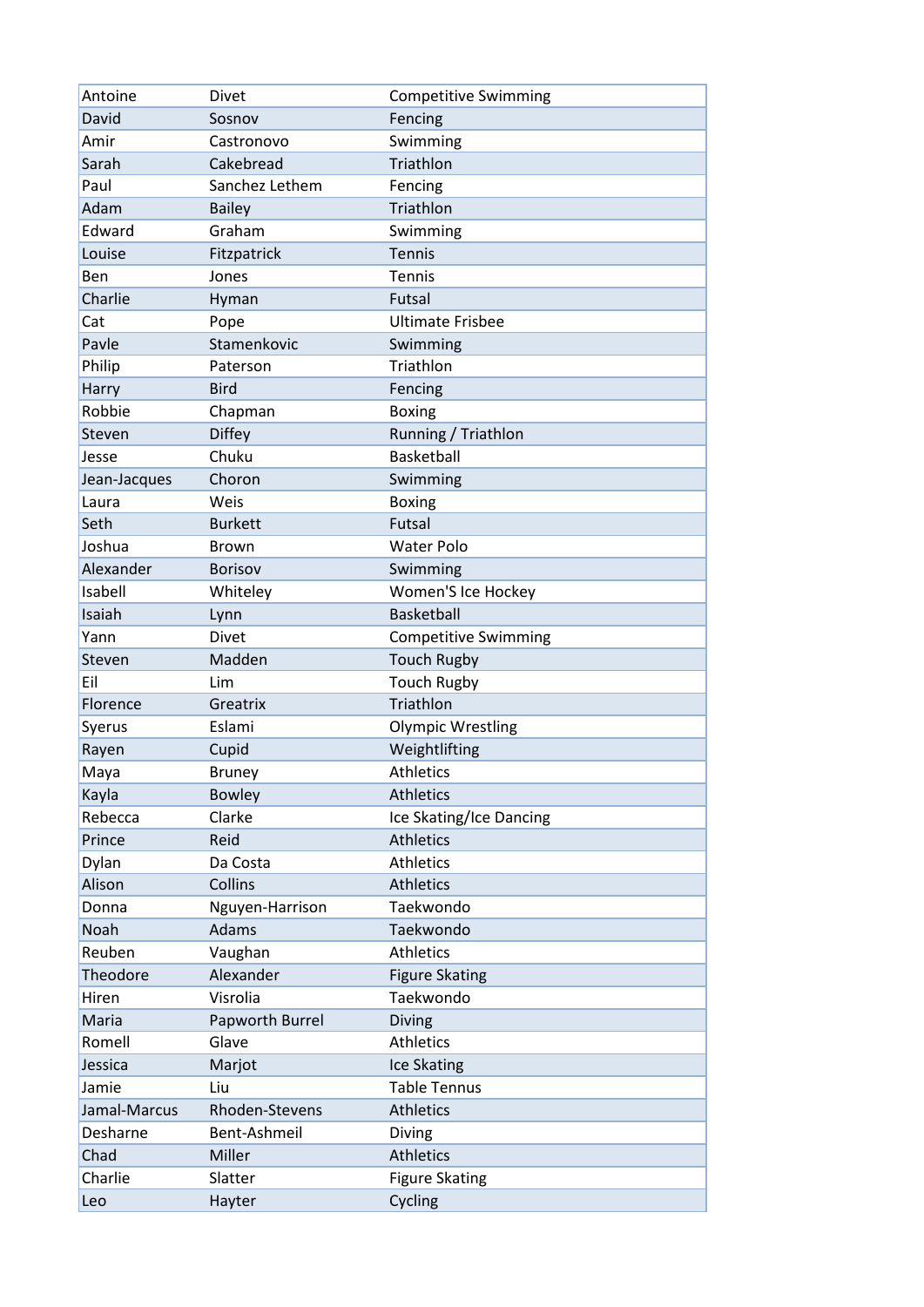| Alexander     | Wiafe                | <b>Athletics</b>                          |
|---------------|----------------------|-------------------------------------------|
| Amy           | <b>Davies</b>        | Swimming                                  |
| Amy           | Miller               | <b>Athletics</b>                          |
| Mensah        | Elliott              | <b>Athletics</b>                          |
| Toni          | Bryan                | <b>Athletics</b>                          |
| Alex          | Charles              | <b>Basketball</b>                         |
| Derek         | Kinlock              | <b>Athletics</b>                          |
| Frederick     | Afrifa               | <b>Athletics</b>                          |
| Lily          | Ghodrati             | Tennis                                    |
| Alyzé         | Gentles              | Swimming                                  |
| Rosie         | <b>Bowling</b>       | Trampolining                              |
| Kyra          | Sethna-Mcintosh      | <b>Athletics</b>                          |
| Eljay         | <b>Morris</b>        | Basketball                                |
| Connor        | Tong                 | Football Cp And Pan Disability            |
| Connor        | Mchale               | <b>Ultimate Frisbee</b>                   |
| Lakeisha      | Owusu-Junior         | <b>Athletics</b>                          |
| Matthew       | Maginn               | Triathlon                                 |
| Moray         | Laing                | <b>Athletics</b>                          |
| Alfie         | Lamb                 | Rugby                                     |
| Emma          | Van Selm             | Swimming                                  |
| Leroy         | Slue                 | <b>Athletics</b>                          |
| Andy          | Collins              | Triathlon                                 |
| Ashleigh      | Clarke               | <b>Athletics</b>                          |
| Harriharan    | Aravinthan           | Cricket                                   |
| lan           | Kibble               | Triathlon / Duathlon / Road+Trail Running |
| Darren        | Stringer             | Kyokushinkai Karate                       |
| Carolina      | Martin-Jimenez       | Swimming                                  |
| <b>Nuria</b>  | Martin-Jimenez       | Swimming                                  |
| Pravin        | Mahendrakumar        | Swimming                                  |
| Giuseppe      | Moeri Delgado        | <b>Tennis</b>                             |
| Robert        | Sakala               | <b>Athletics</b>                          |
| Amy           | Miller               | <b>Track</b>                              |
| Benjamin      | <b>Brady</b>         | Swimming                                  |
| Malachi       | Boakye-Yiadom        | Basketball                                |
| <b>Nick</b>   | Flower               | Triathlon                                 |
| Paul          | Ogun                 | <b>Athletics</b>                          |
| Alice         | Walton               | Basketball                                |
| Damien Powell | <b>Damien Powell</b> | <b>Athletics</b>                          |
| Emma          | Harrison             | Powerlifting                              |
| Cameron       | Hildreth             | <b>Basketball</b>                         |
| Ekaterina     | Avramova             | Swimming                                  |
| John          | <b>Britton</b>       | Swimming                                  |
| Francesca     | Turner               | Gymnastics                                |
| Mohamed       | Ali                  | <b>Athletics</b>                          |
| Maximo-Julius | Libid                | Taekwondo                                 |
| Hilmy         | Shawwal              | <b>Wheelchair Racing</b>                  |
| Seville       | Babaeva              | Fencing                                   |
| Zara          |                      |                                           |
|               | Asante               | <b>Athletics</b>                          |
| Peter         | <b>Davies</b>        | Judo                                      |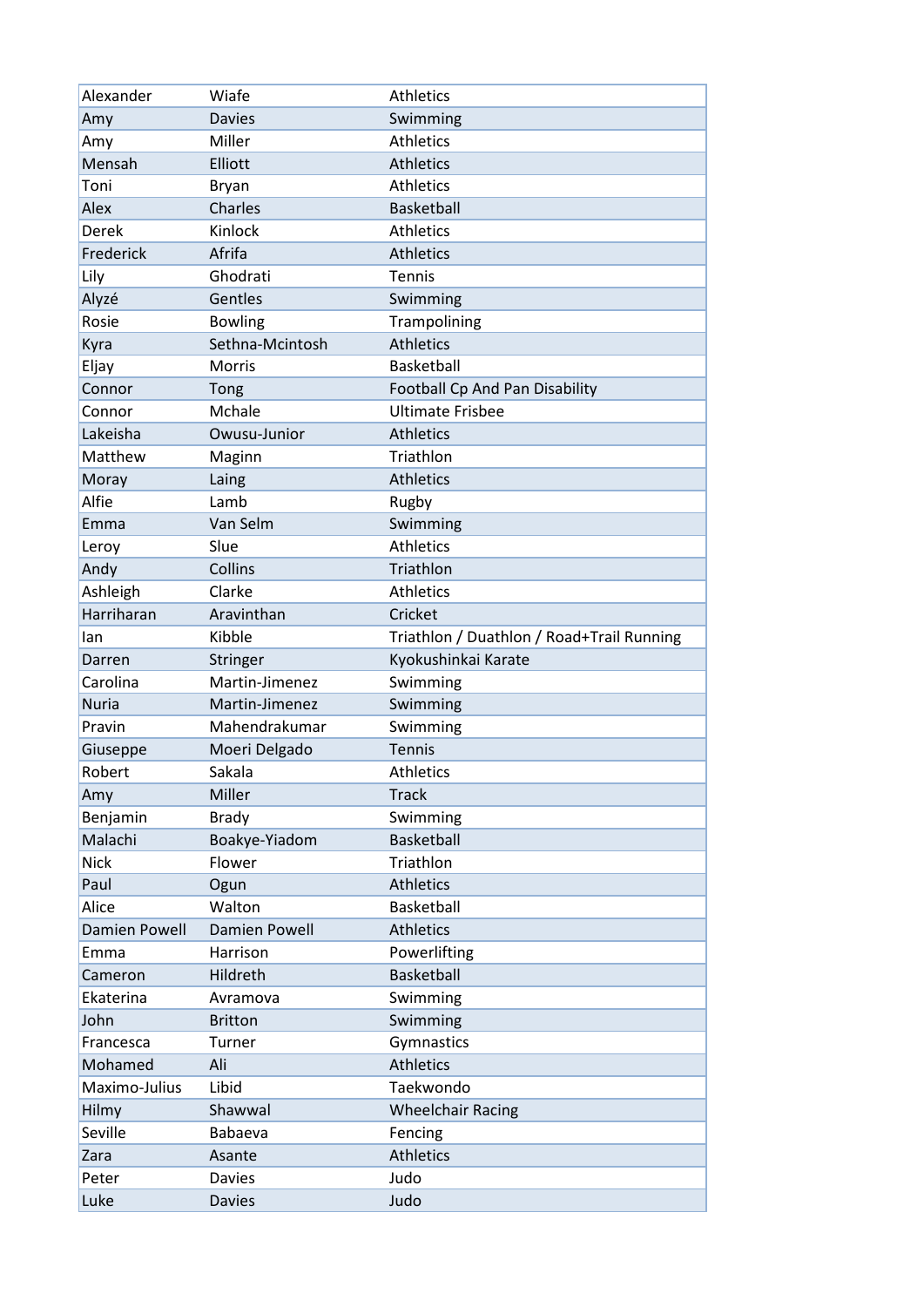| Zoe                     | <b>Musial</b>       | Swimming                        |
|-------------------------|---------------------|---------------------------------|
| Zac                     | Guy                 | Lacrosse                        |
| Lucy                    | Thornton            | Swimming                        |
| Anton                   | Akopian             | Swimming                        |
| Kian                    | Panjavi             | Weightlifting                   |
| Farkhad                 | Kandahar            | Taekwondo                       |
| Deborah                 | Alawode             | <b>Olympic Weightlifting</b>    |
| Trevor                  | Thomson             | Canoeing/Kayaking               |
| Varshaa                 | Eelakesan           | Taekwondo                       |
| Asiyah                  | Said                | Taekwondo                       |
| Ibrahim                 | Azizi               | Taekwondo                       |
| Javier                  | <b>Bello</b>        | Volleyball                      |
| Joaquin                 | Bello               | Volleyball                      |
| Reef                    | Hook                | <b>Kayaking</b>                 |
| Rohan                   | Vazirani            | Swimming                        |
| Rhyce                   | Donegal             | <b>Basketball</b>               |
| Gor                     | Nazaryan            | <b>Water Polo</b>               |
| Christine               | Meek                | Triathlon                       |
| Shajinth                | Eelakesan           | Teakwondo                       |
| Varshaa                 | Eelakesan           | Taekwondo                       |
| Sui-Fung Matthew Fan    |                     | <b>Olympic Weightlifting</b>    |
| Georgina                | <b>Boyle</b>        | Swimming                        |
| Megan                   | Archer              | Lacrosse                        |
| Phyllida                | <b>Britton</b>      | Swimming                        |
| Amelia                  | Combes              | Kayak                           |
| Sarah                   | Pereira             | Swimming                        |
| Zulieka                 | Franklin            | Basketball                      |
| Shirdil                 | Dildar              | Taekwondo                       |
| Jamal                   | Clarke              | <b>Athletics</b>                |
| Leon                    | Rattigan            | Freestyle Wrestling             |
| Nathan                  | Jones               | <b>Cycling And Swimming</b>     |
| Anthony                 | Haynes              | Triathlon/Duathlon              |
| Rebecca                 | Fabian              | Taekwondo                       |
| Grant                   | Underwood           | Canoeing                        |
| Sam                     | Thornton            | Swimming                        |
| Mohammed                | Hussein             | Basketball                      |
| Leah                    | Whittaker           | Swimming                        |
| Wali                    | Abdullah            | Wrestling + Brazilian Jiu Jitsu |
| Ramash                  | Arib                | Taekwondo                       |
| James                   | Devine              | Lacrosse                        |
| Yana                    | Rattigan            | <b>Female Wrestling</b>         |
| Allixzannder Jaym Boyce |                     | <b>Boxing</b>                   |
| Jonathan                | Webb                | Fencing                         |
| Zoe                     | Smith               | Weightlifting                   |
| Daryll                  | Neita               | Athletics                       |
| Caroline                | <b>Dubois</b>       | <b>Boxing</b>                   |
| Matthew                 | Robertson           | Para Cycling                    |
| Montell                 | <b>Douglas</b>      | Bobsleigh                       |
| Alexander               | Chaston             | <b>Disability Tennis</b>        |
| James                   | <b>Watson Gandy</b> | Rowing                          |
|                         |                     |                                 |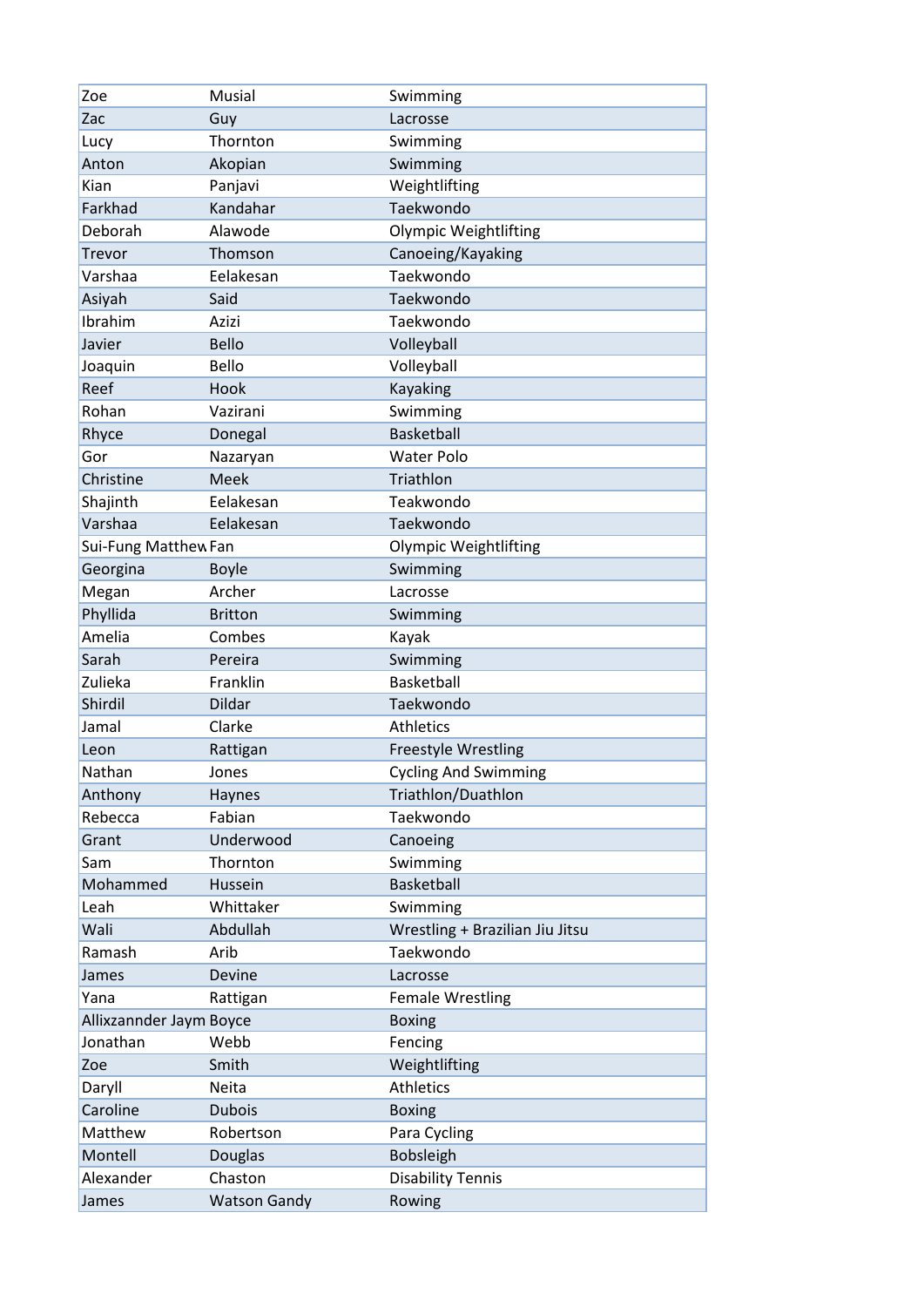| Callum             | Sullivan       | Rowing                         |
|--------------------|----------------|--------------------------------|
| Shadine            | Duquemin       | <b>Athletics</b>               |
| Max                | Goodwin        | Gymnastics                     |
| Hester             | Barsham-Rolfe  | Duathlon                       |
| Annabel            | Guye-Johnson   | Swimming                       |
| Dillon             | Claydon        | <b>Athletics</b>               |
| Gabriella          | Ade-Onojobi    | <b>Track And Field</b>         |
| Katy               | Jebson         | Taekwondo                      |
| Shannon            | Hylton         | <b>Athletics</b>               |
| Prince             | Mulamba        | <b>Athletics</b>               |
| Zachary            | Wootten        | <b>Artistic Roller Skating</b> |
| <b>Bayley</b>      | Massey         | <b>Athletics</b>               |
| Jude               | Ayling         | Ice Hockey                     |
| Hannah             | Hopper         | <b>Athletics</b>               |
| Christian          | Hopper         | <b>Athletics</b>               |
| Jake               | Offiler        | Rowing                         |
| Natasha            | Sinha          | Triathlon                      |
| Sabrina            | Sinha          | <b>Athletics</b>               |
| Luc                | Legon          | <b>Athletics</b>               |
| Sacha              | Hickey         | <b>Boxing</b>                  |
| Dominic            | Sullivan       | Rowing                         |
| Vera               | Chinedu        | <b>Athletics</b>               |
| Olivia             | Piechota       | Judo                           |
| Akielah            | Ashman-Howe    | Gymnastics                     |
| Sharon             | Grennan        | Sailing                        |
| Madeleine          | Roberts        | Gymnastics                     |
| Phoebe             | Franklin       | Cricket                        |
| Cheriece           | Hylton         | <b>Athletics</b>               |
| <b>Maisey Rose</b> | Courtney       | <b>Boxing</b>                  |
| Paige              | Macheath       | <b>Athletics</b>               |
| Sally              | Carr           | Running                        |
| <b>Brandon</b>     | Mingeli        | <b>Athletics</b>               |
| Jennifer           | Isaac          | Triathlon                      |
| Katie              | Marsh          | <b>Athletics</b>               |
| Kacey              | Walters        | <b>Athletics</b>               |
| Omarion            | Jones-Gayle    | <b>Athletics</b>               |
| Sophie             | West           | Para-Swimming                  |
| Hayley             | Newman         | <b>Triathlon And Aquathlon</b> |
| Nathan             | Chapman        | Swimming                       |
| Lyndon             | Williams       | Triathlon/Aquathlon            |
| Kera               | Jean-Francois  | <b>Athletics</b>               |
| Alex               | Macheath       | <b>Athletics</b>               |
| Jenni              | Tomblin        | Triathlon                      |
| Ethan              | Fiore          | <b>Athletics</b>               |
| Finley             | Newmark        | Cycling                        |
| Wade               | Thompson       | <b>Athletics</b>               |
| Frano              | Vainio-Doiseul | Athletics                      |
| <b>Beth</b>        | <b>Hawkins</b> | <b>Competitive Swimming</b>    |
| Lily               | Newton         | <b>Athletics Ans Football</b>  |
| Ella               | Newton         | <b>Athletics</b>               |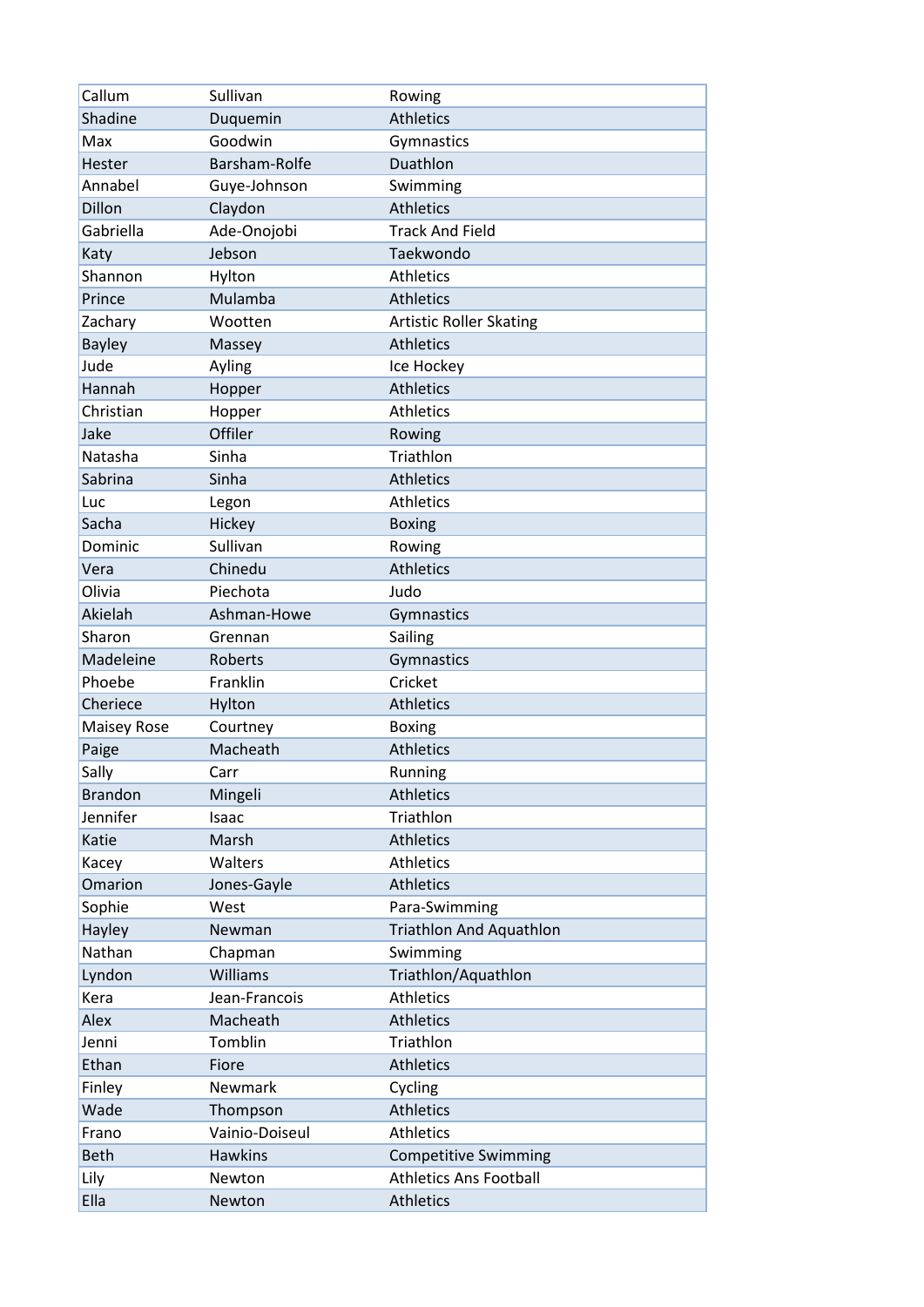| Zoe            | <b>Tompkins</b>      | <b>Athletics And Cross Country</b> |
|----------------|----------------------|------------------------------------|
| Alex           | <b>Harris</b>        | Triathlon                          |
| Melissa        | Khizzah              | Swimming                           |
| Hannah         | Rayner               | Swimming                           |
| Lara           | Atkinson             | Running                            |
| Jamie          | Farrell              | <b>Athletics</b>                   |
| Joshua         | Ondoma               | <b>Athletics</b>                   |
| Matthew        | <b>Francis</b>       | <b>Athletics</b>                   |
| Alexander      | Williams             | Swimming                           |
| Katrina        | Cosby                | <b>Athletics</b>                   |
| Esther         | Jackson              | <b>Athletics</b>                   |
| Graham         | Pentney              | Triathlon, Duathlon, Mtb           |
| Caroline       | Ford                 | <b>Athletics</b>                   |
| Joshua         | Olawunmi             | <b>Athletics</b>                   |
| Luke           | Moore                | <b>Athletics</b>                   |
| Shiann         | <b>Brock-Walters</b> | <b>Athletics</b>                   |
| Jessica        | Lowe                 | Triathlon                          |
| <b>Brandon</b> | Sikity               | <b>Athletics</b>                   |
| Mayi           | Hughes               | <b>Track And Field</b>             |
| Susan          | Dixon                | <b>Athletics</b>                   |
| Eddie          | Brown                | <b>Athletics</b>                   |
| Zachariah      | Noble                | Basketball                         |
| Emma           | Stormont             | Triathlon                          |
| Summer         | Hayes-Scott          | Gymnastics                         |
| Cleo           | Agyepong             | <b>Athletics</b>                   |
| Ellen          | Stepan               | Swimming                           |
| Jade           | <b>Fitt</b>          | <b>Athletes</b>                    |
| Melissa        | Owusu-Ansah          | <b>Athletics</b>                   |
| Tom            | Simpson              | Triathlon                          |
| Tom            | <b>Hawkins</b>       | <b>Competitive Swimming</b>        |
| Sophie         | Johnson              | Triathlon, Duathlon                |
| Lara           | Atkinson             | Running                            |
| Ailbhe         | <b>Barnes</b>        | Athletics (& Swimming)             |
| Amie           | <b>Hawkins</b>       | <b>Competitive Swimming</b>        |
| Tomi           | Alade                | Football                           |
| Duncan         | Hope                 | <b>Cross Triathlon</b>             |
| Dontay         | Thomas               | <b>Boxing</b>                      |
| Antonay        | Thomas               | <b>Boxing</b>                      |
| Monay          | Thomas               | Football                           |
| Hatshepsut     | James                | <b>Athletics</b>                   |
| Andrew         | Ajube                | <b>Athletics</b>                   |
| Margaret       | Adeoye               | <b>Athletics</b>                   |
| Jade           | Guidolin Duncan      | Basketball                         |
| <b>Blaine</b>  | Hunt                 | Para Cycling                       |
| Michael        | Shonibare            | <b>Athletics</b>                   |
| Innes          | Harvey               | Cycling                            |
| Sharon         | Jones Barnes         | Para Wheelchair Badminton          |
| Jj             | Jegede               | <b>Athletics</b>                   |
| Ohara          | <b>Davies</b>        | <b>Boxing</b>                      |
| Anthony        | Duncalf              | Rowing                             |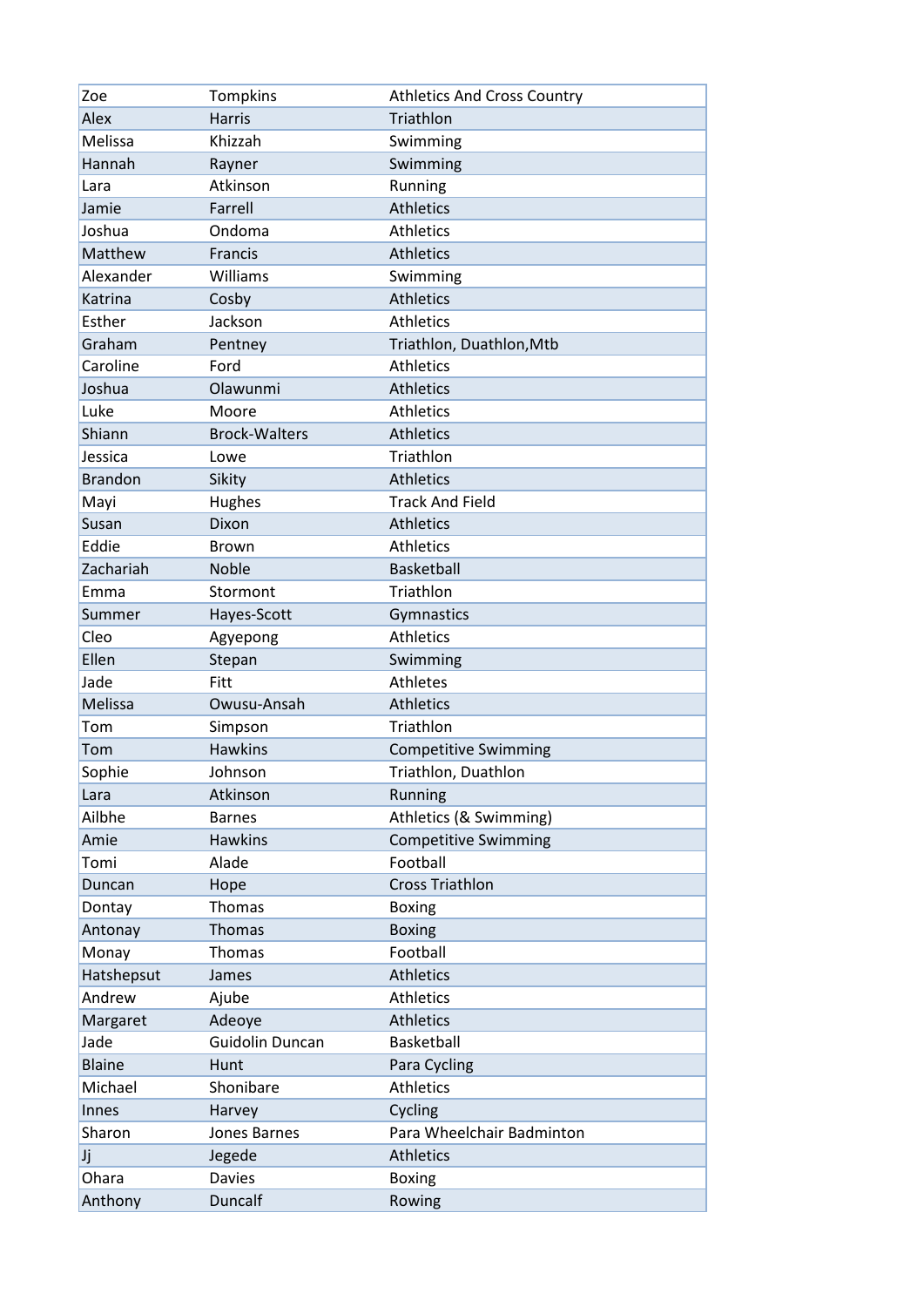| Hugo                             | Grimmett             | <b>Ultimate Frisbee</b>       |
|----------------------------------|----------------------|-------------------------------|
| Jason                            | Kalala               | <b>Athletics</b>              |
| Kay                              | Dawson               | Judo                          |
| Rory                             | Roberts              | <b>Athletics</b>              |
| Jeanina Alejandra Vinueza Loyola |                      | Rugby                         |
| <b>Bahar</b>                     | Rashidi              | Taekwondo                     |
| Natasha                          | Glassford            | Judo                          |
| Joseph                           | Parker               | Swimming                      |
| Toheeb                           | Tijani               | <b>Athletics</b>              |
| Darren                           | Morson               | <b>Track And Field</b>        |
| Tai                              | Suleyman             | <b>Bmx Racing</b>             |
| Joe                              | Richards             | Swimming                      |
| Alston                           | Ryan                 | <b>Boxing</b>                 |
| <b>Balthazar</b>                 | <b>Bradshaw</b>      | Para Swimming                 |
| Glenys                           | Mcguire              | Softball                      |
| Alexandra                        | Riddell-Webster      | Rowing                        |
| Alesha                           | Kelly                | Swimming                      |
| Rayhana                          | Larbi                | Fencing                       |
| Marvin                           | Sabutanan            | Taekwondo                     |
| Rachel                           | Morgan               | <b>Blind Tennis</b>           |
| Charlotte                        | Hodgkins Byrne       | Rowing                        |
| Adrien                           | Coulibaly            | <b>Athletics</b>              |
| Christopher                      | Mollard              | Fencing                       |
| Fatimazahra                      | <b>Nur</b>           | Teakwando                     |
| Salah                            | Mohamud              | Taekwondo                     |
| Hafsa                            | Dahir                | Taekwondo                     |
| Abdullahi                        | Dahir                | Taekwondo                     |
| Umaymah                          | Mohamed              | Taekwondo                     |
| Ubaydullah                       | Mohamed              | Taekwondo                     |
| <b>Nadia</b>                     | Omar                 | <b>Taekwondo And Swimming</b> |
| Salma                            | Mohamud              | Taekwondo                     |
| Andrea                           | <b>Pires Tavares</b> | Taekwondo                     |
| Ed                               | Horler               | Hockey                        |
| Donna                            | Thomas               | Taekwondo                     |
| Shayanne                         | Sarsoza              | Taekwondo                     |
| <b>Thomas</b>                    | Worthington          | Rowing                        |
| Tommy                            | Cavagnini            | Taekwondo                     |
| Mia                              | Parn                 | Taekwondo                     |
| Yuki                             | Shima                | Jodo                          |
| Yassine                          | Saidoune             | Taekwondo                     |
| Emily                            | Newsome              | Waterskiing                   |
| Raeem                            | Leavy                | Basketball                    |
| Wendy                            | <b>Barnes</b>        | Powerlifting                  |
| Joshua                           | Jacobs               | Basketball                    |
| Aleksander                       | Iwan                 | Basketball                    |
| Tasneem                          | Tawil                | Taekwondo                     |
| Charlotte                        | Thomas-Rowe          | Basketball                    |
| Justin                           | Tolentino            | Basketball                    |
| Mishak                           | Marfo                | Basketball                    |
| Abigail                          | Hucker               | Swimming                      |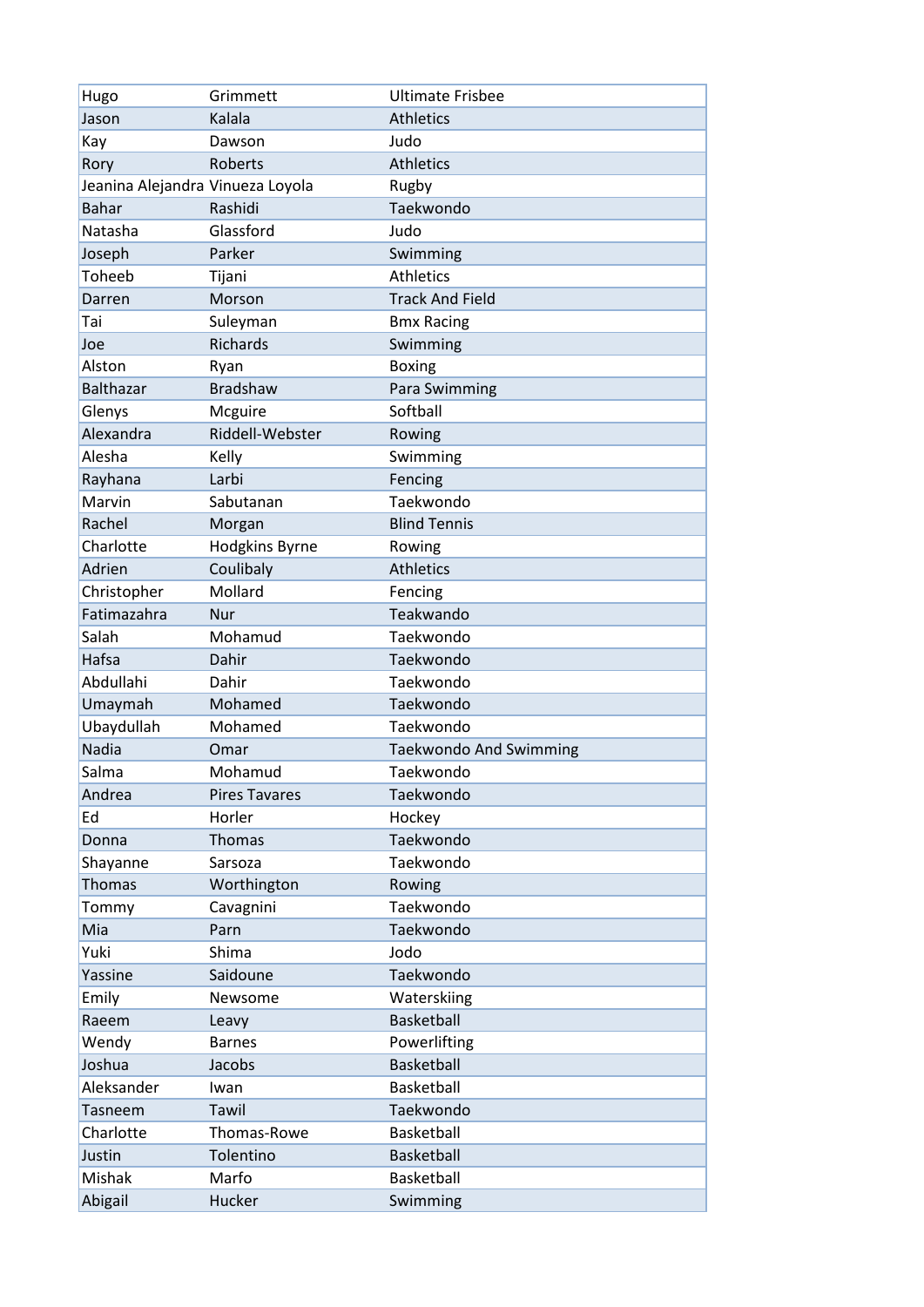| Munirah                | Abdiwahid        | Taekwondo                          |
|------------------------|------------------|------------------------------------|
| <b>Steve</b>           | Messersmith      | Powerlifting                       |
| Lisa                   | Messersmith      | Powerlifting                       |
| Jasmine                | Lee-Tin          | Softball                           |
| Philip                 | Custodio         | Taekwondo                          |
| Angelita               | <b>Broadbelt</b> | <b>Athletics</b>                   |
| David                  | Bloomfield       | Swimming                           |
| <b>Mubarak</b>         | Abdiwahid        | Teakwondo                          |
| Joshua                 | Robinson         | Basketball                         |
| Camille                | Vrain            | <b>Swimming Running Cycling</b>    |
| Evie                   | <b>Harris</b>    | Lacrosse                           |
| Evie                   | <b>Harris</b>    | Lacrosse                           |
| Taiwo                  | <b>Badmus</b>    | Basketball                         |
| Simran                 | Kajevic          | Taekwondo                          |
| Stephanie              | <b>Drositis</b>  | <b>Rhythmic Gymnastics</b>         |
| Huda                   | Ahmed            | Taekwondo                          |
| Kaine                  | Dowden           | Tennis                             |
| Alexander              | Varanese         | Squash                             |
| Ava                    | White            | <b>Athletics And Cross Country</b> |
| Najma                  | Dahir            | Taekwondo                          |
| Ilhan                  | Ismail           | Taekwondo                          |
| Megan                  | <b>Barnes</b>    | Swimming                           |
| Yasmin                 | Orfi             | Taekwondo                          |
| Victor Constantin Albu |                  | <b>Martial Arts</b>                |
| Theodora Ioana         | Albu             | <b>Martial Arts</b>                |
| Jahrel                 | Murphy           | Swimming                           |
| Megan                  | Chesters         | Powerlifting                       |
| Temi                   | Fagbenle         | <b>Basketball</b>                  |
| Shelayna               | Oskan-Clarke     | <b>Athletics</b>                   |
| Daniel                 | <b>Bramble</b>   | <b>Athletics</b>                   |
| Jasmine                | Uth              | <b>Roller Skiing</b>               |
| Emily                  | Russell          | Athletics                          |
| Ciara                  | Hession          | <b>Irish Dancing</b>               |
| Jemima                 | Hall             | Swimming                           |
| Valerie                | Copenhagen       | Tennis                             |
| Leanne                 | Smith            | Taekwondo                          |
| Alida                  | Bogdanova        | Gymnastics                         |
| Aaron                  | Maddox           | Swimming                           |
| Samar                  | Malik            | Taekwondo                          |
| Greg                   | Millar           | <b>Athletics</b>                   |
| Jessica                | Phillips         | Para Dressage (Equestrian)         |
| Colby Jon Flynn        | Gladwin          | Judo                               |
| Katie                  | Meads            | Taekwondo                          |
| Jack                   | Andrew           | <b>Athletics</b>                   |
| Nesaar                 | Amiri            | Taekwondo                          |
| Tamara                 | Lipinska         | Karate                             |
| Jessica                | Gordon Brown     | <b>Olympic Weightlifting</b>       |
| Omar                   | Keshta           | <b>Olympic Weightlifting</b>       |
| Kristian               | Mcphee           | <b>Olympic Weightlifting</b>       |
| Coby                   | Esegbona         | <b>Martial Arts</b>                |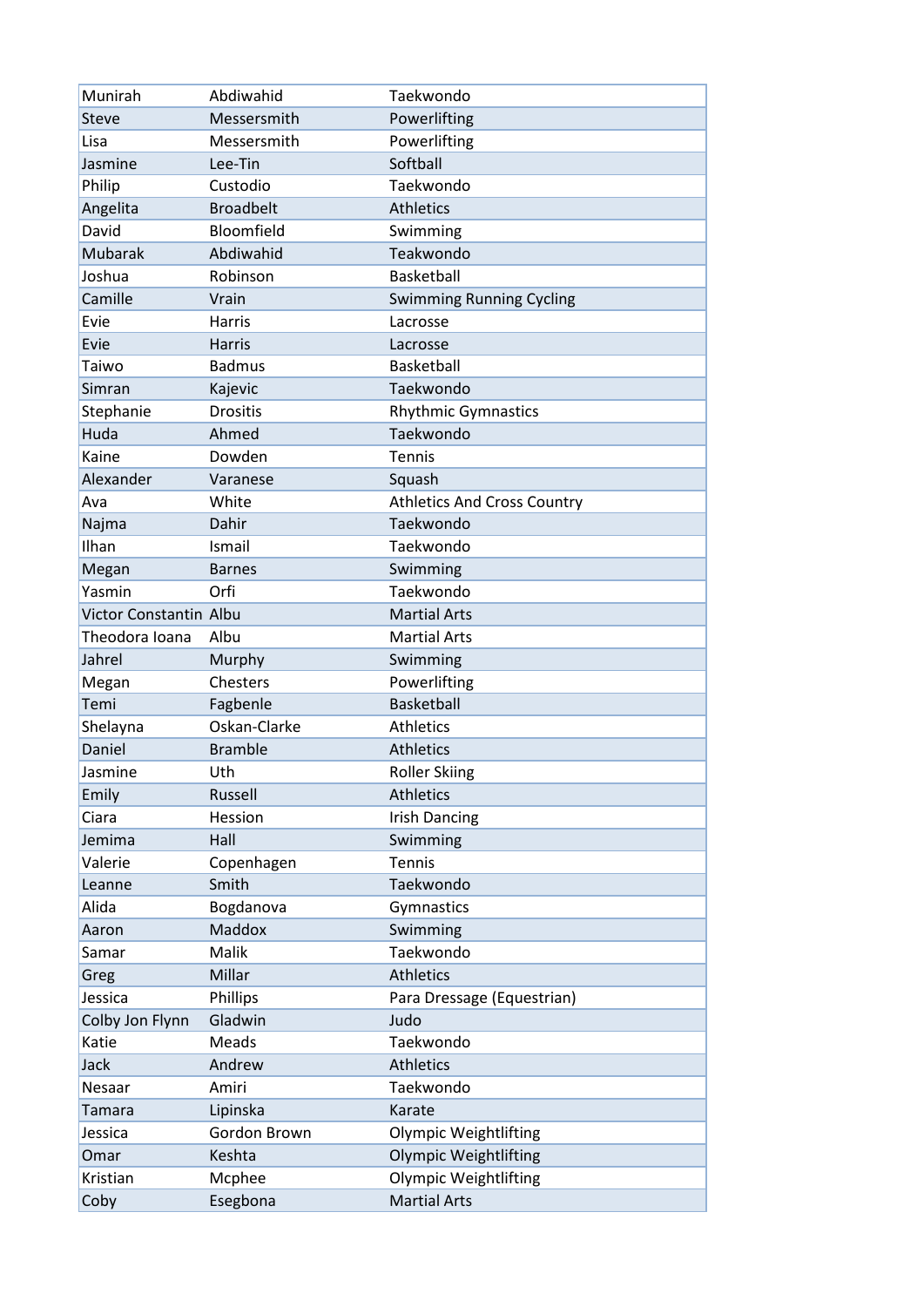| Ryan             | Raghoo           | <b>Athletics</b>                       |
|------------------|------------------|----------------------------------------|
| <b>Amad Siar</b> | Hassan           | Taekwondo                              |
| Dempsey          | Mcguigan         | <b>Athletics</b>                       |
| Noorin           | Gulam            | Weightlifting                          |
| Muhammed         | Safi             | Taekwondo                              |
| Arshad           | Sharar           | <b>Boxing</b>                          |
| Elizabeth        | Winter           | Swimming                               |
| Omar             | Safi             | Taekwondo                              |
| Kyle             | Stocker          | Tennis                                 |
| Adriana          | Jhita            | <b>Martial Arts</b>                    |
| Sarah            | Pereira          | Swimming                               |
| Shaan            | Jhita            | <b>Martial Arts</b>                    |
| Josh             | Copley           | Cycling                                |
| Ana Catarina     | <b>Baptista</b>  | <b>Basketball</b>                      |
| Ryan             | <b>Burt</b>      | Judo                                   |
| Jacob            | Simpson          | Canoe                                  |
| Omar             | Grant            | <b>Athletics</b>                       |
| Callum           | Portugal Walker  | Gymnastics                             |
| Ahmar            | Safi             | Taekwondo                              |
| Mohamed          | Mohamed          | Athlete                                |
| Chloe            | Starkey          | Netball                                |
| Luc              | Willetts         | Basketball                             |
| Abdirahim        | Hamud            | <b>Athletics</b>                       |
| Yaseer           | Amiri            | Taekwondo                              |
| Jawed            | Sadiqi           | <b>Martial Art</b>                     |
| Katie            | Wolfe            | Cricket                                |
| Abdirahman       | Hamud            | <b>Athletics</b>                       |
| Kyle             | Stocker          | Tennis                                 |
| Mohsin           | Moallin          | <b>Athletics</b>                       |
| Patrycja         | Czuchryta        | Gymnastic                              |
| Lily             | <b>Beckford</b>  | <b>Track And Field</b>                 |
| Luke             | Lennon-Ford      | <b>Athletics</b>                       |
| Sophie           | Grey             | Swimming                               |
| Abdishakur       | Abdulle          | <b>Athletics</b>                       |
| Dean             | Richardson       | <b>Boxing</b>                          |
| Cherrelle        | <b>Brown</b>     | <b>Boxing</b>                          |
| Jack             | Ward             | Karate                                 |
| Curtis           | Miller           | Fencing                                |
| Paola            | Neal-Fagan       | Climbing                               |
| Reuben           | Arthur           | <b>Athletics</b>                       |
| Nya              | Enver            | Karate Traditional & Kumiti (Fighting) |
| Max              | <b>Bickerton</b> | Brazilian Jiu Jitsu                    |
| Tomique          | Gibson           | Gymnastics                             |
| Susanna          | Bidgood          | <b>Ultimate Frisbee</b>                |
| Joshua           | Apple            | Basketball                             |
| Dominic          | De Almeida       | Fencing                                |
| Tommy            | Donovan          | Swimming                               |
| Sam              | Turner           | Ultimate (Frisbee)                     |
| Anatoly          | Bugakov          | Swimming                               |
| Jamie            | Oakey            | Triathlon                              |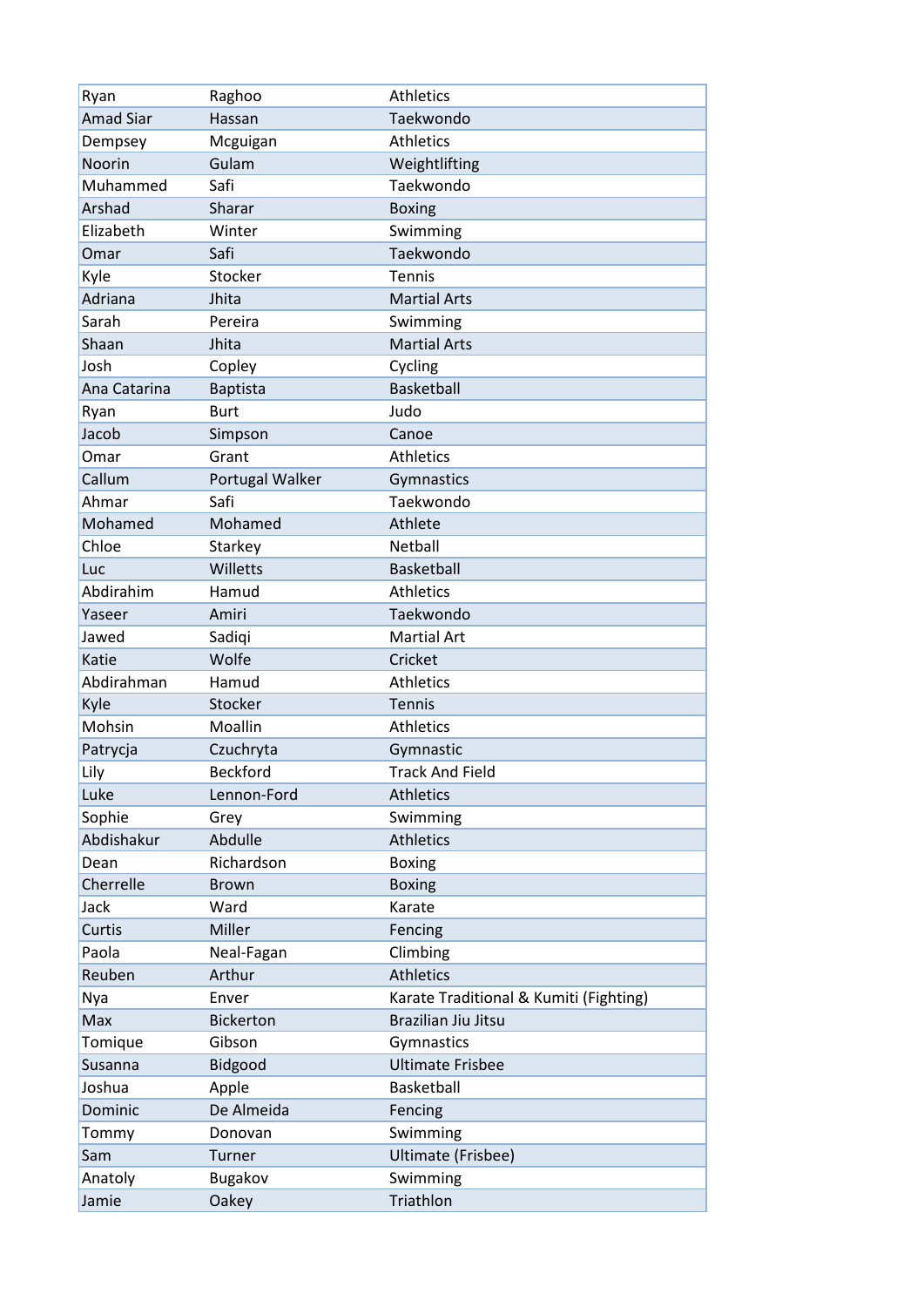| Drew           | Dill                   | Swimming                        |
|----------------|------------------------|---------------------------------|
| Ally           | Dill                   | Swimming                        |
| <b>Nicolas</b> | <b>Barber</b>          | Swimming                        |
| Djibrile       | <b>Batrane</b>         | <b>Boxing</b>                   |
| Audrey Suradi  | Thientosapol           | <b>Ultimate Frisbee</b>         |
| Leo            | Silverston             | <b>Tennis</b>                   |
| Emmanuel       | Olatunji               | <b>Athletics</b>                |
| Lawrence       | Davis                  | <b>Athletics</b>                |
| Chad           | Gould                  | <b>Beach Soccer</b>             |
| Rose           | Bhanji                 | Softball                        |
| <b>Tobias</b>  | Seeto                  | Futsal                          |
| Charles        | Cleasby                | Ultimate                        |
| Lily           | Mills                  | Tennis                          |
| Leonie         | Jackson                | Football                        |
| Dean           | Mason                  | Football                        |
| Frederick      | Goudie                 | Swimming                        |
| Jessica        | Hunt                   | Basketball                      |
| Paddy          | Harrison               | Squash                          |
| Samuel         | Tully                  | Swimming                        |
| Toby           | Olubi                  | Bobsleigh                       |
| Dani           | Chattenton             | <b>Athletics</b>                |
| Eleanor        | Loo                    | Fencing                         |
| Vanessa        | Lemer                  | Fencing                         |
| Anna           | De Souza               | <b>Sport Climbing</b>           |
| David          | Ambler                 | Rowing                          |
| Sameer         | Sunder-Rajan           | Fencing                         |
| Sarah          | Boucher-Rowe           | Fencing                         |
| Patrycja       | Krzyzaniak             | Fencing                         |
| Teagan         | Williams-Stewart       | Fencing                         |
| Naomi          | <b>Toft</b>            | Middle Distance/Track And Field |
| Omer           | Hamid                  | Wrestling                       |
| George         | Waddell                | <b>Figure Skating</b>           |
| Sasha          | Fear                   | <b>Figure Skating</b>           |
| Lewis          | Gibson                 | <b>Figure Skating</b>           |
| Lilah          | Fear                   | <b>Figure Skating</b>           |
| Anoushka       | Freeman                | <b>Flatwater Kayaking</b>       |
| David          | Ray                    | Ultimate                        |
| Adam           | Hussein                | <b>Swimming And Basketball</b>  |
| Mehmet         | Zeren                  | Swimming                        |
| Sara           | Mir                    | Taekwondo                       |
| Joanna         | Hamer                  | <b>Ultimate Frisbee</b>         |
| Shayma         | Mir                    | Taekwondo                       |
| Edward         | <b>Marcal Whittles</b> | Swimming                        |
| Madalena       | <b>Marcal Whittles</b> | Swimming                        |
| <b>Billal</b>  | Miezou                 | Basketball                      |
| Afrasyab       | Khalil                 | Basketball                      |
| Soraya         | Merrylees              | Triathlon                       |
| William        | Rudd                   | Swimming                        |
| Elena          | Argesanu               | Swimming                        |
| <b>Betsy</b>   | Griffiths              | Swimming                        |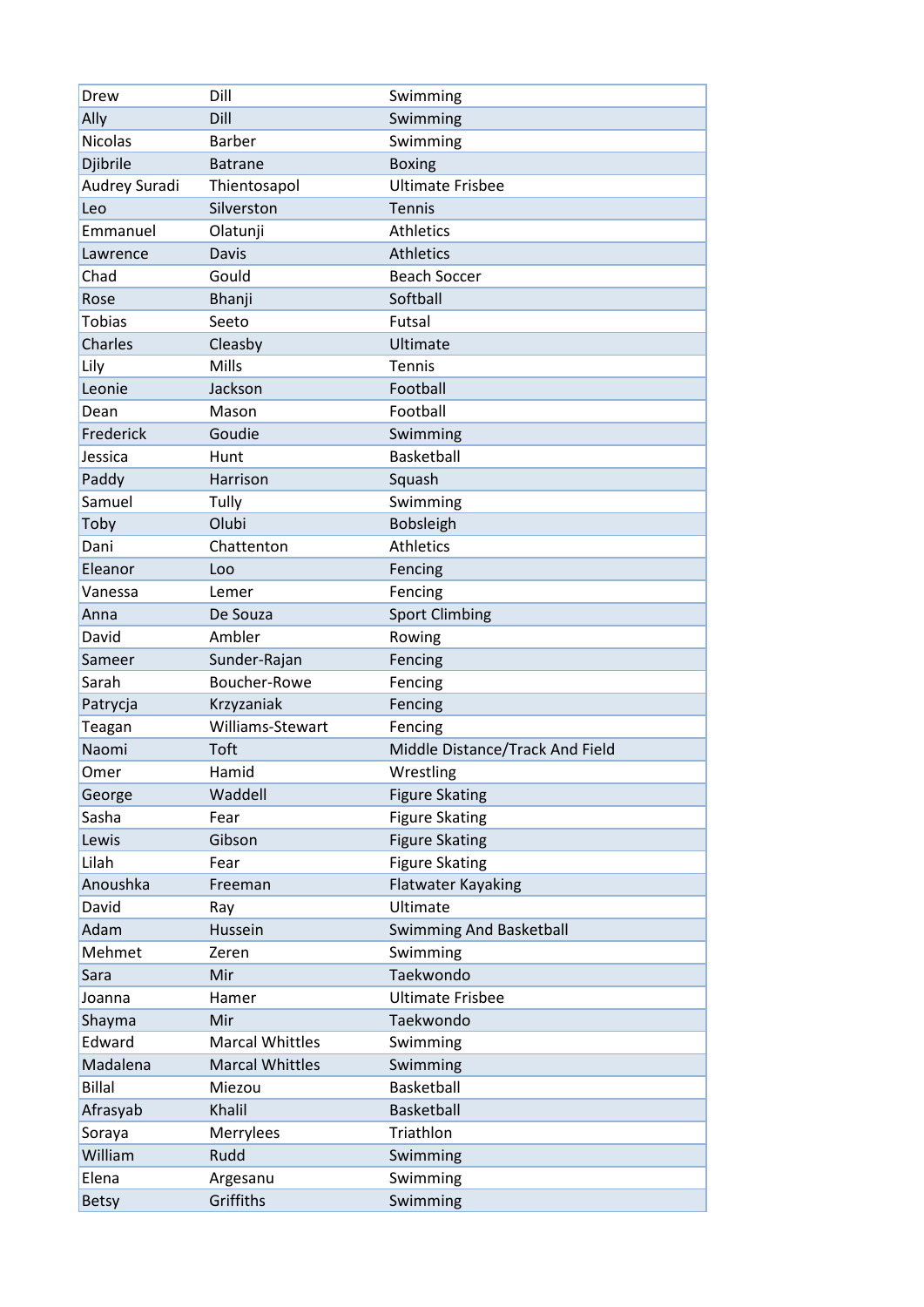| Suki      | Griffiths        | Swimming                           |
|-----------|------------------|------------------------------------|
| Louise    | Otto             | <b>Underwater Hockey</b>           |
| Pip       | <b>Bennett</b>   | Swimming                           |
| Shayma    | Mir              | Taekwondo                          |
| Lauren    | Shaffer          | Swimming                           |
| Henry     | Gray             | Swimming                           |
| Eartha    | Pond             | Football                           |
| Catherine | Perusset         | Swimming                           |
| Dominique | Perusset         | Swimming                           |
| Matthew   | Peters           | Swimming                           |
| Indigo    | Spence           | Swimming                           |
| Verere    | Oyearone         | <b>International Volleyball</b>    |
| Adrian    | Siniscalco       | Cricket                            |
| John      | Odonnell         | <b>Boxing</b>                      |
| Flora     | Perkins          | Cycling                            |
| Kirstin   | Harvie           | Swimming                           |
| Lois      | Cottey           | Ice Skating                        |
| Jonathan  | Ilori            | <b>Athletics</b>                   |
| Stefano   | Cataldi          | Weightlifting                      |
| Aimee     | Carrington-Fryer | Ice Skating                        |
| Leila     | Denniston        | <b>Ultimate Frisbee</b>            |
| Forrester | Osei             | <b>Olympic Weightlifting</b>       |
| Anouska   | Evans-Bayntun    | Ice Skating                        |
| Sameer    | Sunder-Rajan     | Fencing                            |
| Joel      | Poland           | Waterskiing                        |
| Zachary   | Crowther         | Pentathlon                         |
| Laura     | Sheffield        | Fencing                            |
| Alexandra | Snowdon          | Ice Skating                        |
| Hector    | Jones            | Fencing                            |
| Adam      | Adaman           | Judo                               |
| Xander    | Mavolwane Wright | Cycling                            |
| Skye      | Mavolwane Wright | Cycling                            |
| Dylan     | Holicka          | Ice Hockey                         |
| Lara      | Langston         | Triathlon                          |
| Peter     | Nicoll           | <b>Figure Skating</b>              |
| Natalie   | Nicoll           | <b>Figure Skating</b>              |
| Matt      | Parslow          | <b>Ultimate Frisbee</b>            |
| Matthew   | Hodgson          | <b>Ultimate Frisbee</b>            |
| William   | Deary            | Fencing                            |
| Atl       | Ongay-Perez      | <b>Figure Skating</b>              |
| Faith     | Coker            | <b>Figure Skating</b>              |
| Paul      | Mccreery         | <b>Table Tennis</b>                |
| Ben       | Weddell          | <b>Ultimate Frisbee</b>            |
| Charlotte | Bergqvist        | Women'S Lacrosse (Senior Scotland) |
| Henrietta | Watson           | Lacrosse                           |
| Garnet    | Mackinder        | <b>Rugby Union</b>                 |
| Forrester | Osei             | <b>Olympic Weightlifting</b>       |
| Catherine | Demont           | Swimming                           |
| Natalia   | Pallu-Neves      | <b>Figure Skating</b>              |
| Aisha     | Wey              | <b>Athletics</b>                   |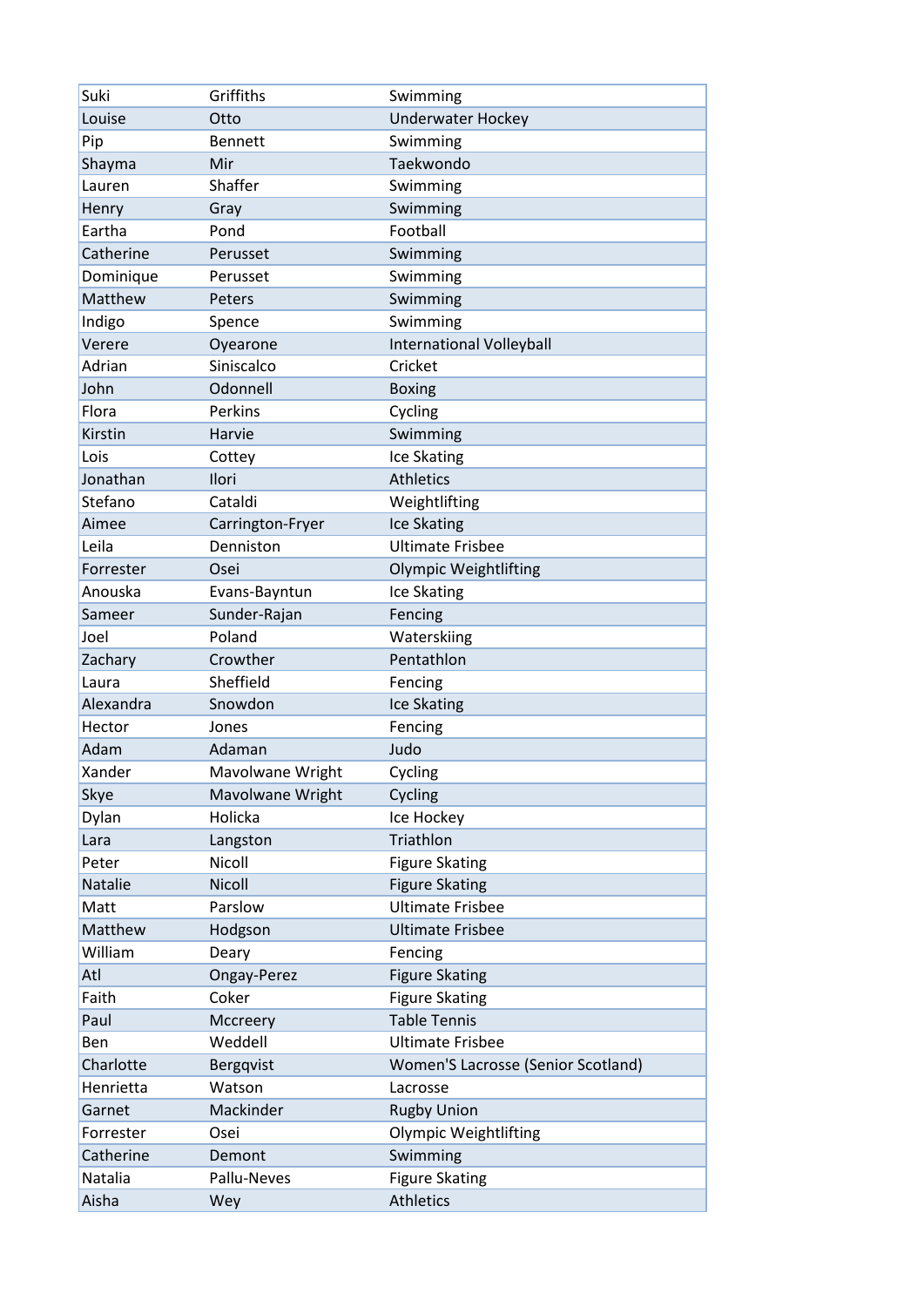| Joshua         | Uduje                   | Basketball                   |
|----------------|-------------------------|------------------------------|
| Frank          | Roselli                 | <b>Figure Skating</b>        |
| Alexander      | <b>Buchholdt</b>        | Ice Skating                  |
| Justin         | Robinson                | <b>Basketball</b>            |
| Sabrina        | Jones                   | Fencing                      |
| Calum          | <b>Bray</b>             | Ice Skating                  |
| Liem           | Bui-Le                  | <b>Olympic Weightlifting</b> |
| Kirsten        | Wells                   | <b>Ultimate Frisbee</b>      |
| Ore            | Adamson                 | <b>Athletics</b>             |
| Anna           | Trebble                 | <b>Ultimate Frisbee</b>      |
| Simon          | Randerson               | <b>Transplant Sport</b>      |
| Columba        | Blango                  | <b>Athletics</b>             |
| Helena         | Demetriou               | Powerlifting                 |
| Alicja         | Krahelski               | <b>Skiing</b>                |
| Tracey         | Griffiths               | <b>Athletics</b>             |
| Matilda        | <b>Simkins</b>          | <b>Figure Skating</b>        |
| Saira Liane    | Evans                   | Ice Skating                  |
| Robyn          | Le Friec                | Swimming                     |
| Kirk           | Garvey                  | <b>Boxing</b>                |
| Oliver         | Wollaston               | Cycling                      |
| Harmony-Mia    | Pond                    | Ice Dancing                  |
| Greg           | Amann                   | Triathlon                    |
| Hal            | Jones                   | Fencing                      |
| Dominic        | <b>Norton</b>           | <b>Ultimate Frisbee</b>      |
| Eva            | Holland                 | <b>Athletics</b>             |
| Jose           | Gouveia                 | Football                     |
| Josh           | Coxon Kelly             | Ultimate                     |
| Denisha        | <b>Brown-Marshall</b>   | <b>Athletics</b>             |
| Sean           | Thomas                  | <b>Boxing</b>                |
| Kace           | <b>Bartley</b>          | Squash                       |
| Tom            | <b>Nichols</b>          | <b>Athletics</b>             |
| Katja          | Ulbrich                 | <b>Ultimate Frisbee</b>      |
| Rebecca        | Goodwin                 | Triathlon                    |
| Sarah-Jane     | Law                     | Swimming                     |
| Mallory        | Cluley                  | <b>Athletics</b>             |
| Petra          | Horvath                 | <b>Ultimate Frisbee</b>      |
| Alexandra      | Meixner                 | <b>Ultimate Frisbee</b>      |
| Jake           | Gillett                 | Triathlon                    |
| Kareem         | Swandells               | <b>Rugby Union</b>           |
| Liela          | Hamilton-Dakar          | <b>Rugby Union</b>           |
| Risgat         | Fabunmi-Alade           | <b>Athletics</b>             |
| Zayd           | Abdulmajed              | Swimming                     |
| Gift           | Mclaren                 | <b>Athletics</b>             |
| Isabelle       | Parkinson               | Diving                       |
| Tayo           | <b>Andrews Haycocks</b> | <b>Athletics</b>             |
| Alice          | Dinsdale-Young          | <b>Ultimate Frisbee</b>      |
| Rushane        | Thomas                  | <b>Athletics</b>             |
| Shayone        | Simao                   | <b>Athletics</b>             |
| Jaleel         | Roper                   | <b>Athletics Sprinting</b>   |
| <b>Ezekiel</b> | Ewulo                   | <b>Athletics</b>             |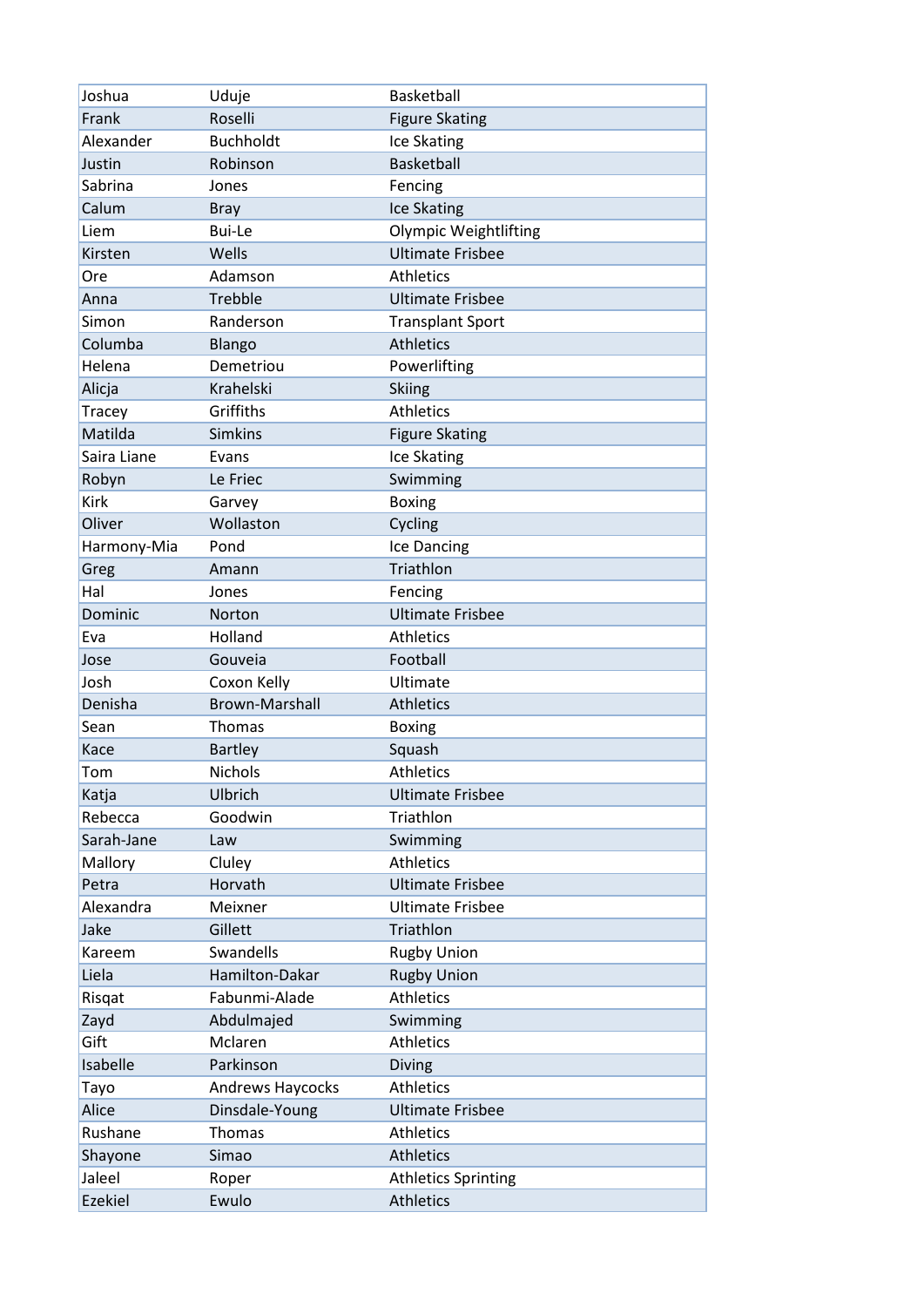| Jessica              | <b>Boulia</b>         | Gymnastics                               |
|----------------------|-----------------------|------------------------------------------|
| Wade                 | Rimbach               | Swimming                                 |
| Matthew              | Curry                 | Triathlon                                |
| Frederick            | <b>Bialokoz</b>       | Volleyball/Beach Volleyball              |
| Manon-Suzanne        | Bukasa-Muteba         | <b>Track And Field</b>                   |
| Philip               | Sandwell              | <b>Ultimate Frisbee</b>                  |
| Kinga                | Roszkowska            | <b>Ultimate Frisbee</b>                  |
| Mikan                | <b>Bray</b>           | Ice Skating                              |
| Jeremy               | Dunnett               | <b>Ultimate Frisbee</b>                  |
| Alei                 | Wol                   | <b>Basketball</b>                        |
| Olivia               | Daw                   | <b>Underwater Hockey</b>                 |
| Samuel               | Adeyemi               | Athletics                                |
| Oliver               | Gordon                | <b>Ultimate Frisbee</b>                  |
| Jenny                | Young                 | <b>Touch Football</b>                    |
| <b>Nick</b>          | Flower                | Triathlon                                |
| Taylor               | Finch                 | Weightlifting/Football/Running           |
| Sam                  | Harrison              | Powerlifting / Weightlifting             |
| Freddie              | Mitchell              | Cycling                                  |
| Samara               | Lawrence              | <b>Tag Rugby</b>                         |
| Edward               | Hammond               | <b>Ultimate Frisbee</b>                  |
| Edwina               | Brocklesby            | Triathlon                                |
| Eva                  | Gray                  | Cricket                                  |
| Fern                 | Reay                  | Powerlifting                             |
| Freya                | Peters                | Kayaking                                 |
| Martin               | Marshall              | Powerlifting                             |
| Elliot               | Laville               | <b>Modern Pentathlon</b>                 |
| Guy                  | Laville               | Pickleball                               |
| Alana                | Pash                  | Powerlifting                             |
| Christopher          | Mcalister             | <b>Track And Field</b>                   |
| Oludaisi             | Adefisan              | Swimming                                 |
| Jade Lally           | Jade Lally            | <b>Athletics</b>                         |
| Tremayne             | Gilling               | <b>Bobsleigh</b>                         |
| Ali                  | Ahmed                 | Volleyball                               |
| Jaydon               | Attygalle             | Gymnastics                               |
| Chantal              | Cummings              | Triathlon                                |
| Louis                | Laville               | Pickleball                               |
| Aidan                | Watkins               | Fencing                                  |
| Confidence           | Lawson                | <b>Athletics</b>                         |
| Mark                 | Richardson            | Fencing                                  |
| Ahmad                | Al-Baidhani           | Taekwondo                                |
| Matt                 | Harrison              | <b>Rugby Union</b>                       |
|                      |                       |                                          |
| Aleksandr<br>Mahmoud | Jemeljanov<br>Shaheen | Ice Dance                                |
| Olivier              |                       | <b>Olympic Weightlifting</b>             |
|                      | Geleoc                | Swimming                                 |
| Georgia              | Hanley                | Weightlifting, Tennis, Ballet, Athletics |
| Muhill               | Mustapha              | Fencing                                  |
| Tarriq               | Roach                 | Fencing                                  |
| Harry                | Veillard              | Weightlifting                            |
| <b>Barbara</b>       | Folayan               | Athletics                                |
| Kiran                | Cornford              | Karate                                   |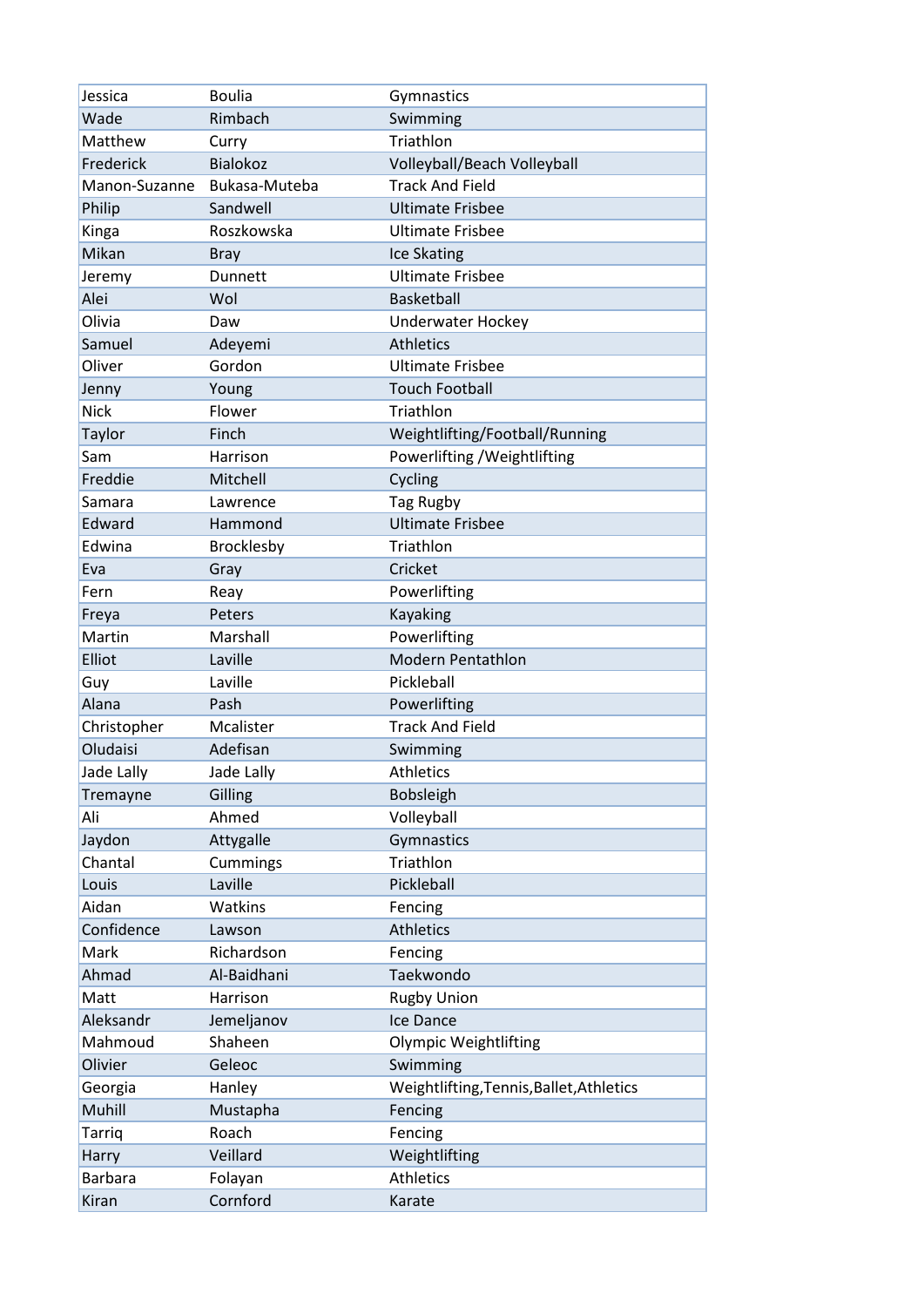| Henry           | Jefferson           | Tennis                       |
|-----------------|---------------------|------------------------------|
| <b>Thomas</b>   | Jefferson           | Volleyball                   |
| Grace           | Reid                | Diving                       |
| Joe             | Ikhinmwin           | <b>Basketball</b>            |
| Noah            | Williams            | Diving                       |
| Kyle            | Kothari             | <b>Diving</b>                |
| Matty           | Lee                 | Diving                       |
| Scarlett        | Mew Jensen          | Diving                       |
| Oliver          | Goodspeed           | Diving                       |
| Hannah          | Campbell            | Diving                       |
| Billy           | <b>Birchmore</b>    | Swimming                     |
| Lamar           | Roberts             | <b>Basketball</b>            |
| Ruby            | Thorne              | Diving                       |
| Tyler           | Humphreys           | Diving                       |
| Caroline        | <b>Buckland</b>     | Nets (Indoor Netball)        |
| Hannah          | Newbrook            | Diving                       |
| Lily            | Halasi              | Swimming                     |
| Hugo            | <b>Thomas</b>       | Diving                       |
| Maxwell         | Spencer             | Diving                       |
| Micaela         | <b>Bouter</b>       | Diving                       |
| Camilla         | De Pourbaix         | Diving                       |
| Robyn           | <b>Birch</b>        | Diving                       |
| Louise          | <b>Bradley</b>      | Diving                       |
| Lucy            | Sefton              | Diving                       |
| Ben             | Cutmore             | Diving                       |
|                 |                     |                              |
| Vanessa         | Wallace             | <b>Athletics</b>             |
| <b>Bianca</b>   | <b>Berning</b>      | <b>Beach Handball</b>        |
| Alexander       | Scotland-Williamson | <b>Basketball</b>            |
| Joseph          | Ortiz               | <b>Water Polo</b>            |
| <b>Ross</b>     | Mathieu             | Karate                       |
| Jessie          | Millham             | Diving                       |
| Kayla           | <b>Burt</b>         | Netball                      |
| Alice           | Smith               | <b>Wheelchair Basketball</b> |
| Ben             | <b>Bush</b>         | Diving                       |
| Miruna          | <b>Buca</b>         | Diving                       |
| Theo            | Diamond             | Diving                       |
| Perri           | Shakes-Drayton      | Athletics                    |
| Rick            | Collins             | Kendo                        |
| Jessica         | Thorpe              | Triathlon                    |
| Alex            | <b>Brooks</b>       | Ultimate                     |
| Amarachi        | Pipi                | Athletics                    |
| Aaron           | Ashmead             | <b>Athletics</b>             |
| William         | Andoh               | Athletics                    |
| Camilla         | Lovell              | <b>Athletics</b>             |
| lona            | Dixon               | Sailing                      |
| Diane           | Mapamboli           | Triple Jump                  |
| Bo              | Hughes              | Rowing                       |
| William         | Pickett             | Men'S Lacrosse               |
| Karissa<br>Mike | Ho<br>Edwards       | Karate<br><b>Athlectics</b>  |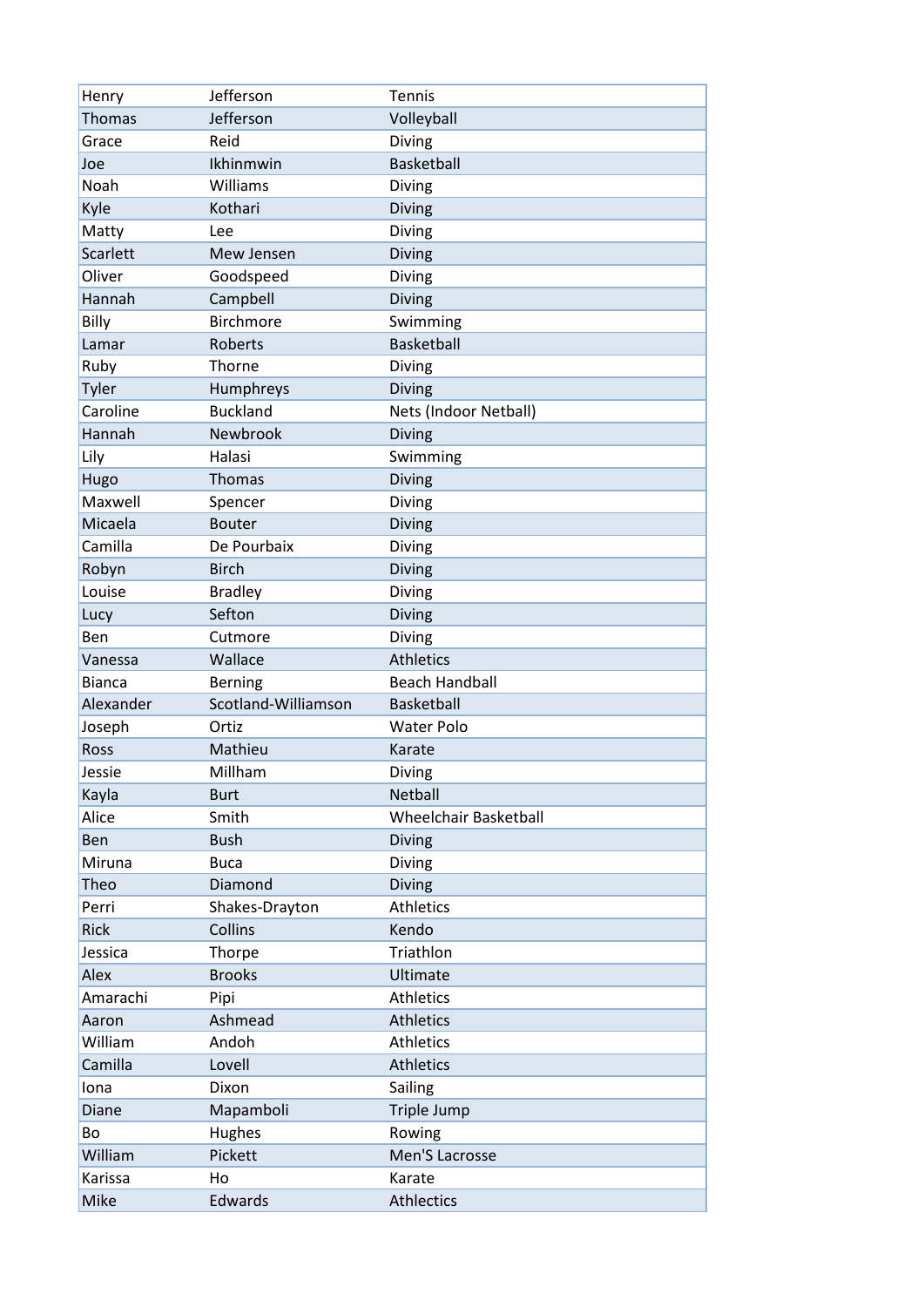| Carolina               | Duarte           | <b>Athletics</b>              |
|------------------------|------------------|-------------------------------|
| Yusuf                  | <b>Bizimana</b>  | <b>Athletics</b>              |
| Mary                   | Abichi           | <b>Track And Field</b>        |
| Sean                   | O'Sullivan       | Snooker                       |
| Georg                  | Mew Jensen       | Cycling                       |
| Precious               | Hamilton         | <b>Athletics</b>              |
| Pete                   | Dyson            | Triathlon                     |
| Ethan                  | <b>Brown</b>     | <b>Athletics</b>              |
| Gavin                  | Rumgay           | <b>Table Tennis</b>           |
| Sam                    | Walsh            | Triathlon/Duathlon            |
| Amber                  | Anning           | <b>Athletics</b>              |
| Aleasha                | Kiddle           | <b>Bobsleigh</b>              |
| Kaia                   | Cudmore          | Swimming                      |
| <b>Ross</b>            | Dixon            | <b>Canoe Slalom</b>           |
| Carlotte               | Wubben-Moy       | Football                      |
| Pippa                  | Earley           | <b>Athletics</b>              |
| Andy                   | <b>Summers</b>   | Triathlon                     |
| Lucy                   | Partridge        | Triathlon                     |
| Edward                 | Fall             | Hockey                        |
| Kaliyah                | Young            | <b>Athletics</b>              |
| Jimmy                  | Thoronka         | Track & Field                 |
| Esther                 | Fuja             | <b>Athletics</b>              |
| Oluwasubomi            | Bello            | Ahletics                      |
| Jahmal                 | Germain          | <b>Athletics</b>              |
| Mohan                  | Shroff           | Cricket                       |
| Sahid                  | Diallo           | <b>Athletics</b>              |
| Leo                    | Johnson          | Para-Swimming                 |
| Dalwar                 | Hussain          | <b>Badminton</b>              |
| Thomas                 | <b>Benett</b>    | <b>Boxing</b>                 |
| Adam                   | Tanner           | <b>Triathlon And Duathlon</b> |
| Kirsty                 | Smith            | <b>Athletics</b>              |
| Hayley                 | Mclean           | <b>Athletics</b>              |
| Jaiden                 | Gaston           | Athletics                     |
| Stephanie              | Ugbo             | <b>Athletics</b>              |
| Robert                 | Osborne          | Triathlon                     |
| Decarie                | <b>Davies</b>    | <b>Athletics</b>              |
| Victor                 | Nutakor          | Athletics                     |
| Greg                   | Mann             | <b>Ultimate Frisbee</b>       |
| William                | Kirk             | Triathlon                     |
| Demi                   | <b>Bromfield</b> | Athletics                     |
| Amy                    | Mat              | <b>Athletics</b>              |
| Peter                  | Akin-Nibosun     | <b>Athletics</b>              |
| Ameer                  | Hussain          | Tennis                        |
| Emran                  | Hussain          | <b>Table Tennis</b>           |
| Mohamed Ismail Mohamed |                  | <b>Track And Field</b>        |
| Martyn                 | Bernard          | <b>Athletics</b>              |
| Max                    | Smith            | Karate                        |
| Mickael                | Colin            | Handball                      |
| Jimmy                  | Thoronka         | Track & Field                 |
| Victoria               | Ohurogu          | <b>Athletics</b>              |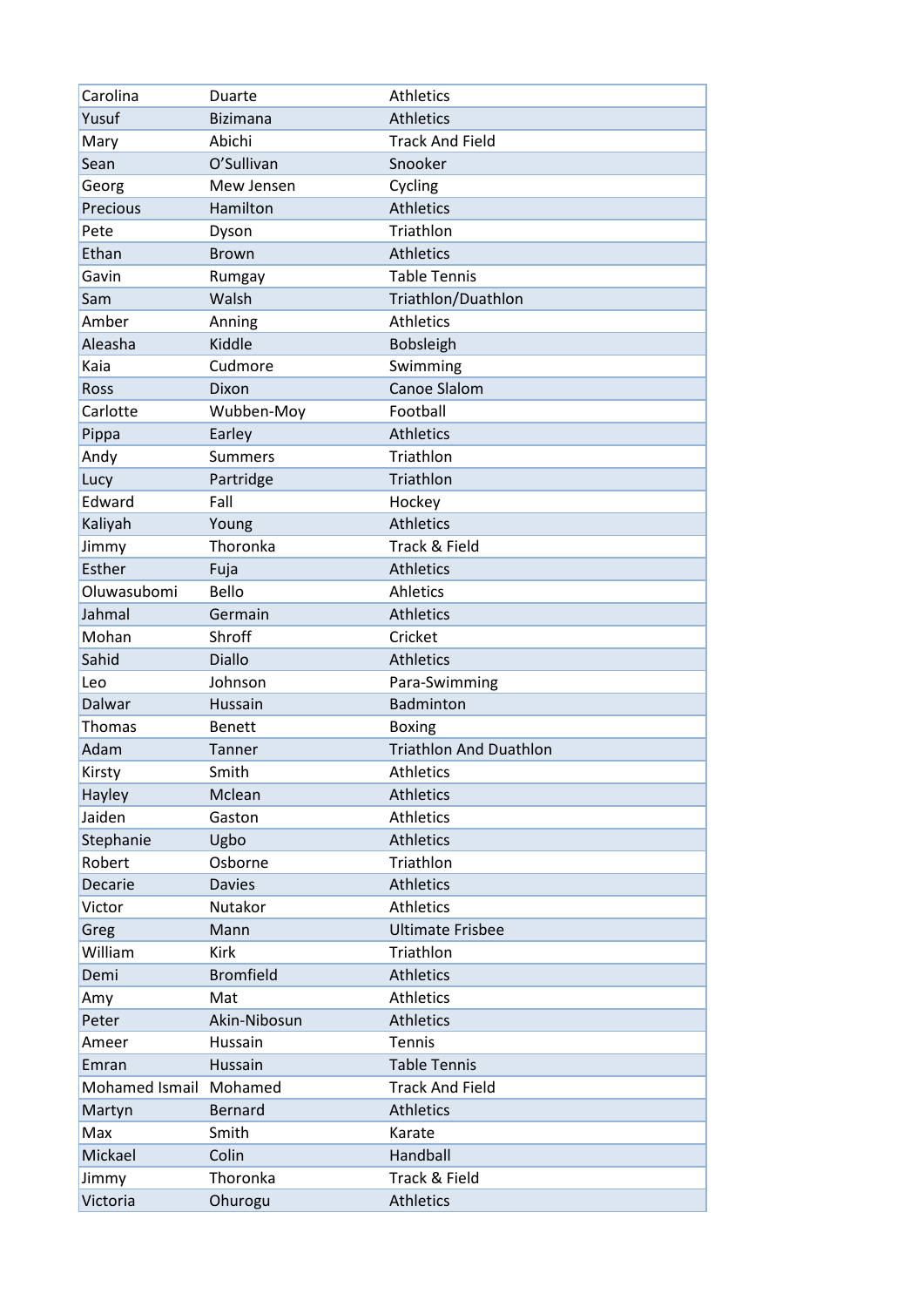| Diani                   | Walker            | <b>Athletics</b>                              |
|-------------------------|-------------------|-----------------------------------------------|
| Tyson                   | Oladukon          | <b>Athletics</b>                              |
| Susanna                 | Banjo             | <b>Athletics</b>                              |
| Ismail                  | Islam             | Athletices                                    |
| Nadim                   | Miah              | Taekwondo                                     |
| Gianni                  | Frankis           | <b>Athletics</b>                              |
| Lucy                    | Charles-Barclay   | Triathon                                      |
| Lutalo                  | Muhammad          | Taekwondo                                     |
| <b>Bianca</b>           | Williams          | <b>Athletics</b>                              |
| Joss                    | Foot              | <b>Athletics</b>                              |
| Youcef                  | Zatat             | <b>Athletics</b>                              |
| Max                     | Garner            | <b>Field Hockey</b>                           |
| Rashaan                 | Stewart           | Athletics                                     |
| Toby                    | Markham           | <b>Athletics</b>                              |
| Junayde                 | Guven             | Wushu                                         |
| Mujahid                 | Guven             | Wushu                                         |
| Christy                 | Gregan            | <b>Wheelchair Basketball</b>                  |
| Freya                   | Levy              | Wheelchair Basketball, Rugby 7S, Para Ice Hoc |
| Angela                  | Griffiths         | Karate                                        |
| Joshua                  | Kanini            | <b>Basketball</b>                             |
| Christopher Elliot Reid |                   | <b>Athletics</b>                              |
| Rosie                   | Rallings          | <b>Synchronised Swimming</b>                  |
| Peter                   | Devlin            | Snooker                                       |
| Isabel                  | <b>Iley</b>       | Swimming                                      |
| Jasmine                 | Iley              | Swimming                                      |
| Emily                   | Iley              | Swimming                                      |
| Lina                    | Nielsen           | <b>Athletics</b>                              |
| Eustacia                | Gaston-Monerville | Paralympic Discus                             |
| Phoebe                  | Griffiths         | Swimming                                      |
| Leanza                  | Dwaah             | <b>Athletics</b>                              |
| Fran                    | Brown             | Para Triathlon And Paracycling                |
| Ashleigh                | Nelson            | Athletics                                     |
| Ashley                  | Facey             | Para Table Tennis                             |
| <b>Nick</b>             | Shasha            | Duathlon / Triathlon / Athletics              |
| Reece                   | Charles-Barclay   | Triathlon                                     |
| Tash                    | Jackson           | Triathlon (Ironman)                           |
| Shailen                 | White             | Athletics                                     |
| <b>Myles</b>            | Kelly-Hyatt       | Athletics (Sprinting)                         |
| Hanif                   | Henry             | Athletics (Sprinter)                          |
| Hasan                   | Ahmed             | <b>Boxing</b>                                 |
| Jack                    | Morgan            | Diving                                        |
| Darren                  | Ainembabazi       | Basketball                                    |
| Dean                    | Moy               | <b>Triathlon And Running</b>                  |
| Christopher             | Linque            | <b>Athletics</b>                              |
| Simeon                  | Williamson        | Bobsleigh                                     |
| Jordan                  | Chrisostomou      | <b>Track And Field</b>                        |
| Jeffrey                 | Duru              | Basketball                                    |
| Aiden                   | Savidge           | <b>Wheelchair Basketball</b>                  |
| Danielle                | Carter            | Football                                      |
| Jake                    | Callis            | Triathlon                                     |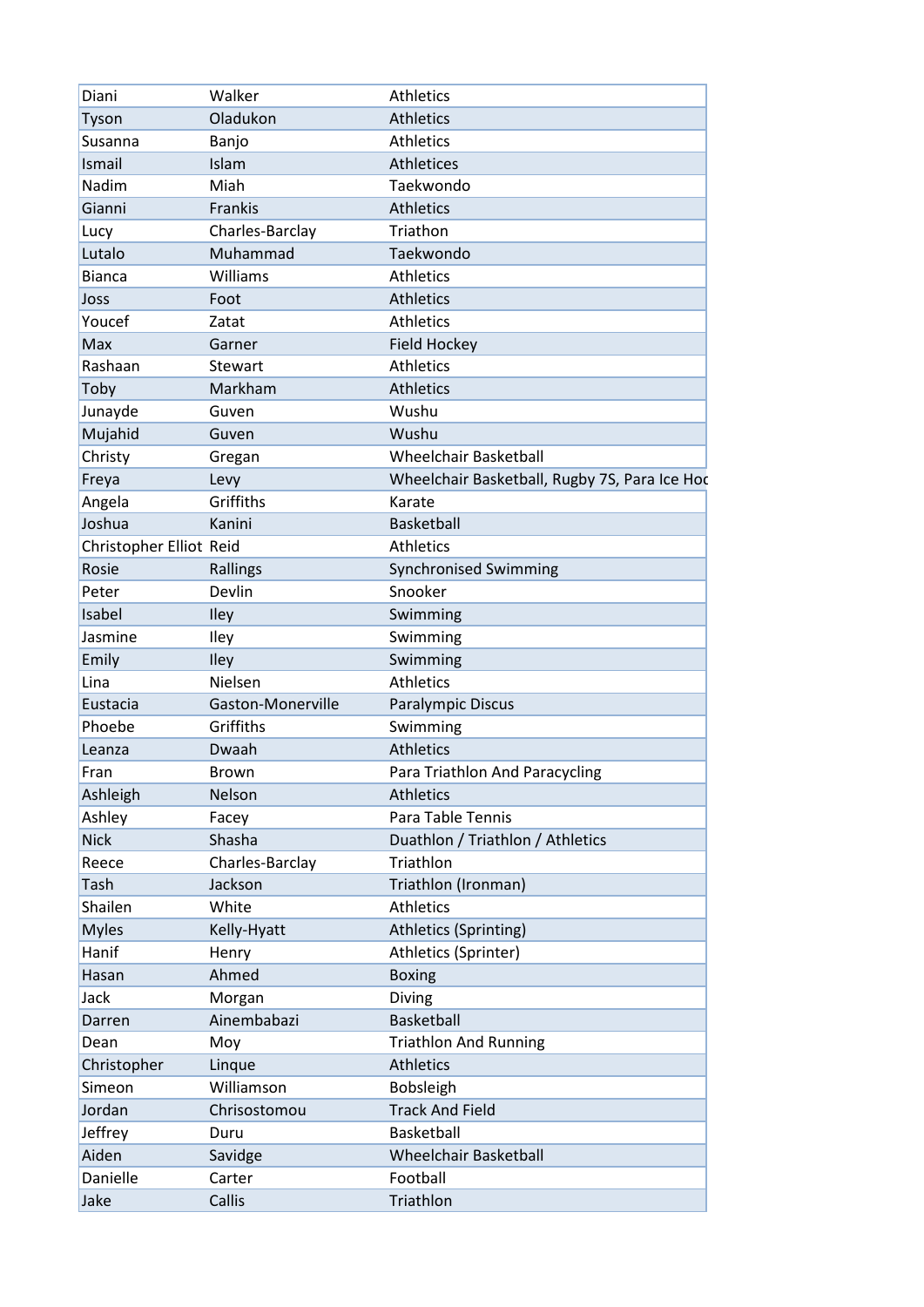| Philip                       | <b>Bowes</b>    | <b>Boxing</b>                      |
|------------------------------|-----------------|------------------------------------|
| Kitan                        | Eleyae          | <b>Athletics</b>                   |
| Sean                         | Curley          | Swimming                           |
| Emily                        | Sharpe          | <b>Athletics</b>                   |
| Uzair                        | Maqbool         | <b>Boxing</b>                      |
| Laurensa                     | <b>Britane</b>  | <b>Athletics</b>                   |
| Mohamad Eid                  | Aljazairli      | Swimming                           |
| <b>Mohammed Zalos Pathan</b> |                 | <b>Wheelchair Basketball</b>       |
| Kyra                         | White           | <b>Athletics</b>                   |
| Ryan                         | Мссоу           | Swimming                           |
| Stephanie                    | Duru            | Basketball                         |
| Florence                     | Ford            | Swimming                           |
| Emmanuel                     | Stephens        | <b>Athletics</b>                   |
| Megan                        | Wearing         | <b>Womens Football</b>             |
| George                       | Day             | <b>Athletics</b>                   |
| <b>Bethany</b>               | Wheeler         | <b>Wheelchair Basketball</b>       |
| Isaac                        | Griffiths-Golha | Judo                               |
| Lucy                         | Leel            | Hockey                             |
| Reece                        | Pantry          | <b>Wheelchair Basketball</b>       |
| Aoibheann                    | Pearce          | <b>Athletics</b>                   |
| Justin                       | Gibson          | <b>Wheelchair Basketball</b>       |
| Devon                        | Douglas         | <b>Athletics</b>                   |
| Giles                        | Smith           | <b>Wheelchair Basketball</b>       |
| <b>Moses</b>                 | Musana          | <b>Athletics Track &amp; Field</b> |
| Darren                       | Corbin          | <b>Athletics</b>                   |
| Tomi                         | Owoborode       | Triathlon                          |
| Jack                         | Daly            | <b>Boxing</b>                      |
| Will                         | Saunders        | <b>Basketball</b>                  |
| Israel                       | Awolaja         | <b>Table Tennis</b>                |
| Amar-Mazigh                  | Aichoun         | <b>Athletics</b>                   |
| James                        | Mitrofan        | Sport                              |
| Nilrem                       | Stewart         | <b>Athletics</b>                   |
| Adrian                       | Redman          | <b>Boxing</b>                      |
| Yewande                      | Adesida         | Cycling                            |
| Colin                        | Emmanuel        | <b>Wheelchair Basketball</b>       |
| Mason                        | Smith           | Taekwondo                          |
| Michael                      | Mckillop        | Middle Distance/Track And Field    |
| Jack                         | Mcmillan        | Swimming                           |
| Shirley                      | Mccay           | Hockey                             |
| James                        | Mcgivern        | <b>Boxing</b>                      |
| Rachel                       | Mccune          | Itf Taekwon-Do                     |
| Jack                         | Agnew           | Para Athletics                     |
| Conn                         | Nagle           | <b>Wheelchair Basketball</b>       |
| David                        | Martelli        | Gymnastics                         |
| Carly                        | Mcnaul          | <b>Boxing</b>                      |
| Luis                         | Reid            | <b>Bmx Racing</b>                  |
| Scarlett                     | Armstrong       | Aquatics                           |
| Lloyd                        | Andrews         | Judo                               |
| Lauren                       | Roy             | <b>Athletics</b>                   |
| Karola Patricia              | Bejenaru        | <b>Tennis</b>                      |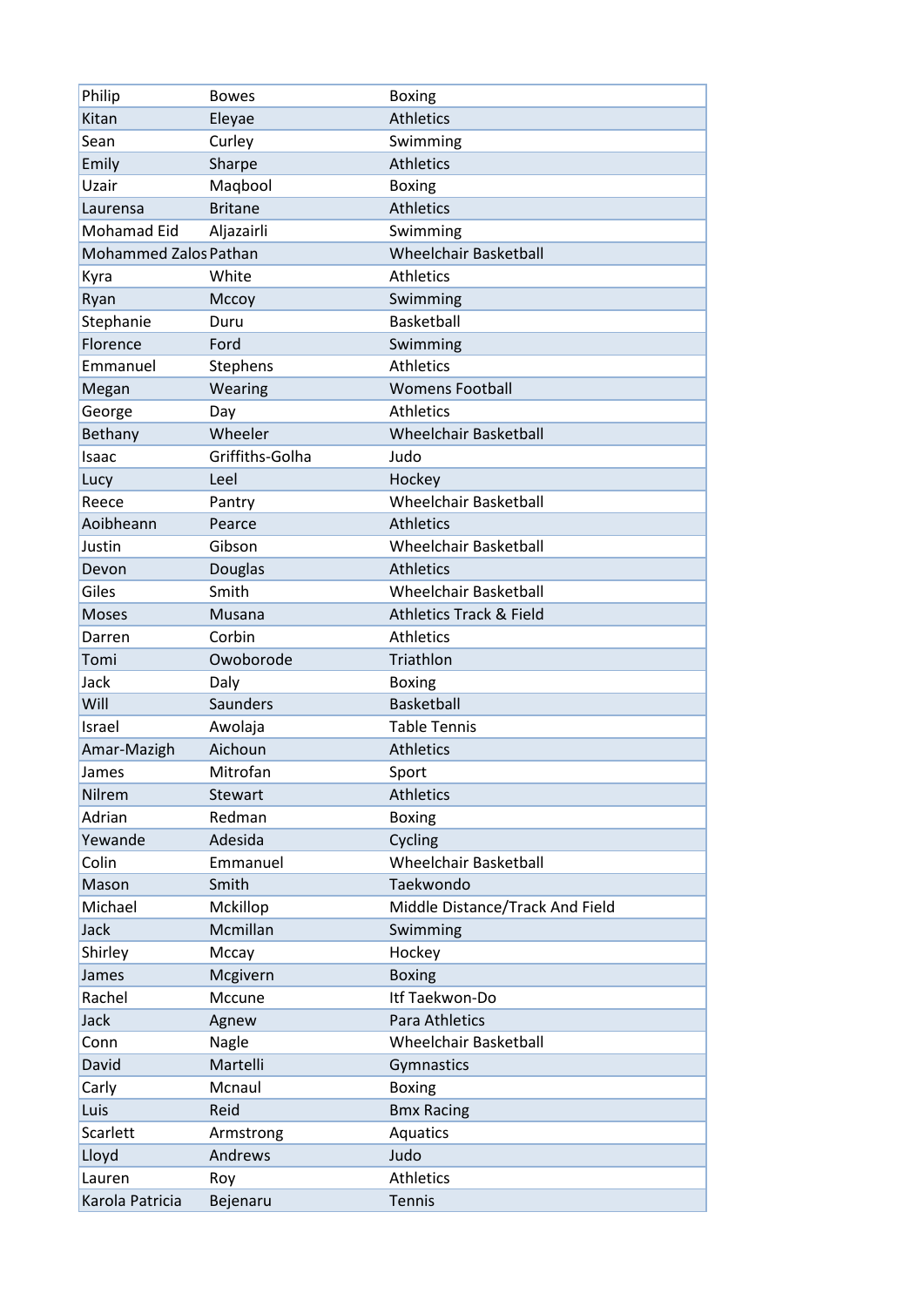| Mollie            | Mcalorum       | Swimming              |
|-------------------|----------------|-----------------------|
| Kian              | <b>Bittles</b> | <b>Boxing</b>         |
| Lauren            | Strange        | Triathlon             |
| Dylan             | Leeman         | <b>Tennis</b>         |
| Peter             | Cassidy        | Judo                  |
| Caolan            | Mckee          | Judo                  |
| Fionnuala         | Toner          | Netball               |
| Lucy              | Mcivor         | <b>Table Tennis</b>   |
| Conor             | Quinn          | <b>Boxing</b>         |
| Samantha          | <b>Brown</b>   | Waterpolo             |
| Hannah            | Mcgugan        | Squash                |
| Aidan             | Walsh          | <b>Boxing</b>         |
| Lucy              | Mitchell       | <b>Rock Climbing</b>  |
| Zeke              | Wilson         | Canoeing              |
| Freddy            | Murray         | <b>Tennis Singles</b> |
| Carrie            | Carmichael     | Powerlifting          |
| David             | Leggett        | Swimming              |
| Andrea            | Murray López   | Archery               |
| Emma              | Mcgugan        | Squash                |
| Mia               | Davison        | Rowing                |
| Grace             | Davison        | Swimming              |
| Charlotte         | Cullen         | Swimming              |
| Evan              | Coulter        | Swimming              |
| Claire            | Mclaughlin     | <b>Rugby Union</b>    |
| Kristina          | Ohara          | <b>Boxing</b>         |
| Christopher       | Devlin         | Waterpolo             |
| Ethan             | Hance          | <b>Tennis</b>         |
| Caitlin           | Cunningham     | Netball               |
| Nathan            | Taylor         | Waterpolo             |
| Joshua            | Pavis          | <b>Roller Sports</b>  |
| Cian              | Mcdonnell      | Tennis                |
| Caleb             | Bowden         | <b>Water Polo</b>     |
| Freya             | Rocks          | Aquatics              |
| Caoimhe           | Mcdonnell      | <b>Tennis</b>         |
| Jake              | Bowden         | <b>Water Polo</b>     |
| Callum            | Nash           | Judo                  |
| Emma              | Henderson      | Swimming/Lifesaving   |
| Zoe               | Thompson       | Canoe Sprint          |
| Elizabeth (Libby) | <b>Blair</b>   | Powerlifter           |
| Lisa              | Mccaffrey      | Netball               |
| Matthew           | Cheung         | Badminton             |
| Éle               | Donegan        | Aquatics              |
| Emma              | Montgomery     | Swimming              |
| Kirsten           | Millar         | Judo                  |
| Odhran            | Mallon         | Lifesaving            |
| Eoin              | <b>Burrows</b> | Golf                  |
| Irene             | Tenchini       | Waterpolo             |
| Damien            | Sullivan       | <b>Boxing</b>         |
| Johnny            | Mccracken      | Tennis                |
| Jonathan          | Donnelly       | <b>Water Polo</b>     |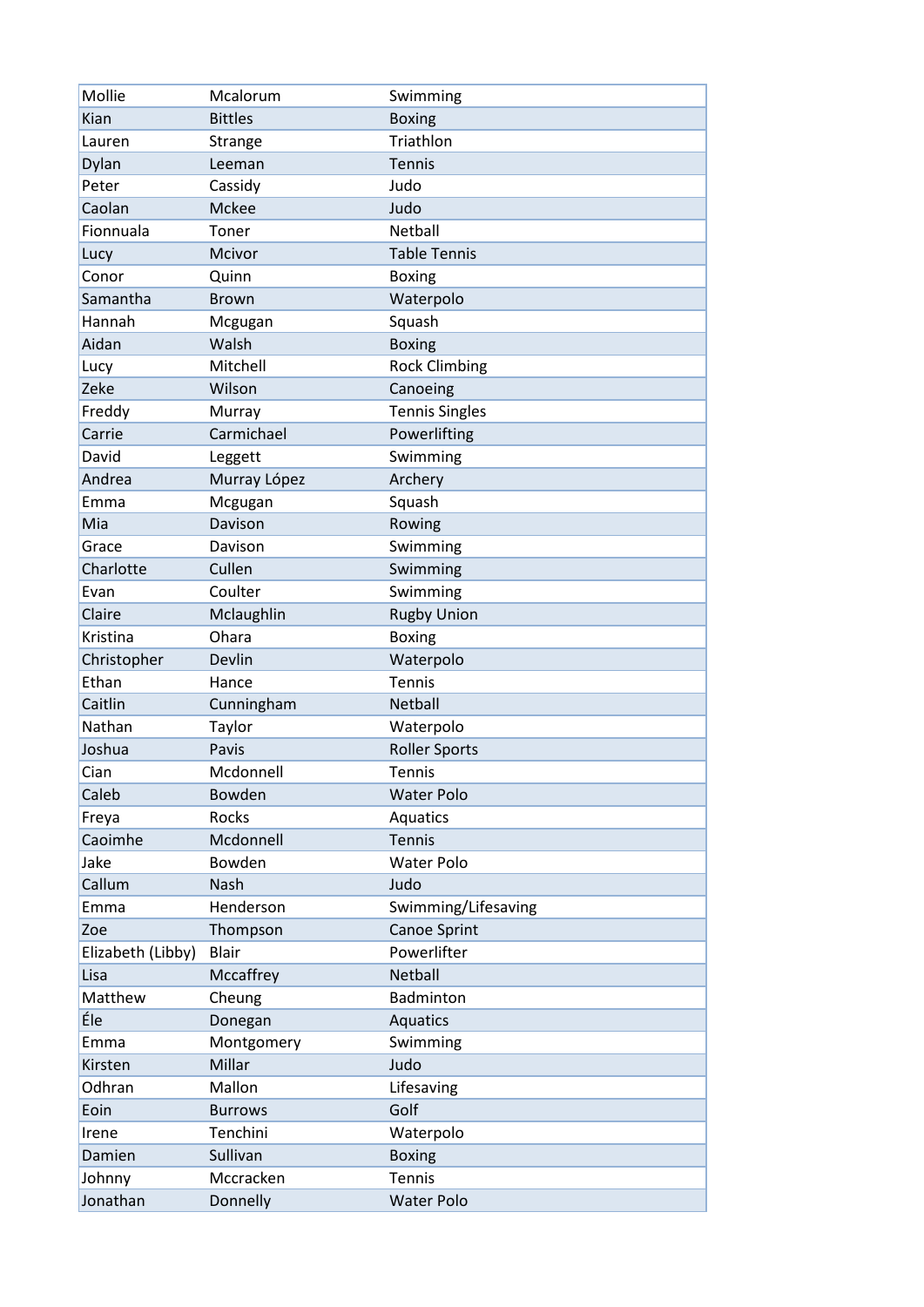| Megan         | Frazer        | Hockey                                         |
|---------------|---------------|------------------------------------------------|
| Johnny        | Mccracken     | <b>Tennis</b>                                  |
| John Paul     | Hale          | <b>Boxing</b>                                  |
| Jordan        | Calder        | Kayak                                          |
| Conor         | Ryan          | Basketball                                     |
| <b>Thomas</b> | Leggett       | Swimming                                       |
| Kirsty        | Hegarty       | Shooting                                       |
| Michael       | <b>Hewitt</b> | Swimming                                       |
| Amelia        | Kane          | Swimming                                       |
| Michaela      | Walsh         | <b>Boxing</b>                                  |
| Caleb         | Ralston       | <b>Tennis</b>                                  |
| Isabella      | Connor        | <b>Tennis</b>                                  |
| Davicia       | Patterson     | <b>Athletics</b>                               |
| Adam          | Kirk-Smith    | <b>Athletics</b>                               |
| Victoria      | Catterson     | Swimming                                       |
| Alistair      | Mccreery      | Canoe Slalom                                   |
| Paul          | Pollock       | <b>Athletics</b>                               |
| Rachel        | Mccrum        | <b>Tennis</b>                                  |
| Emily         | Flynn         | <b>Table Tennis</b>                            |
| Cara          | Lee           | Canoeing                                       |
| Charley       | Mcgrath       | Basketball                                     |
| Tracey        | Atkinson      | Runner, N. Ireland International Long Distance |
| Preston       | Connor        | <b>Tennis</b>                                  |
| Maggie        | Gilmartin     | <b>Tennis</b>                                  |
| Paul          | Cassidy       | Football                                       |
| Georgie       | Mcgrath       | Netball                                        |
| Peter         | Galt          | <b>Tennis</b>                                  |
| Rachael       | Henderson     | Hockey                                         |
| Charley       | Mcgrath       | Basketball                                     |
| Declan        | Lynch         | <b>Gaelic Football</b>                         |
| <b>Brogan</b> | O'Hara        | Swimming                                       |
| Grainne       | Sweeney       | Netball                                        |
| Joshua        | Cree          | Hockey                                         |
| Susannah      | Cotter        | <b>Tennis</b>                                  |
| Stiofan       | Mcmahon       | Waterpolo                                      |
| Suzie         | Cave          | Modern Pentathlon And Laser Run                |
| Sarah         | Woods         | <b>Athletics</b>                               |
| Tom           | Mckibbin      | Golf                                           |
| <b>Beth</b>   | Brennan       | Jiujitsu                                       |
| Holly         | Mulholland    | <b>Athletics</b>                               |
| Sean          | Murray Lopez  | Gaelic Sports                                  |
| Adam          | Din           | Judo                                           |
| Harry         | Scott         | Judo/Gymnastics                                |
| <b>Marcus</b> | Donnelly      | Gaa                                            |
| Charley       | Emerson       | Cp Football                                    |
| Eimile        | Rogers-Duffy  | <b>Basketball/Gaelic Football</b>              |
| Jack          | O'Neill       | <b>Boxing</b>                                  |
| Natasha       | Morton        | Cricket                                        |
| Sasha         | Clare         | Football                                       |
| Amber         | Young         | <b>Tennis</b>                                  |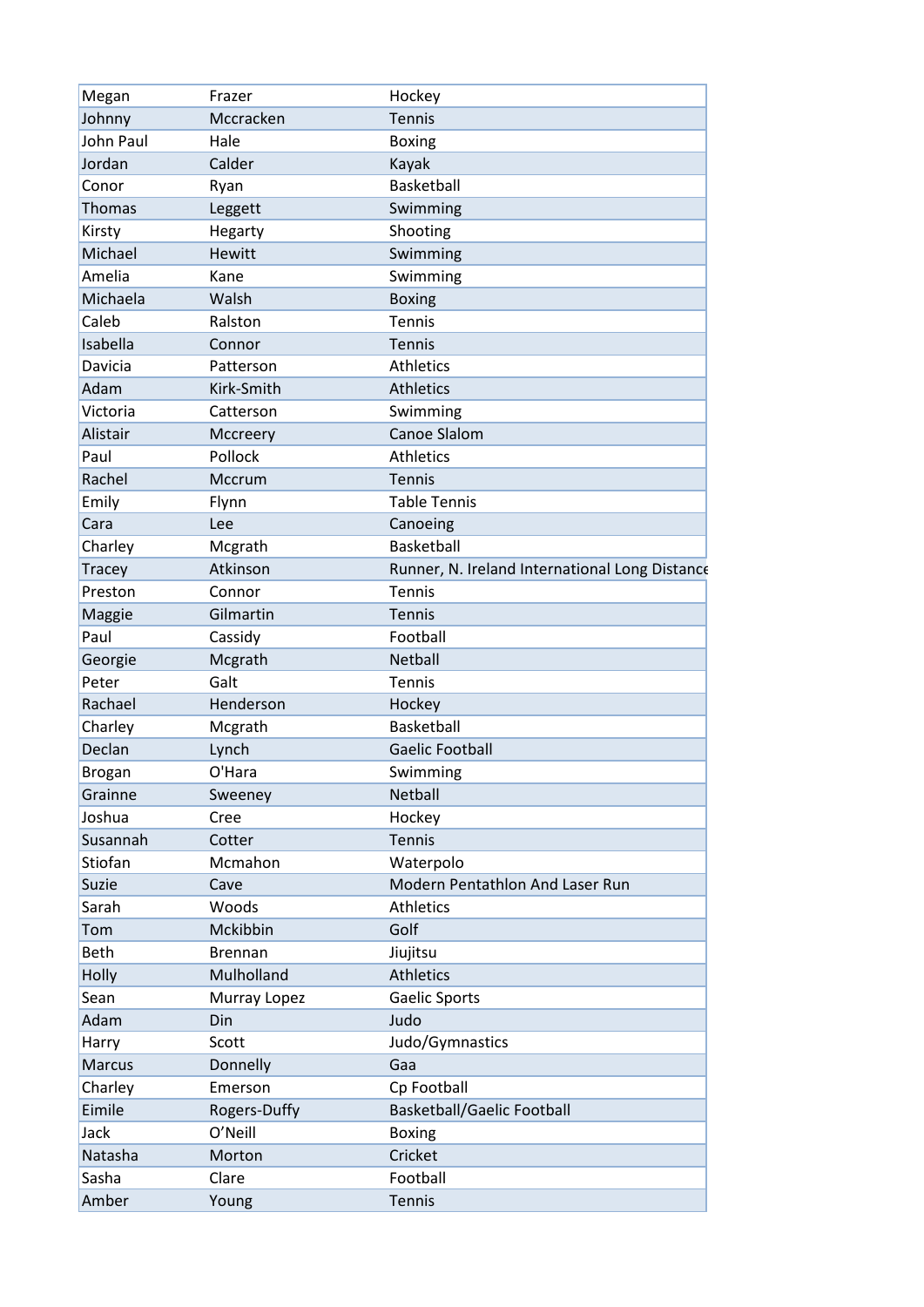| Anna                | Okeefe           | Netball                         |
|---------------------|------------------|---------------------------------|
| Patrick             | Mckane           | Itf Taekwon-Do                  |
| Emma                | Sharkey          | Triathlon                       |
| Jake                | Stafford         | <b>Athletics</b>                |
| Finlay              | Stafford         | Swimming                        |
| Patrick             | Rose             | Hockey                          |
| Emily               | Rose             | Tennis                          |
| Lucy                | Johnston         | <b>Table Tennis</b>             |
| Karl                | Shaw             | Itf Taekwon-Do                  |
| Noah                | Cotter           | <b>Tennis</b>                   |
| <b>Brendan</b>      | Murray           | <b>Gaelic Sports</b>            |
| Laura               | Wylie            | Triathlon                       |
| Dean                | Lewis            | Football                        |
| Olivia              | Mccomb           | <b>Water Polo</b>               |
| Hannah              | Taylor           | <b>Water Polo</b>               |
| Paul                | <b>Davies</b>    | <b>Table Tennis</b>             |
| Cellan              | Hall             | <b>Table Tennis</b>             |
| Rhian               | Hamm             | Cycling                         |
| Alexandra           | Griffiths        | Cricket                         |
| Kayla               | Smith            | <b>Gymnastics Trampoline</b>    |
| Jade                | Evans            | <b>Gymnastics Tumbling</b>      |
| Cade                | Short            | <b>Table Tennis</b>             |
| Leah                | O'Connor         | Gymnastics                      |
| Anais               | Rose             | Gymnastics                      |
| Emily               | Williams         | Surfing                         |
| Amelie              | Clode            | <b>Surf Lifesaving</b>          |
| Eve                 | Hickman          | Triathlon                       |
| Lucy                | <b>Stradling</b> | Basketball                      |
| Meriel              | Clode            | <b>Surf Lifesaving</b>          |
| Chloe               | Richards         | Basketball                      |
| Angelica            | Davies-Amos      | Lifesaving, Swimming And Hockey |
| Mel                 | Doce             | Taekwondo                       |
| Evan                | Thomas           | Football                        |
| Kieron              | <b>Burridge</b>  | Football                        |
| Louise              | Saxon            | Canoeing                        |
| James               | Evenden          | Lifesaving                      |
| <b>Andrew James</b> | Healy            | <b>Rugby Union</b>              |
| Tom                 | Parry            | <b>Surf Lifesaving</b>          |
| Abigail             | Carson           | <b>Surf Lifesaving</b>          |
| Meg                 | Mccloy           | <b>Surf Life Saving</b>         |
| Ellie               | Mccloy           | <b>Surf Lifesaving</b>          |
| Ffion               | Higginson        | <b>Athletics</b>                |
| Kieran              | Watkins          | Rugby                           |
| <b>Marcus</b>       | Fish             | <b>Surf Lifesaving</b>          |
| Sarah               | Davidson         | <b>Surf Lifesaving</b>          |
| Rhys                | Stevens          | Football                        |
| Grace               | Morgan           | <b>Surf Lifesaving</b>          |
| Zoe                 | Nash             | <b>Athletics</b>                |
| Callum              | Williams         | Judo                            |
| <b>Tobias</b>       | Hunt             | Swimming                        |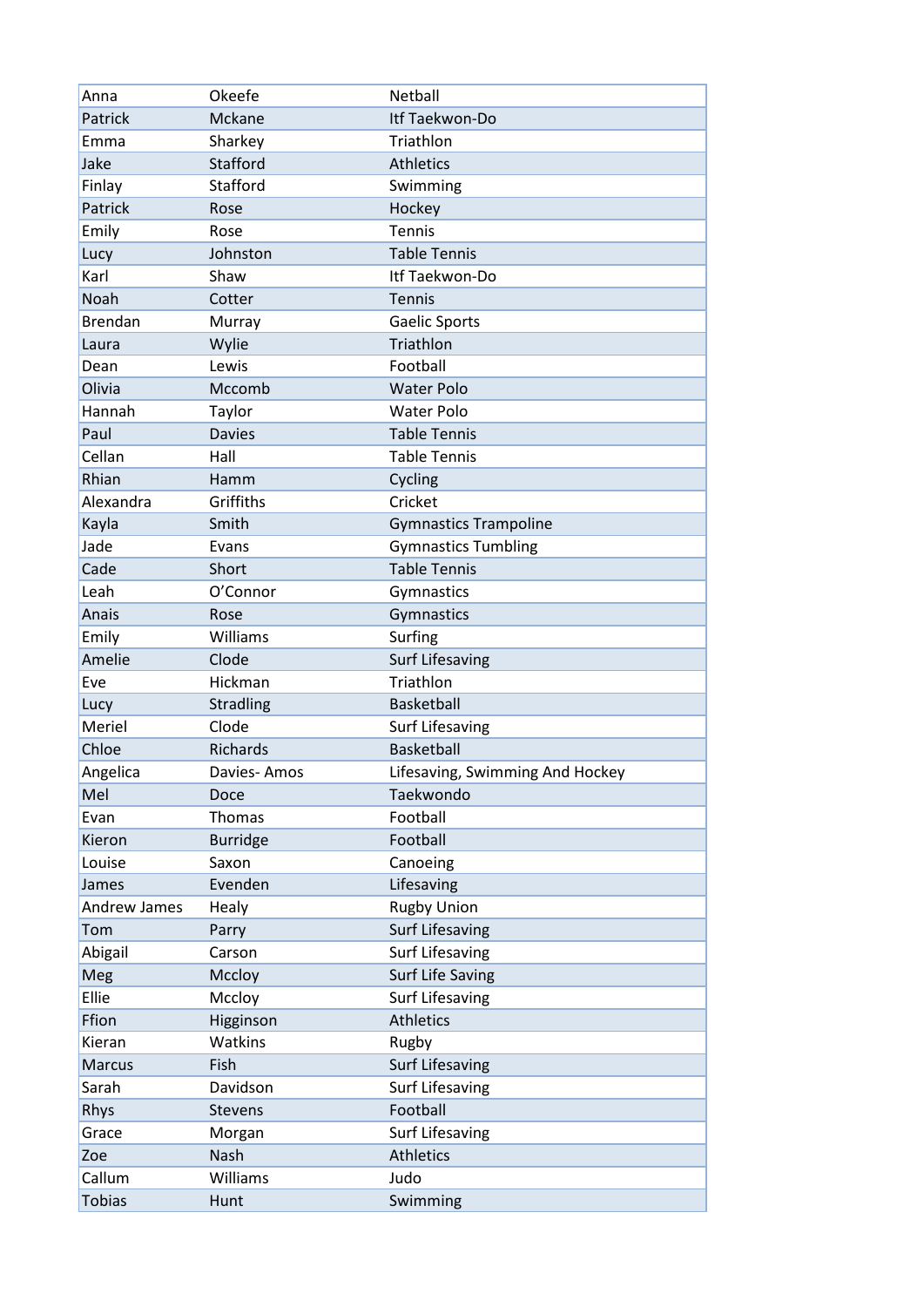| Robert        | Childs           | Fencing                      |
|---------------|------------------|------------------------------|
| Lauren        | Gallagher        | Karate                       |
| Bethan        | Johnson          | Netball                      |
| Carrie-Anne   | Evans            | Judo                         |
| Libby         | Anthony          | Judo                         |
| Charlotte     | Evans            | Waterpolo                    |
| Katie-Mai     | <b>Davies</b>    | Trampolining                 |
| Carson        | Garfield         | Judo                         |
| Regan         | Garfield         | Judo                         |
| Freya         | <b>Davies</b>    | Gymnastics                   |
| Kathryn       | Titley           | Netball                      |
| <b>Bethan</b> | Littlewood       | Canoeing                     |
| <b>Beth</b>   | Richards         | <b>Table Tennis</b>          |
| Nathan        | Littlewood       | Canoeing                     |
| Anwen         | Davis            | Judo                         |
| loan          | <b>Davis</b>     | Judo                         |
| Nia           | Clatworthy       | <b>Athletics</b>             |
| Chloe         | <b>Dyke</b>      | Netball                      |
| Nathan        | Harris           | Judo                         |
| Joshua        | <b>Harris</b>    | Judo                         |
| Jasmine       | Hacker-Jones     | Judo                         |
| Rowland       | Kaye             | <b>Rugby League</b>          |
| Eleri         | <b>Davies</b>    | Swimming                     |
| Cati          | <b>Davies</b>    | Swimming                     |
| Tom           | Horn             | Surfing And Surf Life Saving |
| Emelia        | Lewis            | Football                     |
| Henry         | Clark            | Canoeing                     |
| Tristyn       | James            | Swimming                     |
| Danny         | Muller           | Canoeing                     |
| Joseph        | Morris           | Surfing                      |
| Eve           | Clark            | Canoeing                     |
| Ben           | Muller           | Canoeing                     |
| Ashley        | Lewis            | Lifesaving                   |
| Chloe         | Protheroe        | Swimming                     |
| Paul          | Taylor           | Lawn Bowls                   |
| loan          | Evans            | Swimming                     |
| Tim           | Hodges           | Field Hockey                 |
| Jonathan      | <b>Hopkins</b>   | <b>Athletics</b>             |
| Oliver        | <b>Brown</b>     | Golf                         |
| David         | Murphy           | Swimming                     |
| Zoe           | Thomas           | Triathlon                    |
| Lloyd         | Rosewell         | <b>Surf Lifesaving</b>       |
| Joe           | <b>Stradling</b> | Rowing                       |
| Abigail       | Protheroe        | Gymnastics                   |
| Gabriel       | Williams-Rumble  | Basketball                   |
| Jonathan      | <b>Burnett</b>   | Swimming                     |
| Eleni         | Jones            | Athletics                    |
| Evan          | Jones            | <b>Athletics</b>             |
| Jersey        | Jones            | Athletics                    |
| Emily         | Cox              | Lifegaurds                   |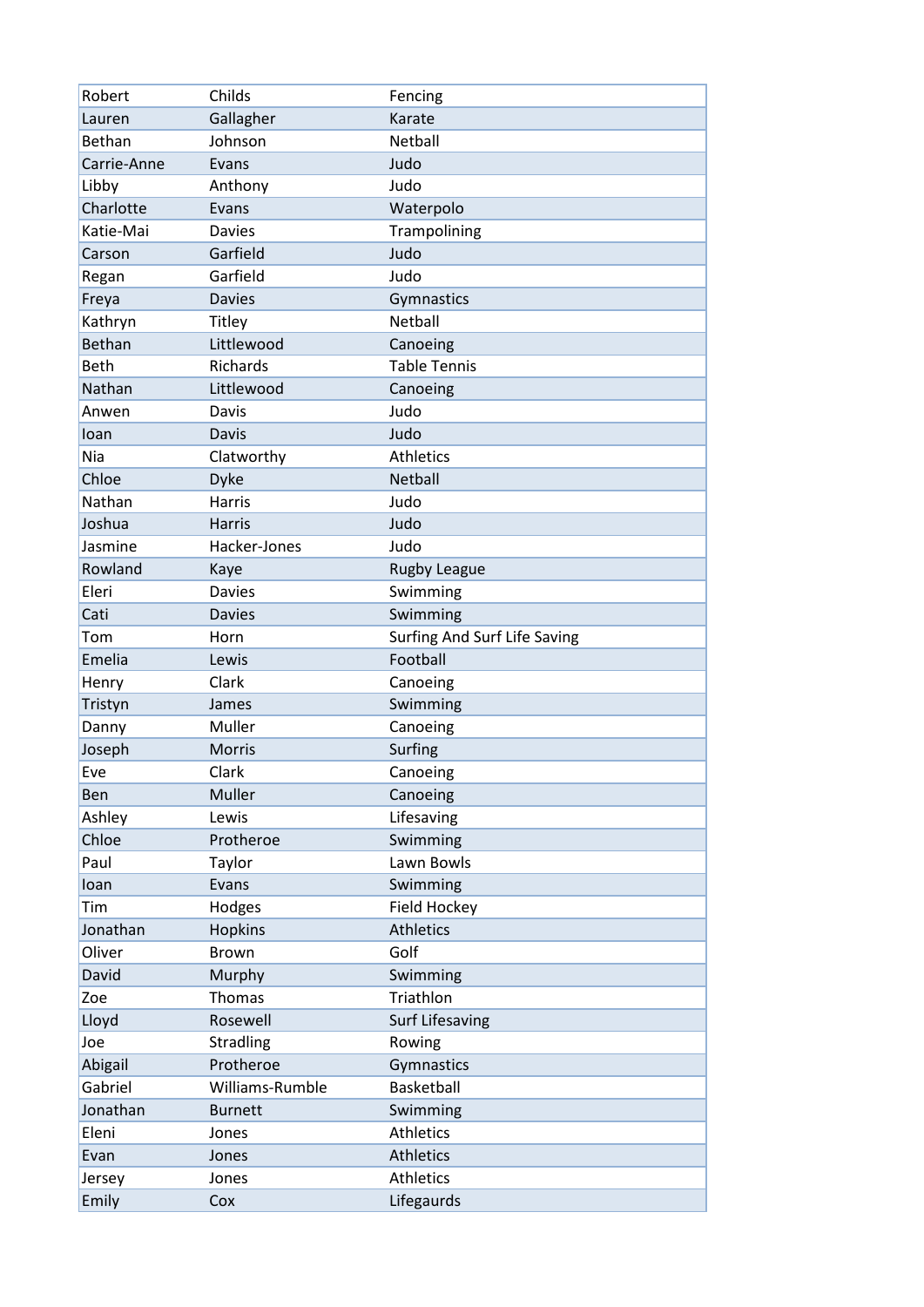| Xander Maverick Payne |                  | Basketball                                   |
|-----------------------|------------------|----------------------------------------------|
| Darcey-Jane           | Williams         | Snowboarding                                 |
| Abigail               | <b>Davies</b>    | Swimming / Triathlon / Cross Country / Netba |
| Cerys                 | <b>Bennett</b>   | Hockey                                       |
| Taylor                | Vernon           | Cycling                                      |
| Ryu                   | Roberts-Hayamizu | Cycling                                      |
| Archie                | Parry-Jones      | Basketball                                   |
| <b>Ben</b>            | Keen             | Football                                     |
| Owain                 | Cook             | Swimming                                     |
| Callum                | Williams         | Judo                                         |
| <b>Brandon Lee</b>    | James            | Judo                                         |
| Coby                  | Rogers           | Football                                     |
| Millie                | <b>Bryce</b>     | Swimming                                     |
| Imogen                | Hunt             | Swimming                                     |
| Shereen               | <b>Miers</b>     | Rowing                                       |
| Rhys                  | Jones            | Football                                     |
| Gavin                 | David            | Olympic Taekwondo/Traditional                |
| Bethan                | <b>Dyke</b>      | Netball                                      |
| loan                  | Clatworthy       | Football                                     |
| Hannah                | Jenkins          | Swimming, Triathlon, Athletics               |
| Sarah                 | Jenkins          | Swimming, Athletics                          |
| Devin                 | Coombes          | <b>Athletics</b>                             |
| Julian                | Evans            | Judo                                         |
| Gwen                  | <b>Bennett</b>   | Hockey                                       |
| Rebecca               | Sutton           | Swimming                                     |
| loan                  | <b>Harris</b>    | Judo                                         |
| Emily-Louise          | Smith            | Waterpolo                                    |
| Emily                 | Ezard            | <b>Swimming And Lifeguards</b>               |
| Jackson               | Treloar          | Football                                     |
| Matthew               | Verran           | <b>Athletics</b>                             |
| Dylan                 | Wisden           | <b>Surf Lifesaving</b>                       |
| Jeri-Lynne            | Grabham          | <b>Athletics</b>                             |
| Martha                | Herbert          | Ice Skating                                  |
| Justine               | Ferland          | Basketball                                   |
| Leah                  | Samuel           | Football                                     |
| Emielia               | John             | Judo                                         |
| Bev                   | Sainsbury        | Hockey                                       |
| Zoe                   | Wilson           | Gymnastics                                   |
| Rosie                 | Pope             | Netball                                      |
| Olivia                | Compton          | Swimming                                     |
| Sadie-May             | <b>Bishop</b>    | Netball                                      |
| James                 | Hunt             | <b>Athletics</b>                             |
| Stefan                | Green            | Basketball                                   |
| Cathy                 | <b>Bastian</b>   | Netball                                      |
| Erin                  | Andrews          | <b>Athletics</b>                             |
| Craig                 | Lewis            | Football                                     |
| Morgan                | <b>Davies</b>    | Triathlon                                    |
| Georgia               | Cole             | <b>Athletics</b>                             |
| Elinor                | Snowsill         | <b>Rugby Union</b>                           |
| Sarah <sup>?</sup>    | Omoregie         | Athletics <sup>Bhotput</sup>                 |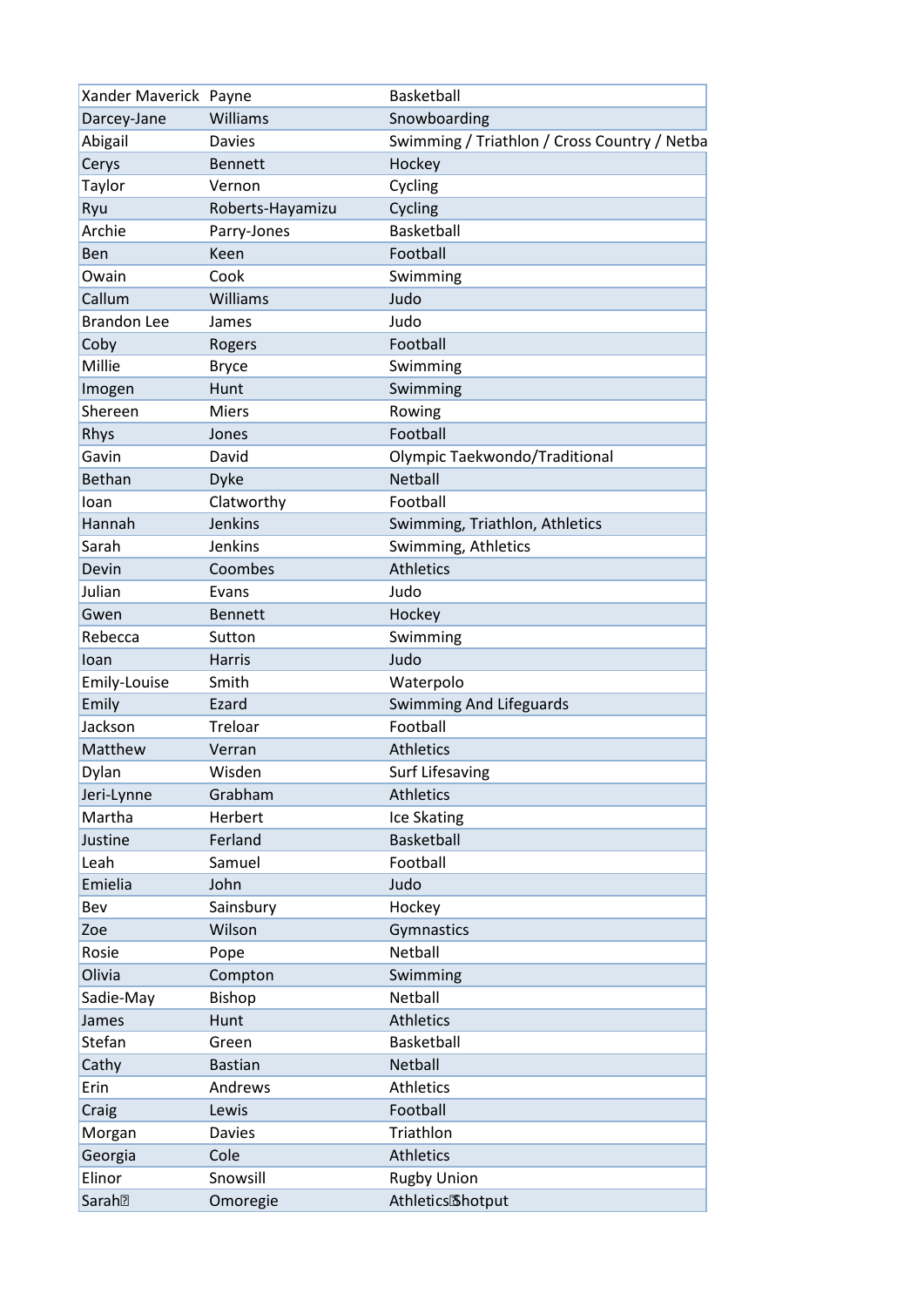| Jordan   | <b>Sakkas</b>    | Weightlifting              |
|----------|------------------|----------------------------|
| Jake     | Heyward          | <b>Athletics</b>           |
| Iwan     | Hadfield         | Rowing                     |
| Skyla    | <b>Sims</b>      | <b>Gymnastics Rhythmic</b> |
| Erin     | Corcoran         | Fencing - Sabre            |
| Elise    | Churchill        | Canoe 200M                 |
| Kiara    | Frizelle         | Athletics 3000M            |
| lan      | Ren              | Fencing - Sabre            |
| Adil     | Khan             | Badminton                  |
| Honor    | Proctor          | Sailing - Topper           |
| Lauren   | Evans            | Athletics-Heptathlon       |
| Elina    | Pickerd-Barua    | <b>Tennis</b>              |
| Rhys     | Hetherton        | <b>Table Tennis</b>        |
| Sophie   | Thomas           | Cricket                    |
| Amy      | Westwell         | Fencing - Sabre            |
| James    | Story            | <b>Tennis</b>              |
| Hugo     | Cochlin          | <b>Tennis</b>              |
| Seren    | Leconte          | Para Swimming              |
| Jordan   | Maule            | Ice Skating                |
| Daniel   | Mckerlich        | <b>Atheltics</b>           |
| Joshua   | <b>Tarling</b>   | Cycling                    |
| Alf      | <b>Dinnie</b>    | Hockey                     |
| Nia      | Sanders          | <b>Water Polo</b>          |
| Rebecca  | De Torres        | Swimming                   |
| Kameron  | Clarke           | Swimming                   |
| Ffion    | Lewis            | Uk & Alpine Ski Racer      |
| Elin     | Jones            | <b>Skiing</b>              |
| Georgia  | Hyett            | Ski Racing                 |
| Lauren   | Stacey           | <b>Table Tennis</b>        |
| Romeo    | Costa            | <b>Boxing</b>              |
| Seren    | Allin            | Modern Pentathlon          |
| Sophie   | Thomas           | Cricket                    |
| Amelia   | Thomas           | Gymnastics                 |
| leuan    | Carter           | <b>Water Polo</b>          |
| Rosie    | Griffiths        | <b>Water Polo</b>          |
| Charlie  | Wilkins          | Hockey                     |
| Tomi     | Roberts-Jones    | <b>Athletics</b>           |
| Zoe      | <b>Backstedt</b> | Cycling                    |
| Scott    | Jones            | <b>Boxing</b>              |
| Alf      | Entwistle        | Hockey                     |
| Ffion    | Horrell          | Hockey                     |
| Tom      | Price            | <b>Boxing</b>              |
| Jonny    | Fleck            | Hockey                     |
| Alice    | Mccabe           | Gymnastics                 |
| Laura    | Shanahan         | Basketball                 |
| Jack     | Sander           | <b>Water Polo</b>          |
| Katie    | Partridge        | Hockey                     |
| Joseph   | Jenkins Delf     | <b>Water Polo</b>          |
| Benedict | Watson           | <b>Table Tennis</b>        |
| Owen     | Smith            | <b>Athletics</b>           |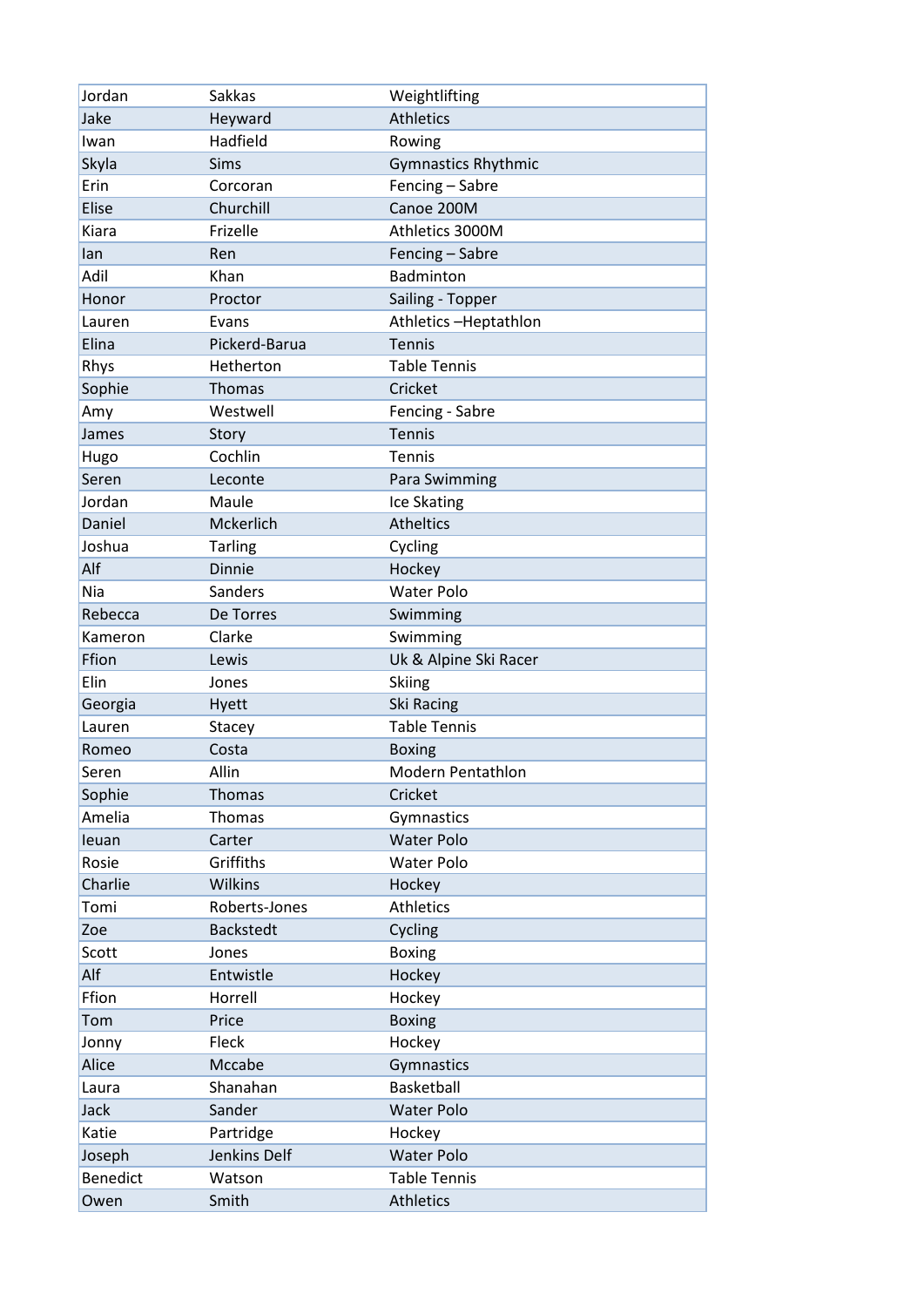| Grace          | Morgan        | <b>Athletics</b>               |
|----------------|---------------|--------------------------------|
| Clare          | Dallimore     | Mountain Bike Orienteering     |
| Anna           | Hursey        | <b>Table Tennis</b>            |
| Oliver         | Howarth       | Fencing - Foil                 |
| Alex           | Clement       | Fencing - Sabre                |
| Lowri          | Skyrme        | <b>Water Polo</b>              |
| Ryan           | Phillips      | Cycling                        |
| Mia            | Goddard       | <b>Athletics</b>               |
| Benjamin       | Chooyin       | Swimming                       |
| Max            | Geysen-Holley | Swimming                       |
| James          | Vincent       | Track And Field/ Cross Country |
| Annaliese      | Beynon        | Swimming                       |
| Rhydian        | Castle        | Squash                         |
| Lauren         | Cooper        | <b>Athletics</b>               |
| Juan Francisco | Roderick      | Basketball                     |
| Chloe          | <b>Thomas</b> | Cricket                        |
| Hannah         | Jones         | Hockey                         |
| Isabel         | Morgan        | Swimming                       |
| Archie         | Christmas     | <b>Canoe Slalom</b>            |
| Becca          | Jones         | Hockey                         |
| Rhys           | Jones         | Sailing                        |
| Gethin         | Price         | Cycling                        |
| Ifan           | Roberts-Jones | Cycling                        |
| Sophie         | Pearce        | Aquatics                       |
| Georgia        | Hellerman     | <b>Netball And Basketball</b>  |
| Cian           | <b>Hughes</b> | Swimming                       |
| Julie          | Golding       | <b>Water Polo</b>              |
| Carwyn         | Jones         | Swimming                       |
| Pouyan         | Javanmard     | <b>Table Tennis</b>            |
| Will           | Couston       | Field Hockey                   |
| Helen          | Gorman        | Swimming                       |
| James          | Godden        | Field Hockey                   |
| Tommy Joe      | Janes         | <b>Boxing</b>                  |
| Lili-May       | Hutchinson    | Swimming                       |
| Ellie-Rose     | Isaac         | <b>Athletics</b>               |
| Solomon        | Tong          | Swimming                       |
| Ellie          | Lester        | Basketball                     |
| Scott          | Pearce        | Judo                           |
| Jeremiah       | Azu           | Athletics                      |
| Maisie         | Harrhy        | Basketball                     |
| Hugo           | Cochlin       | <b>Tennis</b>                  |
| Stephen        | <b>Morris</b> | <b>Disability Athletics</b>    |
| Zoe            | Peetermans    | Climbing                       |
| Gethin         | Price         | Cycling                        |
| Michael        | Taylor        | Para Triathlon                 |
|                |               |                                |
| Roxanne        | Nauth-Misir   | Karate                         |
| Georgia        | Hilleard      | Cycling                        |
| Nour           | Metowlli      | <b>Boxing</b>                  |
| Sameenah       | Toussaint     | <b>Boxing</b>                  |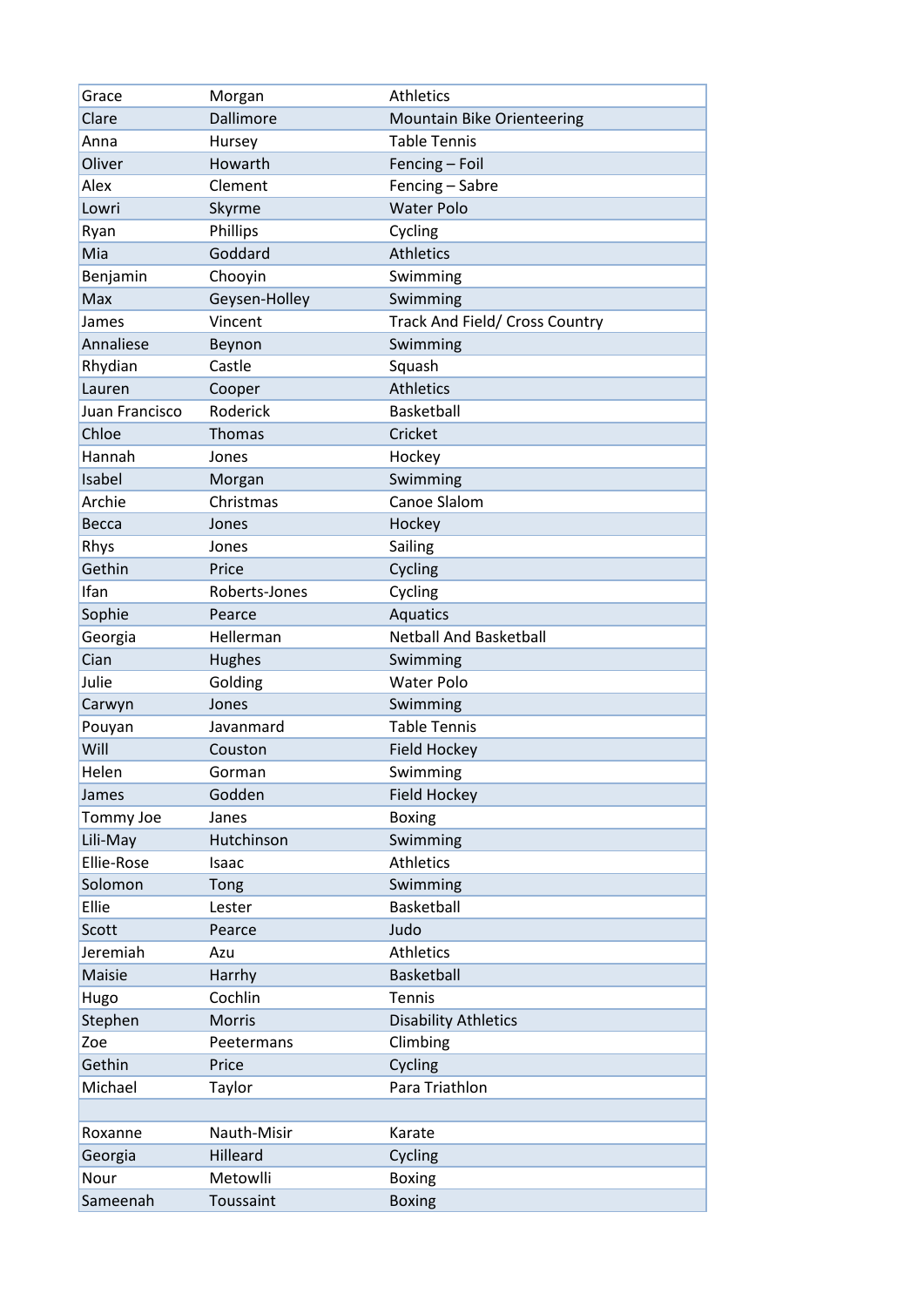| Kiah           | Dubarry-Gay          | 200M                       |
|----------------|----------------------|----------------------------|
| Finn           | Wootten              | Swimming                   |
| Sophie         | Fenner               | <b>Athletics</b>           |
| Oshay          | Williams             | <b>Athletics</b>           |
| Matthew        | Crane                | <b>Athletics</b>           |
| Cameron        | <b>Bailey</b>        | <b>Athletics</b>           |
| Zak            | Skinner              | <b>Athletics</b>           |
| Matthew        | <b>Baptiste</b>      | <b>Athletics</b>           |
| Andy           | Turner               | <b>Ultimate Frisbee</b>    |
| Faye           | Olszowka             | <b>Athletics</b>           |
| Ryan           | Scaman               | Tennis                     |
| Kelly          | Petersen-Pollard     | Judo                       |
| Jack           | Stanley              | Gymnastics                 |
| Ajay Singh     | Rawat                | Taekwondo                  |
| Pedro          | Ribeiro              | Handball                   |
| Theo           | Adesina              | <b>Athletics</b>           |
| Ethan          | Hussey               | Track & Field              |
| Sameer         | Hussain              | Karate                     |
| Curtis         | <b>Bushell</b>       | Ice Skating                |
| Sophia         | <b>Bushell</b>       | Ice Skating                |
| Samuel         | Freeman              | Cycling                    |
| Holly          | Dixon                | Triathlon                  |
| Zach           | Pearson              | Canoe Slalom               |
| Adelle         | <b>Tracey</b>        | <b>Athletics</b>           |
| James          | <b>Baxter</b>        | <b>Target Sprints</b>      |
| Emma           | Mack                 | Aquathlon                  |
| Maurillia      | Simpson              | <b>Sitting Volleyball</b>  |
| Abbey          | Whitehouse           | <b>Basketball</b>          |
| Archie         | Drummond             | Rowing                     |
| Ollie          | Wright               | <b>Tennis</b>              |
| Max            | Stewart              | Judo                       |
| Shawn          | Wright               | <b>Athletics</b>           |
| Christopher    | Skelley              | Paralympic Judo            |
| Daniel         | Powell               | Judo                       |
| Lucy           | Renshall             | Judo                       |
| Amelia         | Miller               | Lacrosse                   |
| Lhathini       | Pushpalingham        | <b>Football And Futsal</b> |
| Danny          | Davis                | <b>Boxing</b>              |
| Clinton        | Lowe                 | Triathlon                  |
| Tommy          | Ramdhan              | <b>Athletics</b>           |
| <b>Nichoas</b> | Welbourn             | Sailing                    |
| Reece          | Shagourie            | <b>Boxing</b>              |
| Tyler          | Nicholls-Stubbington | Freestyle Skiing           |
| André          | Wright               | <b>Athletics</b>           |
| Luke           | Collis               | <b>Athletics</b>           |
| Sam            | <b>Bennett</b>       | <b>Athletics</b>           |
| Andreea        | Golban               | <b>Hammer Throwing</b>     |
| Hassan         | Khalil               | Squash                     |
| Eliza          | Letch                | <b>Baton Twirling</b>      |
| Michelle       | Mitchell             | Athletic                   |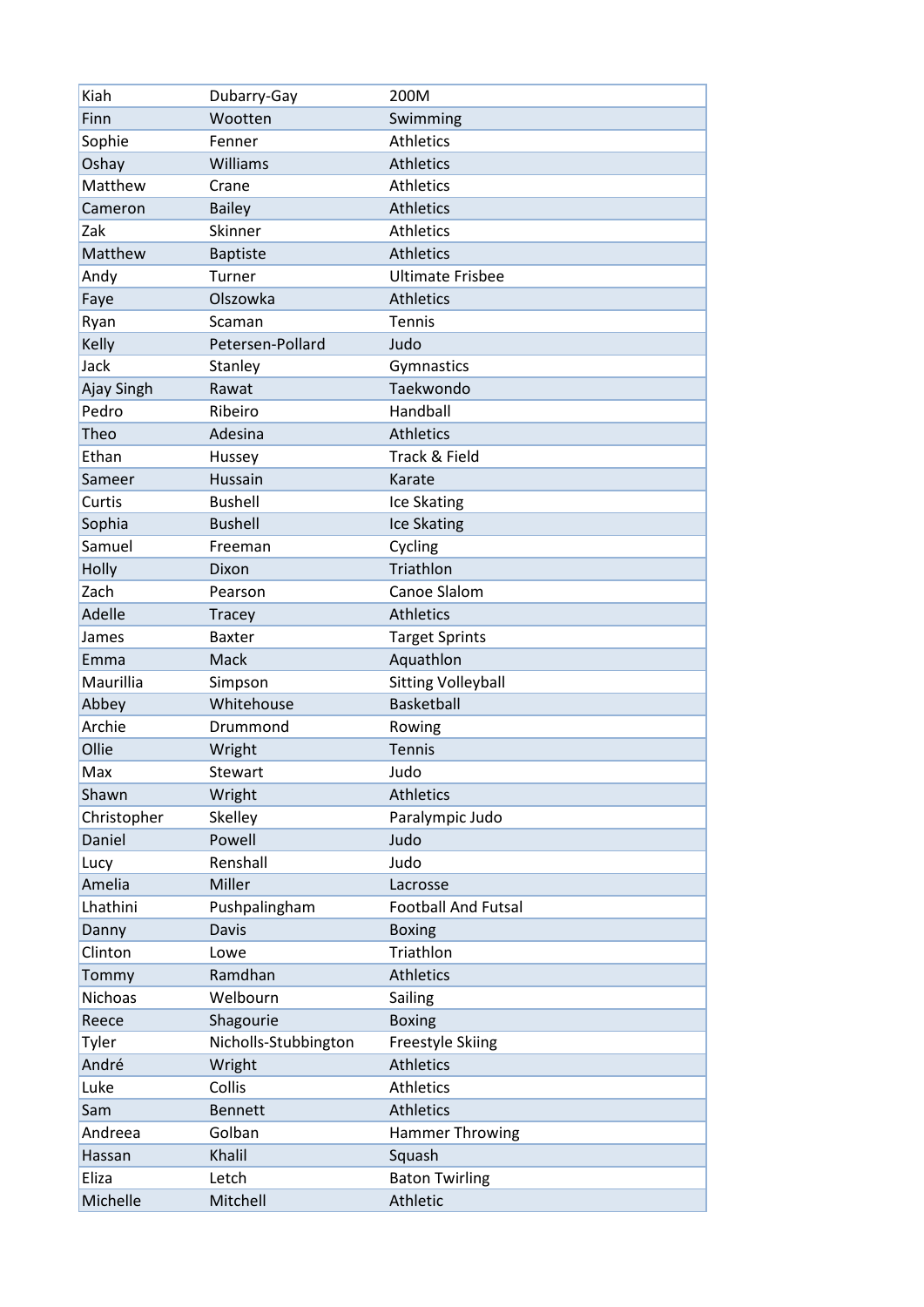| Noah           | Jameson Neal      | Swimming                         |
|----------------|-------------------|----------------------------------|
| Saffron        | Severn            | Gymnastics                       |
| Amy            | Perryman          | Cycling                          |
| Owen           | Edwards           | Fencing                          |
| Alexandra      | Thickett          | <b>Synchronised Swimming</b>     |
| Sophie         | Freeman           | Swimming                         |
| Duha           | Al-Hassani        | Taekwondo                        |
| Kofi           | Josephs           | <b>Basketball</b>                |
| <b>Thomas</b>  | Jackson           | <b>Ultimate Frisbee</b>          |
| Gedi           | Juozapaitis       | <b>Basketball</b>                |
| Bariyat        | Taiwo Eyiowuawi   | <b>Athletics</b>                 |
| Taiwo          | <b>Badmus</b>     | Basketball                       |
| Eben           | Howard            | Basketball                       |
| Taia           | Tunstall          | <b>Athletics</b>                 |
| Luke           | Adeosun           | Basketball                       |
| Jessica        | Walker            | <b>Sprint Canoeing</b>           |
| Abigail        | Marston           | Netball                          |
| <b>Thomas</b>  | Cartwright        | <b>Ultimate Frisbee</b>          |
| Fletcher W H   | Adams             | Cycling                          |
| Amy            | Bell              | Swimming                         |
| Dylan          | Roberts           | Squash                           |
| Rachel         | Heap              | Rowing                           |
| Gil            | Manuel            | <b>Track And Field</b>           |
| Leo            | Sarigin           | Swimming                         |
| Daniel         | <b>Atkins</b>     | Kayaking                         |
| Jenny          | <b>Bates</b>      | Rowing                           |
| Ben            | Cope              | Swimming                         |
| Leroy          | Cain              | <b>Athletics</b>                 |
| Jennifer       | Tong              | <b>Olympic Weightlifting</b>     |
| Olivia         | D'Castro          | Lacrosse                         |
| Zac            | Shaw              | Athletics                        |
| Sophie         | Wharton           | <b>Ultimate Frisbee</b>          |
| Suzzanne       | Palmer            | <b>Athletics</b>                 |
| Emily          | Field             | Athletics / Running              |
| Fuad           | <b>Busoir</b>     | <b>Athletics</b>                 |
| Craig          | Colley            | Basketball                       |
| Harry          | Gulliver          | Ice Hockey                       |
| Kerry          | Dixon             | <b>Athletics</b>                 |
| Isobel         | Blinkhorn         | Synchronised Swimming            |
|                | Phelan            | <b>Basketball</b>                |
| Tyra           | Scott             |                                  |
| Jawany<br>Kent |                   | <b>Olympic Weightlifting</b>     |
|                | Toha              | <b>Olympic Weightlifting</b>     |
| Ethan          | Treacy            | <b>Short Track Speed Skating</b> |
| Richard        | Gibbs             | Triathlon                        |
| Jada           | Emoike            | <b>Athletics</b>                 |
| <b>Bethan</b>  | Rees              | <b>Athletics</b>                 |
| Dominik        | John              | Karate                           |
| <b>Thomas</b>  | <b>Ballington</b> | Cricket                          |
| <b>Dlair</b>   | Singh             | Judo                             |
| Jaap           | Kaur              | Judo                             |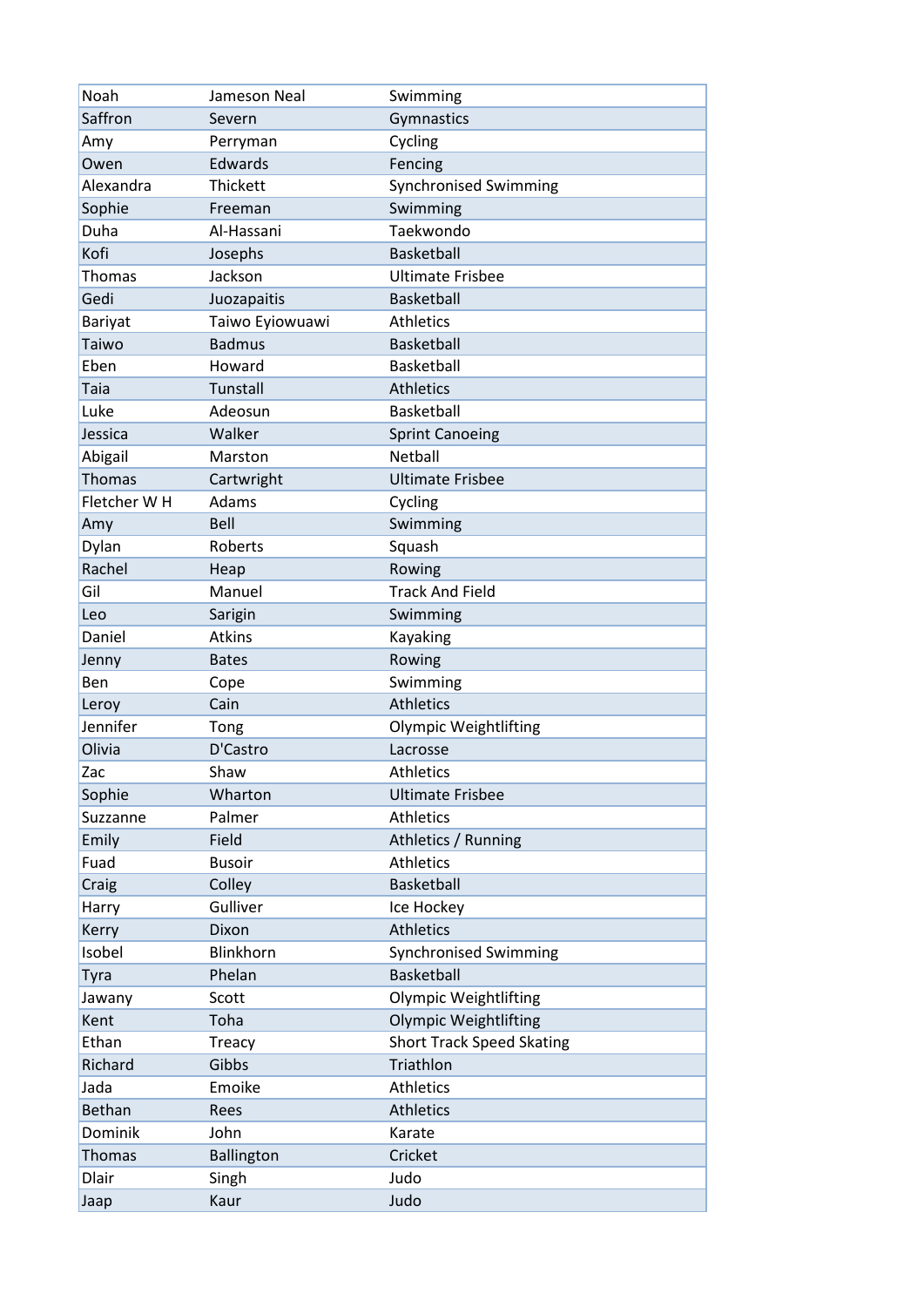| Johanna Mischa                | De Raya                      | Basketball        |
|-------------------------------|------------------------------|-------------------|
| Simba                         | Rwambiwa                     | <b>Athletics</b>  |
| Jennifer                      | Evans                        | Football/Futsal   |
| Connor                        | Carpenter                    | Waterpolo         |
| Maisie                        | <b>Boast</b>                 | Athletics         |
| Kristian                      | <b>Thomas</b>                | Gymnastics        |
| Matthew                       | <b>Brooks</b>                | Swimming          |
| Kim                           | Daybell                      | Para Table Tennis |
| Adriana                       | <b>Brownlee</b>              | Climber           |
| Tony                          | <b>Brownlee</b>              | Climber           |
|                               |                              |                   |
| <b>Partnered Sports Clubs</b> |                              |                   |
|                               |                              |                   |
| <b>London Lions</b>           | <b>Basketball</b>            |                   |
| Vincent                       | Macauley                     |                   |
| Dave                          | Greenaway                    |                   |
| Andrea                        | Kichelle Boreland            |                   |
| Nikhil                        | Lawry                        |                   |
| Mike                          | Whittaker                    |                   |
| Kayvan                        | Seyri                        |                   |
| Joe                           | Ikhinmwin                    |                   |
| Andre                         | Lockhart                     |                   |
| Lamar                         | Roberts                      |                   |
| Jonathon                      | James                        |                   |
| Ladarius                      | Tabb                         |                   |
| Jordan                        |                              |                   |
| Paul                          | Spencer<br>Guede             |                   |
| <b>Dzaflo</b>                 | Larkai                       |                   |
| Kervin                        |                              |                   |
|                               | <b>Bristol</b>               |                   |
| Abraham                       | Ekperuoh                     |                   |
| Justin                        | Robinson                     |                   |
| Jerelle                       | Okolo                        |                   |
| <b>Brandon</b>                | Peel                         |                   |
| Laurent                       | Irish                        |                   |
| <b>London Titans</b>          | <b>Wheelchair Basketball</b> |                   |
| Daniel                        | Adebajo                      |                   |
| Ade                           | Adepitan                     |                   |
| Ashley                        | Archer                       |                   |
| Abdul                         | Barekazi                     |                   |
| Sharnelle                     | <b>Barrett</b>               |                   |
| Liam                          | <b>Baskett</b>               |                   |
| Nicole                        | Benjamin                     |                   |
| Joanna                        | <b>Birley</b>                |                   |
| Anna                          | <b>Black</b>                 |                   |
| Caroline                      | Bonner                       |                   |
| Matthew                       | Calverley                    |                   |
| Toni                          | Cave                         |                   |
| Rosin                         | Clear                        |                   |
| Jamie                         | Dawson                       |                   |
| Jaspal                        | Dhani                        |                   |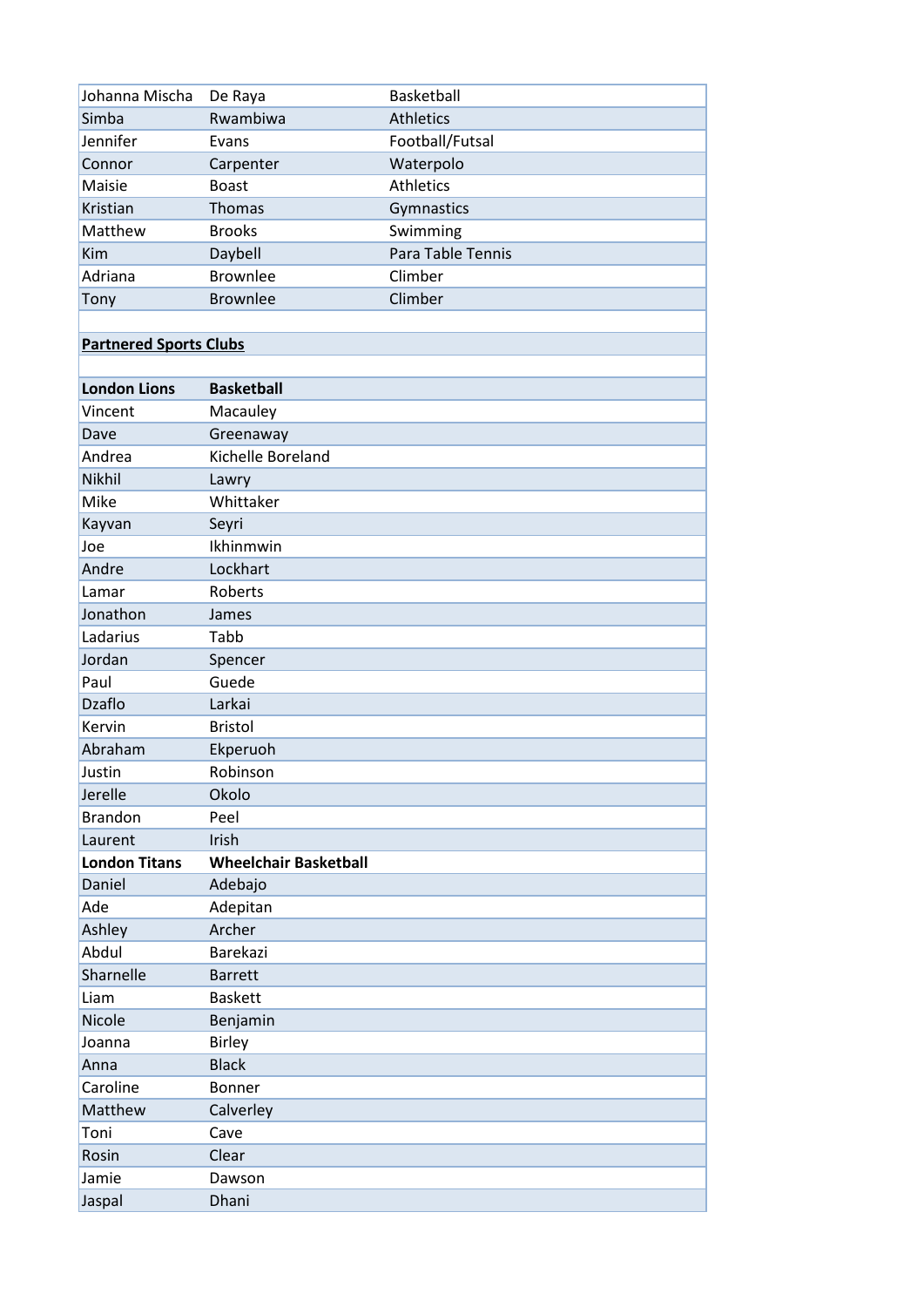| <b>Tomas</b>        | <b>Dobilas</b>         |
|---------------------|------------------------|
| Emmanuel            | Filson                 |
| Simon               | Gibbs                  |
| Joe                 | Gilbert                |
| Sarah               | Grady                  |
| Michael             | Grady                  |
| Rosanna             | Greaves                |
| Ashley              | Greening               |
| Claire              | Harding                |
| Conner              | Hardy - Grey           |
| lan                 | Laker                  |
| Helen               | Mcgivern               |
| Emily               | Mclean                 |
| Elisabeth (Lizzy)   | Manvell-Pavlitski      |
| Alex                | Mitton                 |
| Carina              | Moscattini             |
| Jennifer            | Nlewedum               |
| Jack                | Norman                 |
| Rohan               | Olsen                  |
| Sophie              | Paterson               |
| Nerys               | Pearce                 |
| <b>Barry</b>        | Reed                   |
| Aaron               | Reynolds               |
| Pierce              | Reynolds               |
| Joel                | Richards               |
| Tyler               | Saunders               |
| Matthew             | Sealy                  |
| Alice               | Smith                  |
| Giles               | Smith                  |
| Richard             | Spry-Shute             |
| Jack                | Stanton                |
| Louise              | Sugden                 |
| Abderrahim          | Taghrest               |
| Joe                 | <b>Tucker Lawrence</b> |
| Andy                | Weeks                  |
| Chris               | Weeks                  |
| Rob                 | Whale                  |
| Ann                 | Wild                   |
| George              | Winsborrow             |
| Rio                 | Woolf                  |
| Megan               | Wood                   |
| Adam                | Young                  |
| Cian                | Zamigolou              |
| Illias              | Zghoundi               |
| Gianduca            | Ziccari                |
| <b>London Pulse</b> | <b>Netball</b>         |
| Tonu                | Akinola                |
| Tori                | Akinrinlola            |
| Mali                | Akinrinlola            |
| Hannah              | <b>Berry</b>           |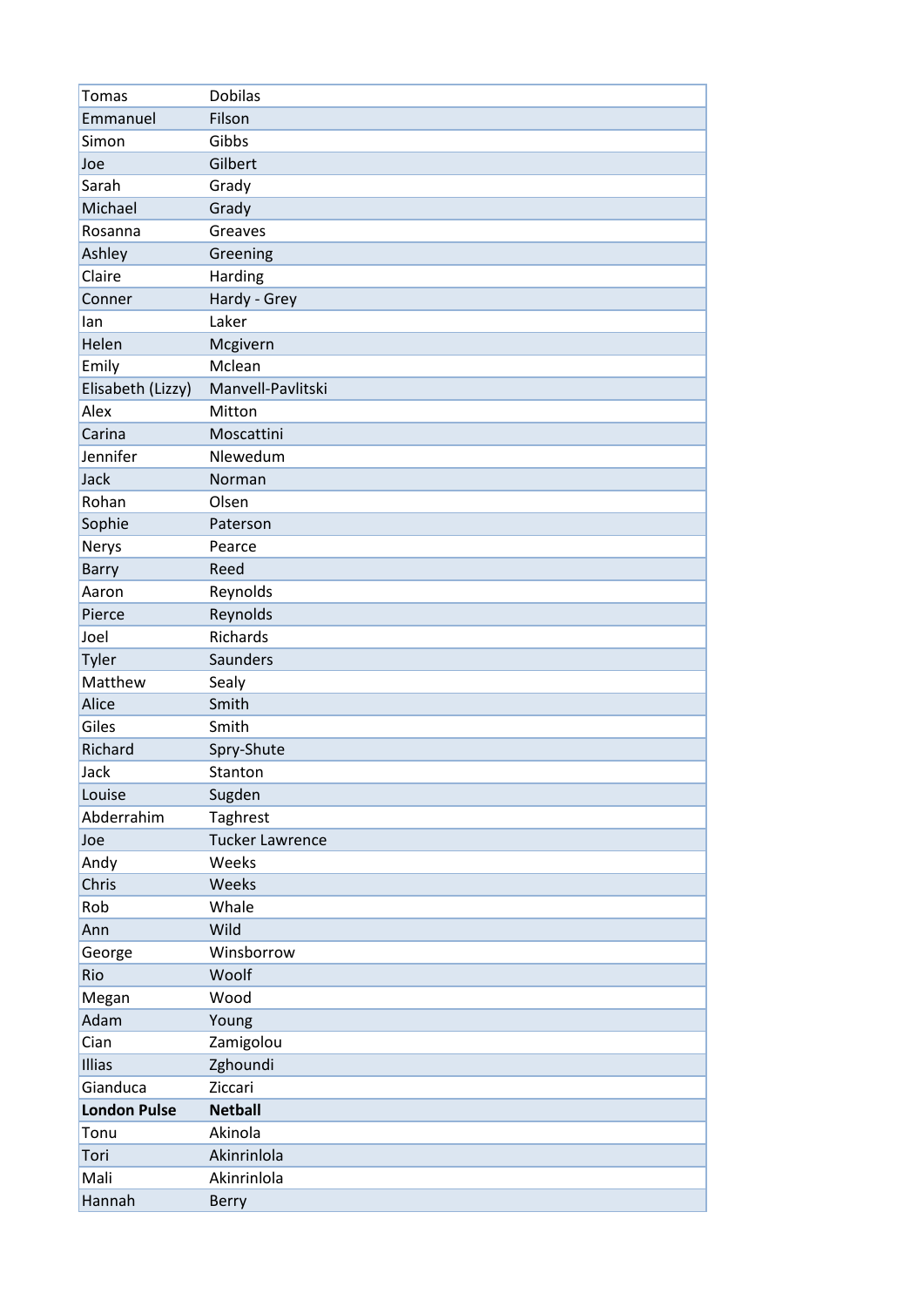| Lily      | Harley       |
|-----------|--------------|
| Sasha     | Howard       |
| Jada      | Jones        |
| Annie     | Mather       |
| Charlotte | Peters       |
| Isabella  | Pownall      |
| Alyssa    | Rose         |
| Millie    | Rule         |
| Charlotte | Seaton       |
| Samantha  | Walton       |
| Peace     | Akinyemi     |
| Nicole    | Alves        |
| Ochuko    | Atirene      |
| Regan     | <b>Boyle</b> |
| Chloe     | Duncan       |
| Alice     | Ford         |
| Annabelle | Hall         |
| Lucy      | Hampson      |
| Freya     | Henshall     |
| Cassandra | Howard       |
| Evelyn    | Mccagherty   |
| Dumebi    | Onicharbor   |
| Jayda     | Pechova      |
| Alexia    | Saunders     |
| Lola      | Stevens      |
| Lauryn    | Sy           |
| Megan     | Thomas       |
| Millie    | Thompson     |
| Rosharna  | Thomas-Grant |
| Charlotte | Watts        |
| Adele     | Akadiri      |
| Leila     | Allen        |
| Ellie     | Brown        |
| Ziana     | <b>Butt</b>  |
| Harriett  | Corbett      |
| Nancy     | Dennis       |
| Rosie     | Dennis       |
| Grace     | Fradgley     |
| Kate      | Henshall     |
| Saffron   | Hancock      |
| Amy       | Howell       |
| Mia       | Kersey       |
| Orla      | Mulligan     |
| Orlagh    | Sword        |
| Jade      | Walker       |
| Isabella  | Womack       |
| Caitlin   | Chick        |
| Chloe     | Gregory      |
| Funmi     | Fadoju       |
| Philippa  | Fleming      |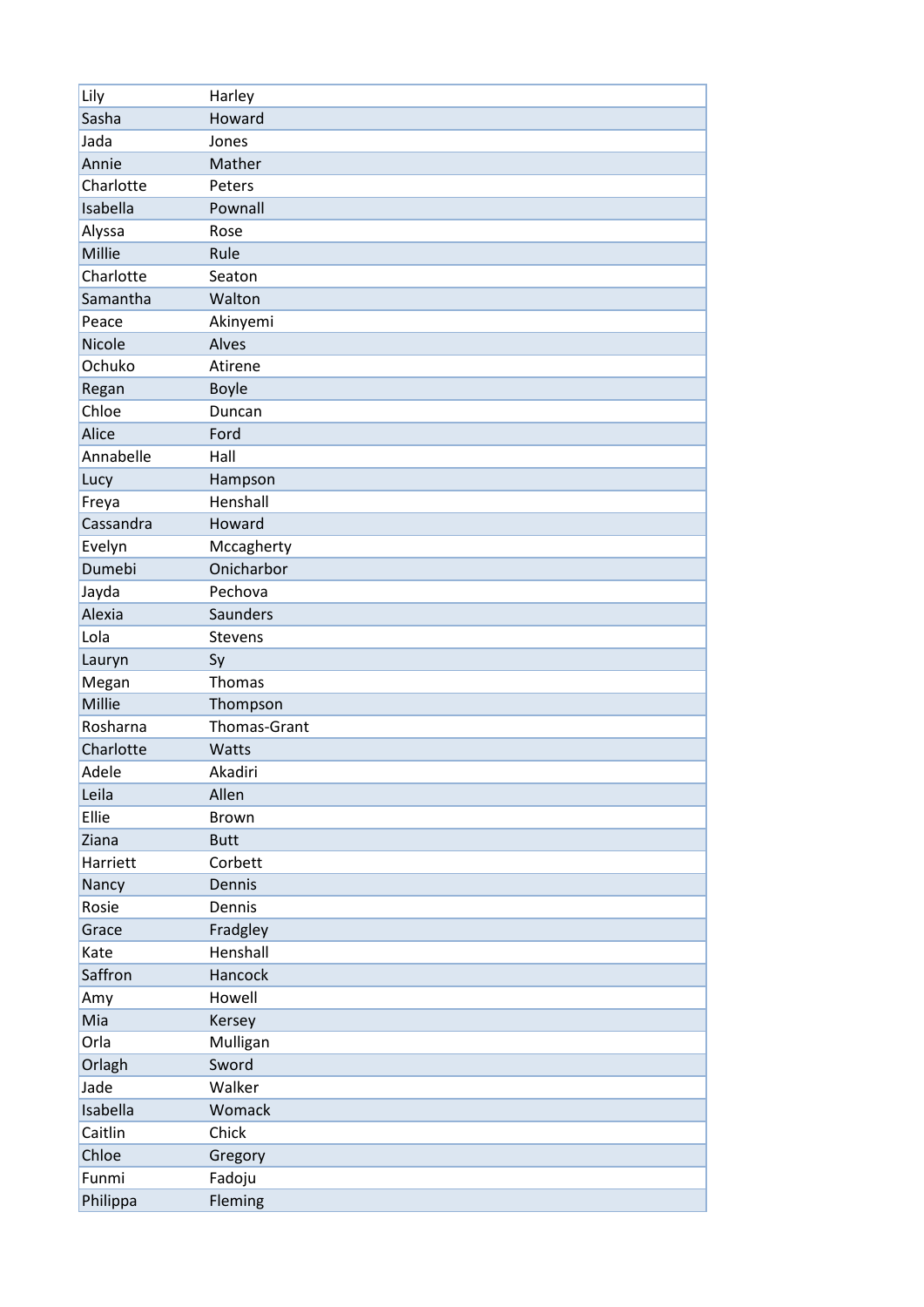| Jessica                         | Haynes                 |
|---------------------------------|------------------------|
| Jasmin                          | Odeogberin             |
| Kira                            | Rothwell               |
| Georgia                         | Satwick                |
| Olivia                          | <b>Tchine</b>          |
| Lola                            | Wheeler                |
| Anna                            | Willis                 |
| Makeda                          | Thomas                 |
| Natalie                         | Seaton                 |
| Kat                             | <b>Titmuss</b>         |
| Te Aroha                        | Keenan                 |
| Janet                           | Lettman                |
| Shana                           | Francis                |
| Francesca                       | Plom                   |
| Dionne                          | De Moubray             |
|                                 |                        |
| <b>Great Dane Handball Club</b> |                        |
| <b>First</b>                    | <b>Surname</b>         |
| Miguel                          | Puig                   |
| Claudia                         | Schoenbaechler         |
| James                           | N'Doumbe               |
| Ilaria                          | Di Pastena             |
| Ayrton                          | Gelin                  |
| Paul                            | Garrett                |
| Liliana Andreia                 | Soares Guedes Da Silva |
| Jordi                           | Ferrer-Torras          |
| Jose                            | Javier Ivorra          |
| <b>Tomas</b>                    | Zaboj                  |
| Thu                             | Maria Tran             |
| Aleksandra                      | Garaloska              |
| Fanny                           | Legrand                |
| Tom                             | Eckersall              |
| Carmen                          | Martinez               |
| Carlos De                       | <b>Cozar Martinez</b>  |
| Diego                           | Llorente Llamazares    |
| Israel                          | Camara                 |
| Guillaume                       | Botbol                 |
| Christina                       | Rehnberg               |
| Alysha                          | Martin                 |
| Mayte                           | Perez Laguna           |
| Nagore                          | Odriozol               |
| Gaetan                          | De Sousa               |
| Anna                            | Baikova                |
| Jordi                           | Cidoncha               |
| Pedro                           | Filipe Silva Ribeiro   |
| Francesca                       | Graham                 |
| Thu Maria                       | Tran                   |
| Thomas                          | Eckersall              |
| Claudia                         | Schönbächler           |
| Aleksandra                      | Garaloska              |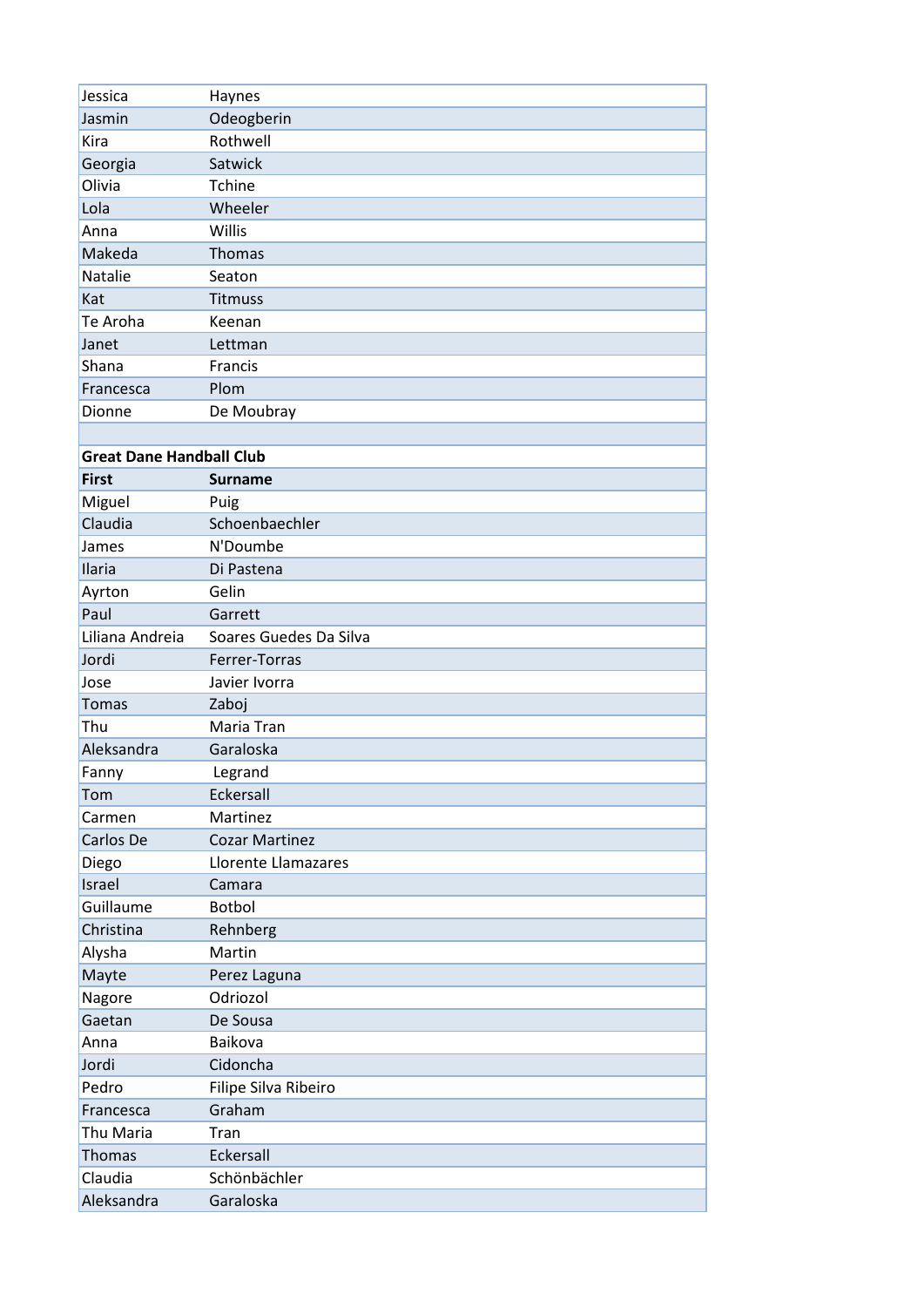| <b>London Disability Swimming Club</b> |                  |
|----------------------------------------|------------------|
| Billy                                  | <b>Birchmore</b> |
| Benjamin                               | <b>Brady</b>     |
| George                                 | Eldredge         |
| Florence                               | Garrett          |
| Jack                                   | Gillham          |
| Sophie                                 | Grey             |
| Rhys                                   | Heal             |
| Charlotte                              | Hyde             |
| Leo                                    | Johnson          |
| Dervis                                 | Konuralp         |
| Jack                                   | Lyons            |
| Aaron                                  | Maddox           |
| Amy                                    | Marren           |
| Joshua                                 | Monaghan-Coombs  |
| Leah                                   | O'Connell        |
| Sarah                                  | Paschoud         |
| Jerry-Ray                              | Pearce           |
| William                                | Reed             |
| Susannah                               | Rodgers          |
| Benny                                  | Romberg          |
| Caitlin                                | Trevor           |
| <b>Brock</b>                           | Whiston          |
| Sebastian                              | Williams         |
| Angharad                               | Wightwick        |
| <b>Middlesex Cricket</b>               |                  |
| <b>First Name</b>                      | <b>Last Name</b> |
| Emma                                   | Albery           |
| Lauren                                 | Bell             |
| Amara                                  | Carr             |
| Naomi                                  | Dattani          |
| Sophia                                 | Dunkley          |
| <b>Bhavika</b>                         | Gajipra          |
| Gayatri                                | Gole             |
| Cordelia                               | Griffith         |
| Iqraa                                  | Hussain          |
| Natasha                                | <b>Miles</b>     |
| Beth                                   | Morgan           |
| Sonali                                 | Patel            |
| Olivia                                 | Rae              |
| Emily                                  | Thorpe           |
| Rebecca                                | Tyson            |
| Katie                                  | Wolfe            |
| Matthew                                | Jones            |
| Asif                                   | Abbasi           |
| Asif                                   | Patel            |
| Luke                                   | Stoner-Lewis     |
|                                        |                  |
| James                                  | Nordin           |
| Jaidev                                 | Charan           |